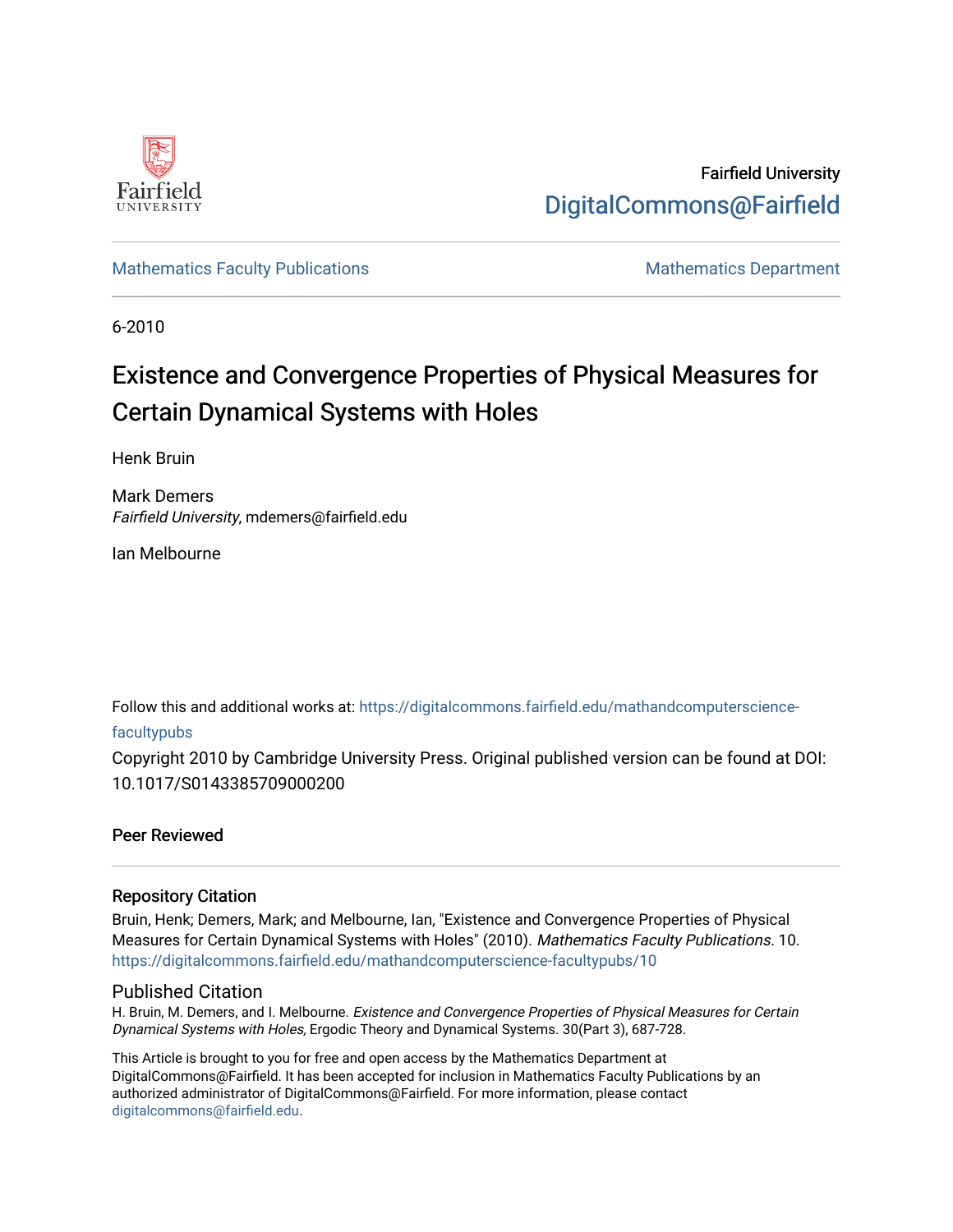## Existence and convergence properties of physical measures for certain dynamical systems with holes

HENK BRUIN†, MARK DEMERS‡ and IAN MELBOURNE†

† *Department of Mathematics, University of Surrey, Guildford, Surrey GU2 7XH, UK (e-mail: h.bruin@surrey.ac.uk, ism@math.uh.edu)* ‡ *Department of Mathematics and Computer Science, Fairfield University, Fairfield, CT 06824, USA (e-mail: mdemers@fairfield.edu)*

(*Received* 15 *September* 2008 *and accepted in revised form* 17 *February* 2009)

*Abstract*. We study two classes of dynamical systems with holes: expanding maps of the interval and Collet–Eckmann maps with singularities. In both cases, we prove that there is a natural absolutely continuous conditionally invariant measure  $\mu$  (*a.c.c.i.m.*) with the physical property that strictly positive Hölder continuous functions converge to the density of  $\mu$  under the renormalized dynamics of the system. In addition, we construct an invariant measure ν, supported on the Cantor set of points that never escape from the system, that is ergodic and enjoys exponential decay of correlations for Hölder observables. We show that  $\nu$  satisfies an equilibrium principle which implies that the escape rate formula, familiar to the thermodynamic formalism, holds outside the usual setting. In particular, it holds for Collet–Eckmann maps with holes, which are not uniformly hyperbolic and do not admit a finite Markov partition. We use a general framework of Young towers with holes and first prove results about the *a.c.c.i.m.* and the invariant measure on the tower. Then we show how to transfer results to the original dynamical system. This approach can be expected to generalize to other dynamical systems than the two above classes.

#### 1. *Introduction*

Dynamical systems with holes are examples of systems whose domains are not invariant under the dynamics. Important questions in the study of such open systems include the following. What is the escape rate from the phase space with respect to a given reference measure? Starting with an initial probability measure  $\mu_0$  and letting  $\mu_n$  denote the distribution at time *n* conditioned on not having escaped, does  $\mu_n$  converge to some limiting distribution independent of  $\mu_0$ ? Such a measure, if it exists, is a *conditionally invariant measure*.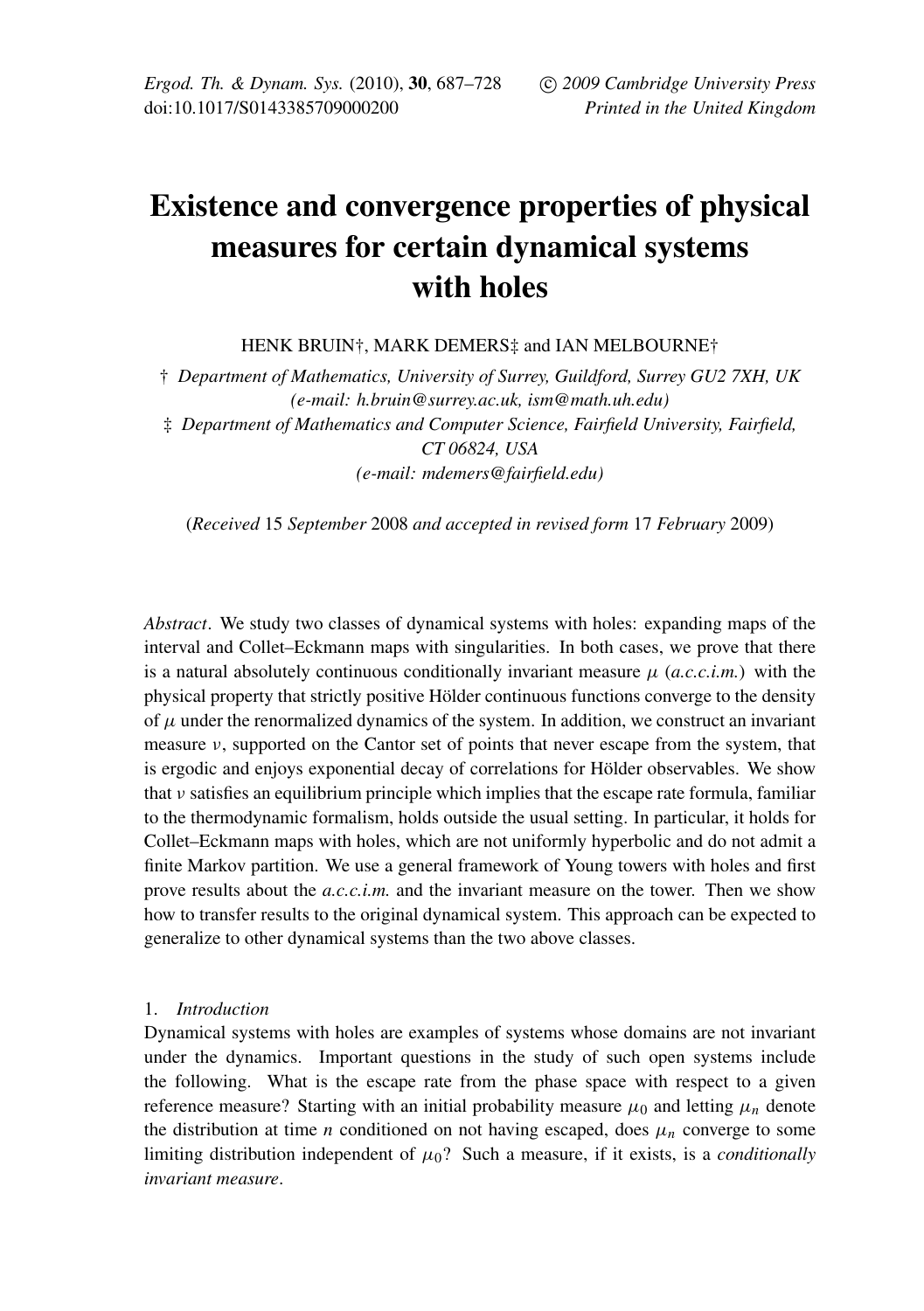These questions have been addressed primarily for uniformly expanding or hyperbolic systems which admit finite Markov partitions: expanding maps on  $\mathbb{R}^n$  [PY, CMS1, CMS2]; Smale horseshoes [C1, C2]; Anosov diffeomorphisms [CM1, CM2, CMT1, **CMT2**]; billiards with convex scatterers satisfying a non-eclipsing condition  $[LoM, R]$ ; and large parameter logistic maps whose critical point maps out of the interval [HY].

Requirements on Markov partitions have been dropped for expanding maps of the interval [BaK, CV, LiM, D1]; and more recently for piecewise uniformly hyperbolic maps in two dimensions [DL]. Non-uniformly hyperbolic systems have been studied in the form of logistic maps with generic holes [D2]. Typically a restriction on the size of the hole is introduced in order to control the dynamics.

A central object of study in these open systems is the conditionally invariant measure mentioned previously. Given a self-map  $\hat{T}$  of a measure space  $\hat{X}$ , we identify a set  $H \subset \hat{X}$ which we call the *hole*. Once the image of a point has entered *H*, it escapes from the phase space forever. Define  $X = \hat{X} \setminus H$  and  $T = \hat{T}|_{X \cap \hat{T}^{-1}X}$ . A probability measure  $\mu$  is called *conditionally invariant* if it satisfies

$$
\mu(A) = \frac{\mu(T^{-1}A)}{\mu(T^{-1}X)}
$$

for each Borel  $A \subseteq X$ . Iterating this relation and setting  $\lambda = \mu(T^{-1}X)$ , we see that  $\mu(T^{-n}A) = \lambda^n \mu(A)$ . The number  $\lambda$  is called the eigenvalue of  $\mu$  and  $-\log \lambda$  represents its *exponential rate of escape* from *X*.

If  $\mu$  is absolutely continuous with respect to a reference measure *m*, we call  $\mu$  an absolutely continuous conditionally invariant measure and abbreviate it by *a.c.c.i.m.*

In [D1, D2], the author constructed Young towers to study expanding maps of the interval and unimodal Misiurewicz maps with small holes. The systems were shown to admit an *a.c.c.i.m.* with a density unique in a certain class of densities and converging to the Sinai–Ruelle–Bowen (SRB) measure of the closed system as the diameter of the hole tends to zero. However, left open in these papers was the question of what class of measures converges to the *a.c.c.i.m.* under the (renormalized) dynamics of *T* . This question is especially important for open systems since even for well-behaved hyperbolic systems, many *a.c.c.i.m.* may exist with overlapping supports and arbitrary escape rates [DY]. Thus it is essential to distinguish a natural *a.c.c.i.m.* which attracts a reasonable class of measures, including the reference measure.

The purpose of this paper is two-fold. First, we prove that for a large class of systems with holes, including:

 $(1)$  $1+\alpha$  expanding maps of the interval (see Theorem 2.10); and

(2) multimodal Collet–Eckmann maps with singularities (see Theorem 2.12),

all Hölder continuous densities *f* which are bounded away from zero converge exponentially to the *a.c.c.i.m.* under the renormalized dynamics of T. To be precise, if  $\mathcal{L}$ is the transfer operator associated with *T* and  $|\cdot|_1$  the  $L^1(m)$ -norm, then  $\mathcal{L}^n f/|\mathcal{L}^n f|_1$ converges exponentially to the density of  $\mu$  as  $n \to \infty$ . Although similar results are known for  $C^2$  expanding maps with holes [CV, LiM], they are completely new for multimodal maps, and even for unimodal maps without singularities. In addition, we strengthen the results on the dynamics of the tower which were used in [D1, D2].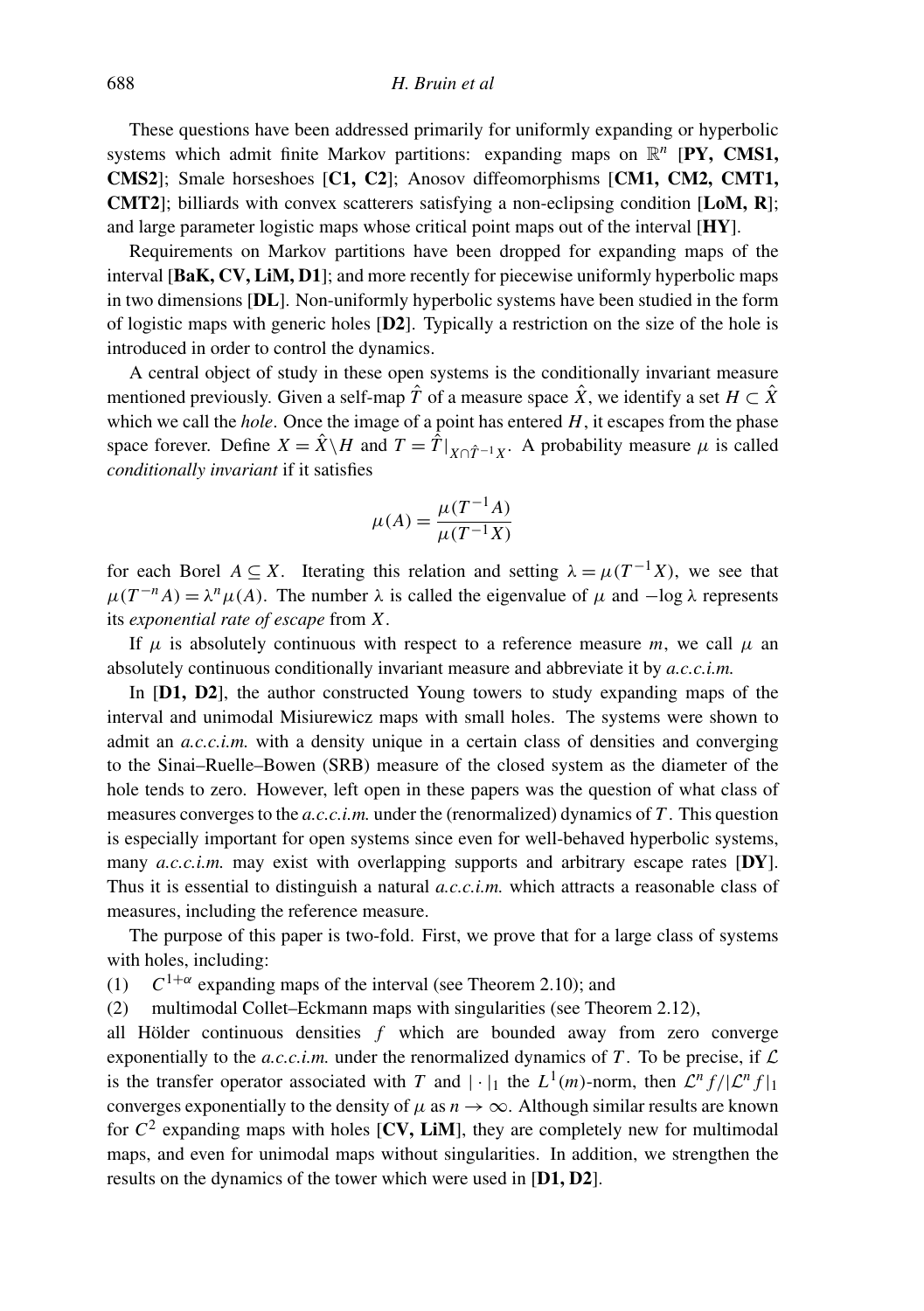Second, we study the set of non-wandering points of each system: the (measure zero) set of points,  $X^{\infty}$ , which never enter the hole. We construct an ergodic invariant probability measure  $\tilde{\nu}$  supported on  $X^{\infty}$  which enjoys exponential decay of correlations on Hölder functions. The measure  $\tilde{v}$  is characterized by a physical limit and satisfies an equilibrium principle. This implies the generalized *escape rate formula* for both classes of systems in question,

$$
\log \lambda = h_{\tilde{\nu}}(T) - \int_X \log JT \, d\tilde{\nu}
$$

where  $\lambda$  represents the exponential rate of escape from *X* with respect to the reference measure  $\tilde{m}$ ,  $h_{\tilde{\nu}}(T)$  is the metric entropy of T with respect to  $\tilde{\nu}$ , and JT is the Jacobian of *T* with respect to  $\tilde{m}$ .

This formula is well-known when the usual thermodynamic formalism applies (in the presence of a finite Markov partition) [Bo, C1, CM1, CMT2, CMS1]. In [BaK], an equilibrium principle was established for piecewise expanding maps with generalized potentials of bounded variation. The paper  $[BrK]$  deals with equilibrium states of the unbounded potential  $-t \log |T'|$ ,  $t \approx 1$ , for Collet–Eckmann unimodal maps *T*, using a weighted transfer operator, but not allowing any holes. Both [BaK, BrK] use canonical Markov extensions (frequently called Hofbauer towers). In Theorem 2.17 we generalize those results to systems with holes having no Markov structure and non-uniform hyperbolicity by constructing Young towers. In contrast to previous results, we do not use bounded variation techniques and so are able to allow potentials which are piecewise Hölder continuous. This answers in the affirmative a conjecture of Chernov and van den Bedem regarding expanding maps with holes [CV] and a more general question raised in  $[DY]$ .

*Remark 1.1.* It is important to note that the Young towers must be constructed for each system *after* the introduction of holes since the presence of holes affects return times in a possibly unbounded way. Thus existing tower constructions for the corresponding closed systems cannot be used directly.

Throughout the paper, we emphasize the physical properties of the measures involved and their characterization as push forward and pull back limits under the renormalized dynamics. In particular, the measures are independent of the Markov extensions used.

In §2, we formulate our results precisely and include a brief discussion of the issues involved. Section 3 proves the convergence results on the tower while §4 applies these results to two classes of concrete systems with holes: expanding maps of the interval and Collet–Eckmann maps with singularities. Section 5 contains proofs of the equilibrium principles for both the tower and the underlying dynamical system.

#### 2. *Setting and statement of results*

2.1. *Young towers*. We recall the definition of a Young tower. Let  $\hat{\Delta}_0$  be a measure space and let  $\mathcal{Z}_0$  be a countable measurable partition of  $\hat{\Delta}_0$ . Given a finite reference measure *m* on  $\hat{\Delta}$ , let *R* be a function on  $\hat{\Delta}_0$  which is constant on elements of the partition and for which  $\int R dm < \infty$ . We define the tower over  $\hat{\Delta}_0$  as

$$
\hat{\Delta} = \{ (x, n) \in \Delta_0 \times \mathbb{N} : n < R(x) \},
$$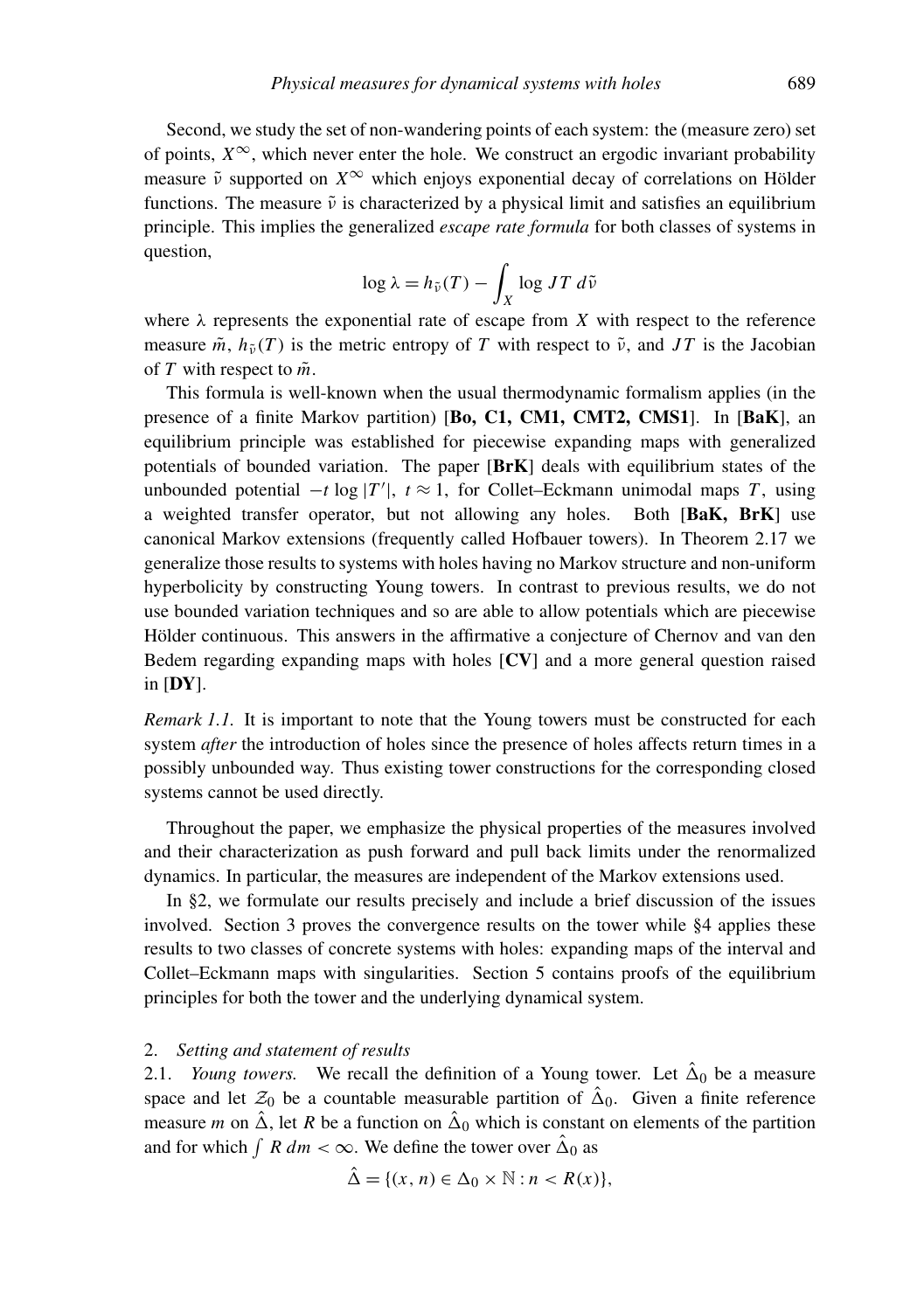where  $\mathbb{N} = \{0, 1, 2, \ldots\}$ . We call  $\hat{\Delta}_{\ell} = \hat{\Delta}|_{n=\ell}$  the  $\ell$ th level of the tower. The action of the tower map  $\hat{F}$  is characterized by

$$
\hat{F}(x, n) = (x, n + 1) \quad \text{if } n + 1 < R(x)
$$
\n
$$
\hat{F}^{R(x)}(\mathcal{Z}(x)) = \bigcup_{j \in J_x} Z_j \quad \text{for some subset of partition elements of } \mathcal{Z}_0 \text{ indexed by } J_x
$$

where  $\mathcal{Z}_0(x)$  is the element of  $\mathcal{Z}_0$  containing *x* and  $\hat{F}^{R(x)}|_{\mathcal{Z}_0(x)}$  is injective.

We will abuse notation slightly and refer to a point  $(x, n)$  in the tower as simply x and  $\hat{\Delta}_n$  will be made clear by the context. Also, the partition  $\mathcal{Z}_0$  and the action of *F* induce a natural partition of  $\hat{\Delta}$  which we shall refer to by Z, with elements  $Z_{\ell,j}$  in  $\hat{\Delta}_{\ell}$ . With this convention, it is clear that  $Z$  is a Markov partition for  $\hat{F}$ . The definition of R extends easily to the entire tower as well:  $R(x)$  is simply the first time that x is mapped to  $\hat{\Delta}_0$  under  $\hat{F}$ . We extend *m* to each level of the tower by setting  $m(A) = m(\hat{F}^{-\ell}A)$  for every measurable set  $A \subset \hat{\Delta}_\ell$ .

2.1.1. *Introduction of holes.* We define a hole *H* in  $\hat{\Delta}$  as the union of countably many elements of the partition  $Z$ , i.e.,  $H = \bigcup H_{\ell,j}$  where each  $H_{\ell,j} = Z_{\ell,k}$  for some *k*. Also set  $H_{\ell} = \sum_j H_{\ell,j} = H \cap \hat{\Delta}_{\ell}$ . This preserves the Markov structure of the returns to  $\hat{\Delta}_0$ , but the definition of the return time function  $R$  needs a slight modification: if  $x$  is mapped into *H* before it reaches  $\hat{\Delta}_0$ ,  $R(x)$  is defined to be the time that *x* is mapped into *H*; otherwise,  $R(x)$  remains unchanged. If  $Z_{\ell,j} \subset H$ , then all the elements of  $\mathcal Z$  directly above  $Z_{\ell, j}$  are deleted since once  $\hat{F}$  maps a point into *H*, it disappears forever.

We will be interested in studying the dynamics of the points which have not yet fallen into the hole. To this end, we define  $\Delta = \hat{\Delta} \setminus H$  and  $\Delta^n = \bigcap_{i=0}^n \hat{F}^{-i} \Delta$ , so  $\Delta^n$  is the set of points which have not fallen into the hole by time *n*. Define the map  $F = \hat{F}|_{\Delta^1}$ and its iterates by  $F^n = \hat{F}^n|_{\Delta^n}$ . We denote by  $Z_{\ell,j}^* \subset \Delta$  those elements of  $\mathcal Z$  for which  $\hat{F}(Z) \subset \hat{\Delta}_0$ . In this paper we will study the map *F* and the transfer operator associated with it.

We consider towers with the following properties.

- (P1) *Exponential returns.* There exist constants  $C > 0$  and  $\theta < 1$  such that  $m(\hat{\Delta}_n) \leq C\theta^n$ .
- (P2) *Generating partition.* For each  $x \neq y \in \Delta$ , there exists a separation time  $s(x, y)$  $\infty$  such that *s*(*x*, *y*) is the smallest non-negative integer *k* such that  $F^k(x)$  and  $F^k(y)$ lie in different elements of Z or  $\hat{F}^k(x)$ ,  $\hat{F}^k(y) \in H$ .
- (P3) *Finite images.* Let  $\mathcal{Z}_0^{im}$  be the partition of  $\Delta_0$  generated by the sets  $\{F^R Z\}_{Z \in \mathcal{Z}_0}$ . We require that  $\mathcal{Z}_0^{im}$  be a finite partition.

Owing to (P3) we define  $c_0 := \min_{Z' \in \mathcal{Z}_0^{im}} m(Z') > 0$ .

Using property (P2), we define a metric on  $\Delta$  by  $d(x, y) = \beta^{s(x, y)}$  for some  $\beta \in (\theta, 1)$ where  $\theta$  is as in (P1). (The value of  $\beta$  may be further restricted depending on the underlying dynamical system to which we wish to apply the tower.)

We say that  $(F, \Delta)$  is *transitive* if for each  $Z'_1, Z'_2 \in \mathcal{Z}_0^{im}$ , there exists an  $n \in \mathbb{N}$  such that  $F^n(Z'_1) \cap Z'_2 \neq 0$ . We say that *F* is *mixing* if for each  $Z' \in \mathcal{Z}_0^{im}$ , there is an *N* such that  $\Delta_0 \subset F^n(Z')$  for all  $n \geq N$ .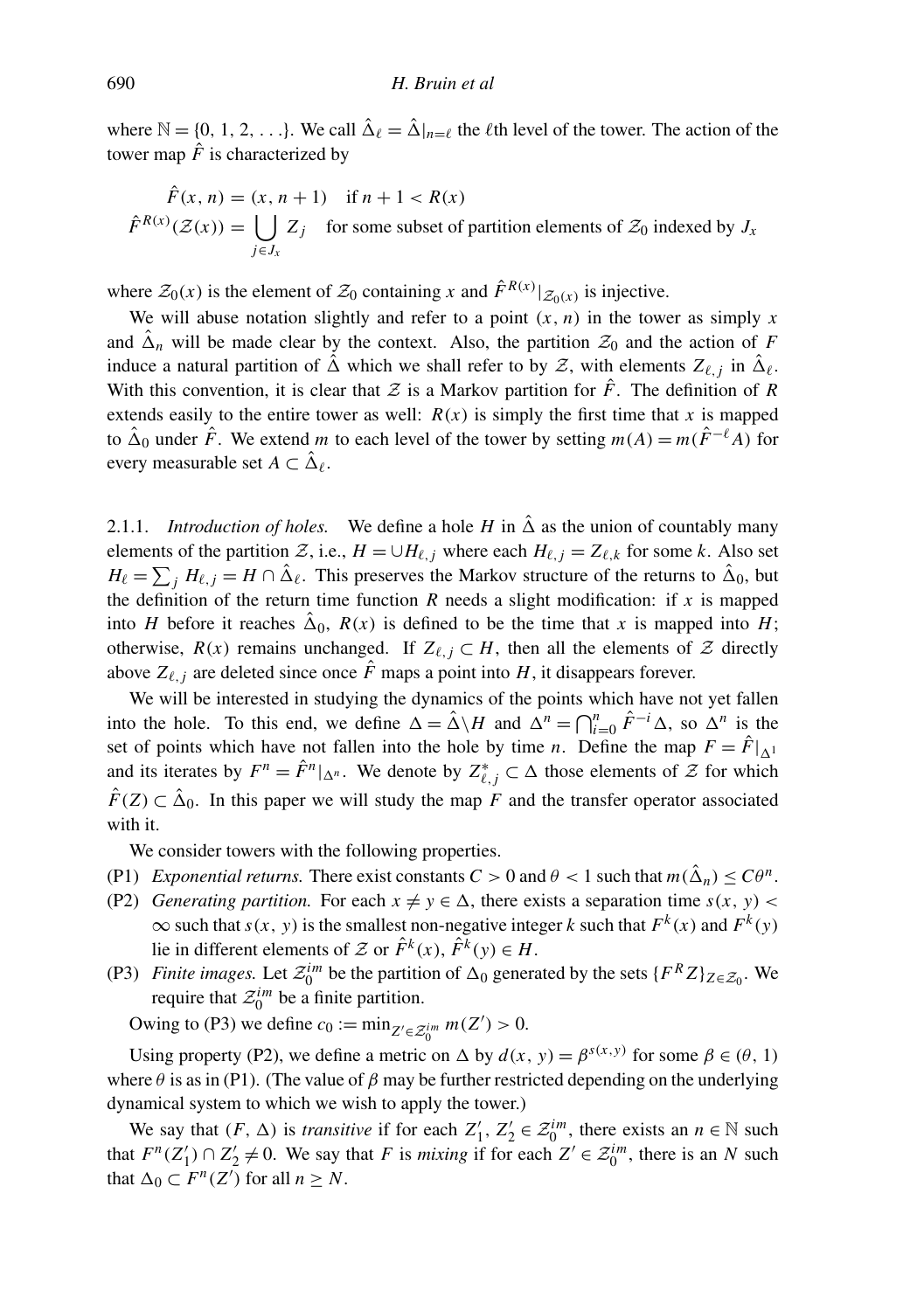*Remark 2.1.* We define mixing in this way because the usual requirement,  $gcd(R|_{\Delta_0}) = 1$ , made for towers with a single base (i.e.,  $\mathcal{Z}_0^{im}$  contains a single element) is not sufficient to eliminate periodicity in towers with multiple bases.

Since we may always construct a tower with no holes in the base (by simply choosing a reference set in the underlying system which does not intersect the hole), we consider towers with no holes in  $\Delta_0$ . Define

$$
q:=\sum_{\ell\geq 1}m(H_{\ell})\beta^{-(\ell-1)}.
$$

Our assumption on the size of the hole is (H1)  $q < (1 - \beta)c_0/(1 + C_1)$ , where  $C_1$  is the distortion constant of equation (2.1) below.

*Remark 2.2.* If one is interested in considering towers with holes in the base, then the definition of *q* is modified to be

$$
q:=\sum_{\ell\geq 1}m(H_{\ell})\beta^{-(\ell-1)}+c_0^{-1}(1+C_1)m(H_0)\sum_{Z_{\ell,j}^*}m(Z_{\ell,j}^*)\beta^{-\ell}.
$$

Assumption (H1) remains the same and all the results of this paper apply.

2.1.2. *Transfer operator.* In order to study the evolution of densities according to the dynamics of  $(F, \Delta)$ , we introduce the transfer operator  $\mathcal{L}_F$  defined on  $L^1(\Delta)$  by

$$
\mathcal{L}_F f(x) = \sum_{y \in F^{-1}x} f(y)g(y)
$$

where  $g = (dm/d(m \circ F))$ . Unless otherwise noted, we will refer to  $\mathcal{L}_F$  as simply  $\mathcal L$  for the rest of this paper. Higher iterates of  $\mathcal L$  are given by

$$
\mathcal{L}^n f(x) = \sum_{y \in F^{-n}x} f(y)g_n(y)
$$

where  $g_n = g \cdot g \circ F \cdots g \circ F^{n-1}$ . For  $f \in L^1(\Delta)$ , we define the Lipschitz constant of *f* to be | *f* (*x*) − *f* (*y*)|

$$
\text{Lip}(f) = \sup_{\ell, j} \text{Lip}(f_{\ell, j}) \quad \text{and} \quad \text{Lip}(f_{\ell, j}) = \sup_{x \neq y \in Z_{\ell, j}} \frac{|f(x) - f(y)|}{d(x, y)}.
$$

We will assume that  $Lip(\log g) < \infty$ . This assumption on *g* implies the following standard distortion estimate.

There exists a constant  $C_1 > 0$  such that for every  $n > 0$  and for all  $x, y \in \Delta$  such that  $s(x, y) > n$ , we have

$$
\left|\frac{g_n(x)}{g_n(y)} - 1\right| \le C_1 d(F^n x, F^n y). \tag{2.1}
$$

In particular, if  $E_n(y)$  denotes the *n*-cylinder containing *y* and  $F^n(E_n(y)) \in \mathcal{Z}_0^{im}$ , then

$$
g_n(y) \le (C_1 + 1) \frac{m(E_n(y))}{m(F^n E_n(y))} \le (C_1 + 1)c_0^{-1} m(E_n(y)).
$$
\n(2.2)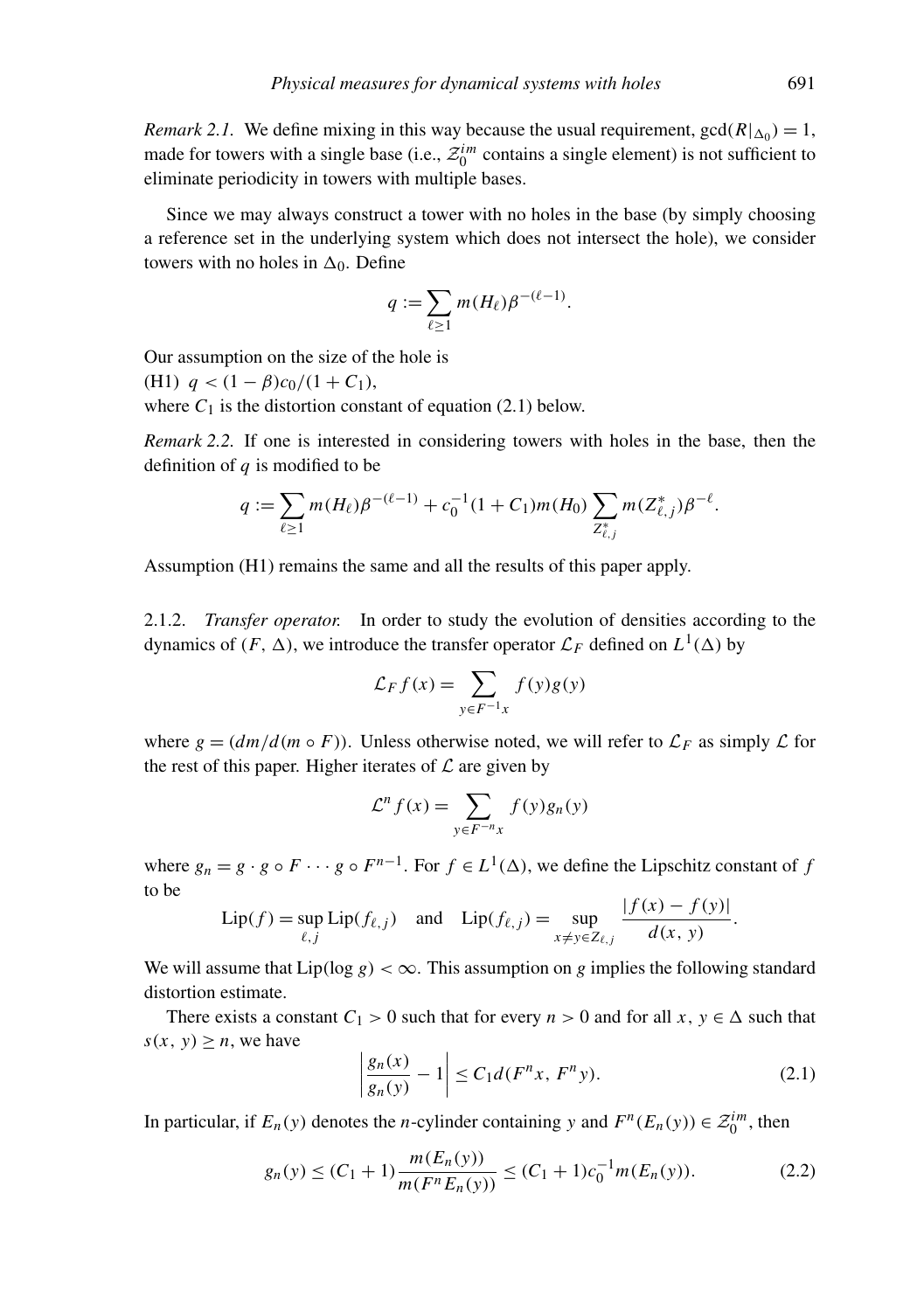It is easy to see that  $d\mu = \varphi dm$  is an *a.c.c.i.m.* with eigenvalue  $\lambda$  if and only if  $\mathcal{L}\varphi = \lambda \varphi$ . Simply write for any measurable set  $A \subset \Delta$ ,

$$
\mu(F^{-1}A) = \int_{F^{-1}A} \varphi \, dm = \int_A \mathcal{L}\varphi \, dm \quad \text{and} \quad \lambda \mu(A) = \lambda \int_A \varphi \, dm.
$$

Then the two left-hand sides are equal if and only if the two right-hand sides are equal. Thus the properties of *a.c.c.i.m.* for  $(F, \Delta)$  are tied to the spectral properties of  $\mathcal{L}$ .

2.2. *First results: a spectral gap for* L*.* We begin by proving a spectral decomposition for  $\mathcal L$  corresponding to  $(F, \Delta)$  acting on a certain Banach space of functions. The result follows essentially from Proposition 2.3 using estimates similar to those in  $[Y, D1]$ . One important difference in the present setting is that  $\mathcal L$  does not have spectral radius 1, as it does for systems without holes, so careful estimates are needed to ensure that a discrete spectrum exists outside the disk of radius  $\beta$  < 1.

2.2.1. *Definition of the Banach space.* Let  $V(\Delta)$  be the set of functions on  $\Delta$  which are Lipschitz continuous on elements of the partition  $\mathcal{Z}$ . For each  $Z_{\ell,i}$  and  $f \in \mathcal{V}(\Delta)$ , we set  $f_{\ell,j} = f|_{Z_{\ell,j}}$ . We denote by  $|f|_{\infty}$  the  $L^{\infty}$  norm of  $f$  and define

$$
|| f_{\ell,j} ||_{\infty} := | f_{\ell,j} |_{\infty} \beta^{\ell}, \quad || f_{\ell,j} ||_{\text{Lip}} := \text{Lip}(f_{\ell,j}) \beta^{\ell}
$$

and

$$
|| f || = \max{||f||_{\infty}, ||f||_{\text{Lip}}}
$$

where

$$
\|f\|_{\infty} = \sup_{\ell,j} \|f_{\ell,j}\|_{\infty} \quad \text{and} \quad \|f\|_{\mathrm{Lip}} = \sup_{\ell,j} \|f_{\ell,j}\|_{\mathrm{Lip}}.
$$

Our Banach space is then  $\mathcal{B} = \{f \in V(\Delta) : ||f|| < \infty\}$ . The choice  $\beta \in (\theta, 1)$  (where  $\theta$ comes from condition (P1)) guarantees that  $\mathcal{B} \subset L^1(\Delta)$  and the unit ball of  $\mathcal B$  is compactly embedded in  $L^1(\Delta)$ . The proof of this fact is similar to that in [D1, Proposition 2.2].

2.2.2. *Spectral picture and convergence results.* Let  $|\cdot|_1$  denote the  $L^1$ -norm with respect to *m*. In §3.1, we prove the following.

PROPOSITION 2.3. Let  $(F, \Delta, H)$  be a tower with holes satisfying properties  $(PI)$ – $(P3)$ *and assumption (H1). Then there exists C* > 0 *such that for each n*  $\in \mathbb{N}$  *and all*  $f \in \mathcal{B}$ ,

$$
\|\mathcal{L}^n f\| \le C\beta^n \|f\|_{\text{Lip}} + C|f|_1.
$$

Proposition 2.3, together with the compactness of the unit ball of  $\mathcal{B}$  in  $L^1(m)$  and the fact that  $|\mathcal{L}^n f|_1 \leq |f|_1$ , is enough to conclude that  $\mathcal{L} : \mathcal{B} \circlearrowright$  has essential spectral radius bounded by  $\beta$  and spectral radius bounded by 1 [Ba]. However, since the system is open, we expect the actual spectral radius of L to be a constant  $\lambda < 1$ . We must show that  $\lambda > \beta$ in order to conclude that there is a spectral gap. This fact is proved in §3.2 using assumption (H1) on the measure of the hole.

Once a spectral gap has been established, the next proposition shows that the familiar spectral picture holds true for the open system. This is proved in §3.2.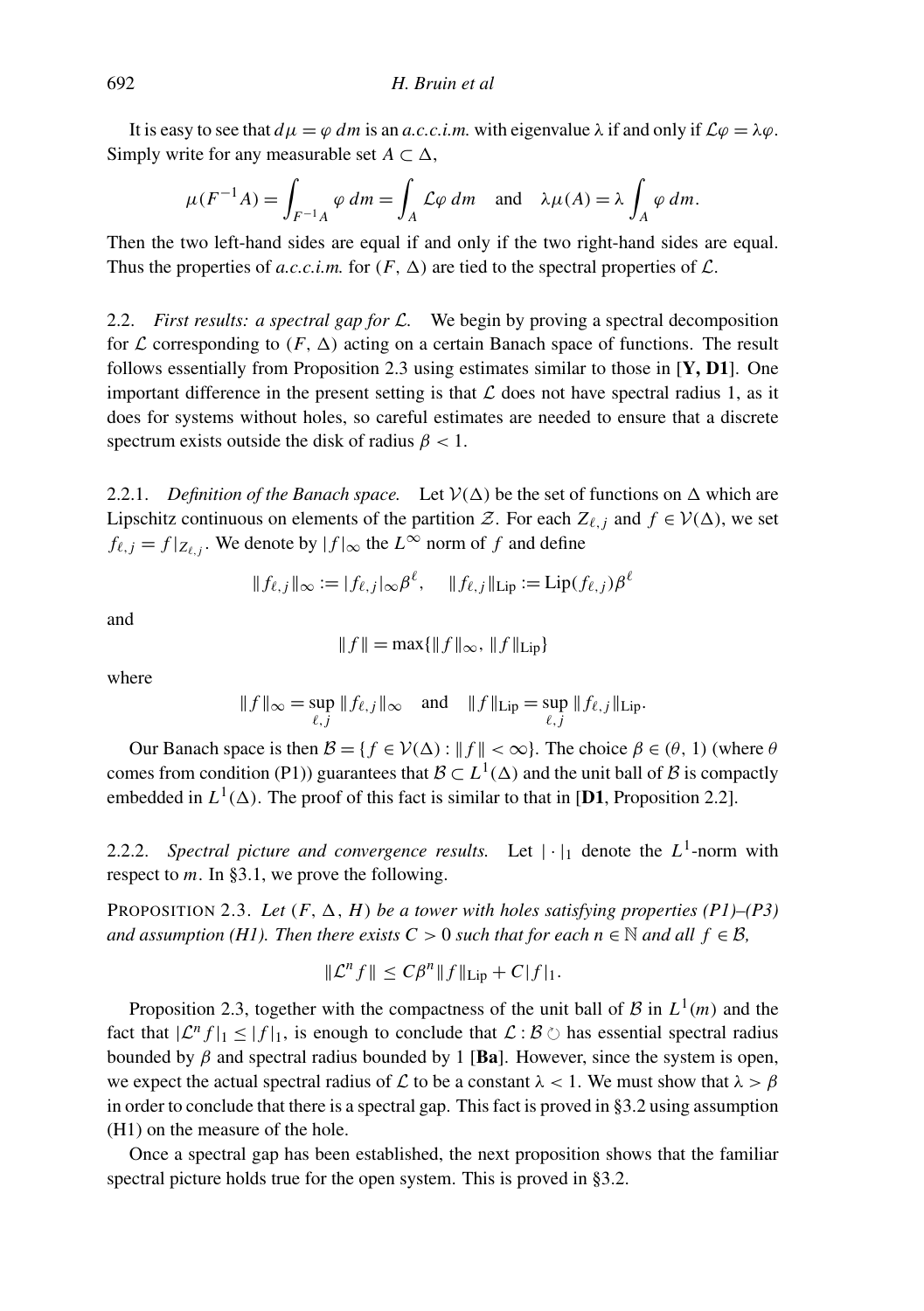**PROPOSITION 2.4.** *The spectral radius of*  $\mathcal L$  *on*  $\mathcal B$  *is*  $\lambda > \beta$  *and*  $\mathcal L$  *is quasi-compact as an operator on* B*. In addition, we have the following.*

- (i) *If F is mixing, then* λ *is a simple eigenvalue and all other eigenvalues have modulus strictly less than* λ*. Moreover, there exists* δ > 0 *such that the unique probability* density  $\varphi$  *corresponding to*  $\lambda$  *satisfies*  $\delta \lambda^{-\ell} \leq \varphi \leq \delta^{-1} \lambda^{-\ell}$  *on each*  $\Delta_{\ell}$ *.*
- (ii) *If F is transitive and periodic with period p, then the set of eigenvalues of modulus*  $\lambda$  *consists of simple eigenvalues*  $\{\lambda e^{2\pi i k/p}\}_{k=0}^{p-1}$ *k*=0 *. The unique probability density corresponding to* λ *satisfies the same bounds as in (i).*
- (iii) *In general, F has finitely many transitive components, each with its own largest eigenvalue* λ*<sup>j</sup> . On each component, (ii) applies.*

Since Proposition 2.4 eliminates the possibility of generalized eigenvectors, the projection  $\Pi_{\lambda}$  onto the eigenspace of eigenvalue  $\lambda$  is characterized for each  $f \in \mathcal{B}$  by the limit

$$
\Pi_{\lambda} f = \lim_{n \to \infty} \frac{1}{n} \sum_{k=0}^{n-1} \lambda^{-k} \mathcal{L}^k f
$$

where convergence is in the  $\| \cdot \|$ -norm. By (iii), the eigenspace  $\mathbb{V}_{\lambda} := \Pi_{\lambda} \mathcal{B}$  has a finite basis of probability densities, each representing an  $a.c.c.i.m.$  with escape rate  $-\log \lambda$ .

COROLLARY 2.5. Suppose that F is mixing and let  $\varphi \in V_\lambda$  denote the unique probability *density given by (i). Then there exists*  $\sigma \in (0, 1)$  *and*  $C \ge 1$  *such that* 

$$
\|\lambda^{-n}\mathcal{L}^n f - c(f)\varphi\| \le C \|f\|\sigma^n,
$$

*for all*  $f \in \mathcal{B}$  *where*  $c(f)$  *is a constant depending on f.* 

*Proof.* The operator  $\lambda^{-1} \mathcal{L} : \mathcal{B} \to \mathcal{B}$  has spectral radius 1 and essential spectral radius  $\beta \lambda^{-1}$ . Moreover, there is a simple eigenvalue at 1 with eigenspace  $\mathbb{V}_{\lambda}$  spanned by  $\varphi$ and no further eigenvalues on the unit circle. Hence there is an  $\mathcal{L}$ -invariant closed splitting  $\mathcal{B} = \mathbb{V}_{\lambda} \oplus \mathbb{W}_{\lambda}$  and  $\mathcal{L} : \mathbb{W}_{\lambda} \to \mathbb{W}_{\lambda}$  has spectral radius  $\rho \in (\beta \lambda^{-1}, 1)$ . The result follows for any  $\sigma \in (\rho, 1)$ .

The expression in Corollary 2.5 is not satisfactory, however, if one wishes to obtain an approximation of the conditionally invariant measure when the eigenvalue is not known in advance. In such a case, the object of interest is the limit  $\mathcal{L}^n f / |\mathcal{L}^n f|_1$  as  $n \to \infty$  where the density is renormalized at each step.

PROPOSITION 2.6. Let  $(F, \Delta)$  *be mixing and satisfy the hypotheses of Proposition* 2.3, *and let*  $f \in \mathcal{B}$ *. Then*  $c(f) > 0$  *if and only if* 

$$
\lim_{n \to \infty} \frac{\mathcal{L}^n f}{|\mathcal{L}^n f|_1} = \varphi
$$

*where convergence is in the*  $\Vert \cdot \Vert$ -norm. Moreover convergence is at the rate σ<sup>n</sup> where σ *is as in Corollary 2.5.*

*Proof.* Note that  $\lambda^{-n} |\mathcal{L}^n f|_1 \to |c(f)|$  by Corollary 2.5 so that if  $c(f) > 0$ , we may write

$$
\lim_{n \to \infty} \frac{\mathcal{L}^n f}{|\mathcal{L}^n f|_1} = \lim_{n \to \infty} \frac{\mathcal{L}^n f}{\lambda^n} \frac{\lambda^n}{|\mathcal{L}^n f|_1} = \varphi.
$$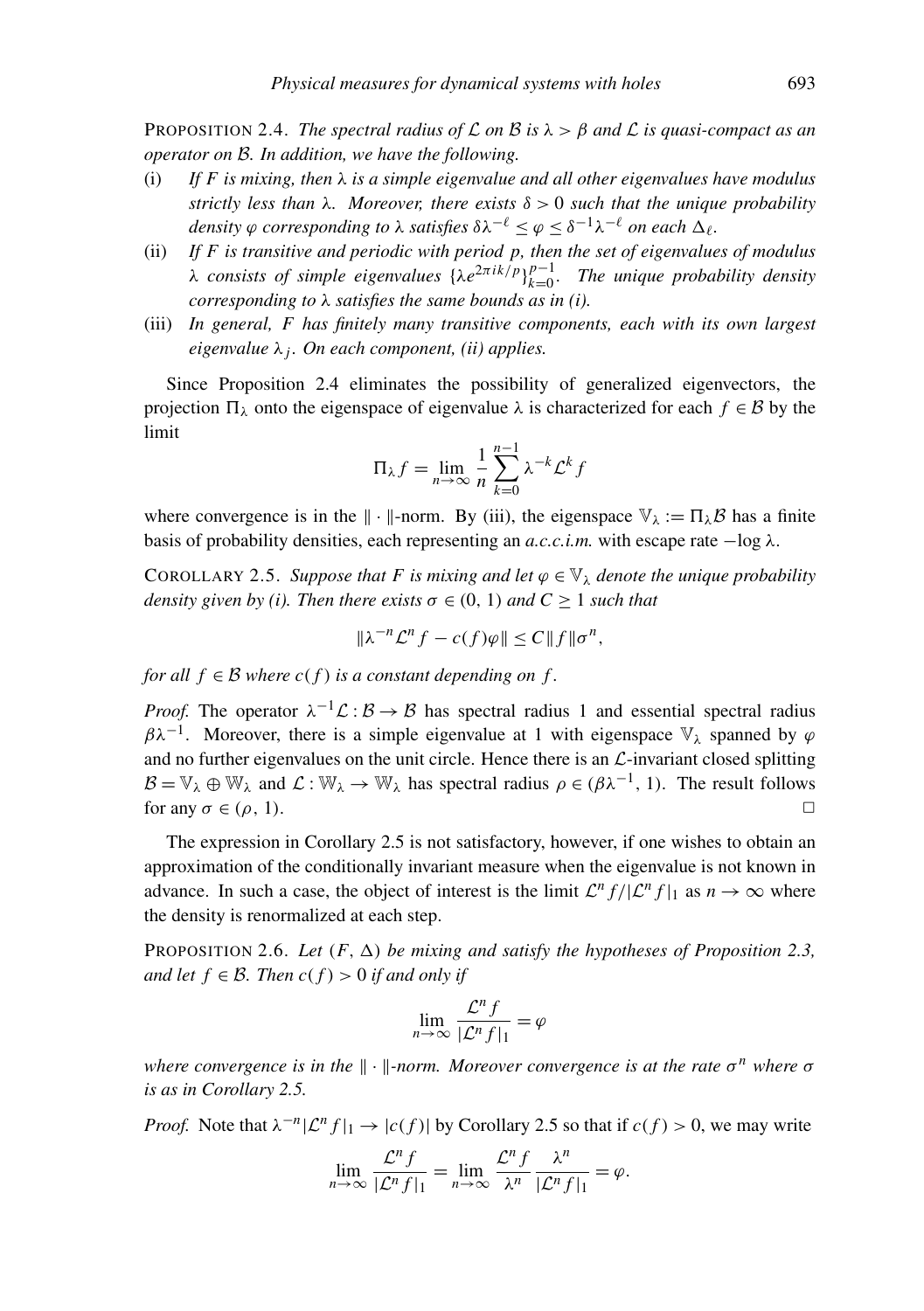The converse follows from the linear structure of L. We write  $\mathcal{B} = \mathbb{V}_{\lambda} \oplus \mathbb{W}_{\lambda}$  as in the proof of Corollary 2.5. Then  $\mathbb{W}_{\lambda} = \{g \in \mathcal{B} : c(g) = 0\}.$ 

*Remark 2.7.* In what follows, we will be interested in establishing which functions satisfy  $c(f) > 0$ , first on the tower and then for the concrete systems for which towers are constructed. Proposition 3.3 guarantees that in particular  $c(1) > 0$  so that the reference measure on  $\Delta$  converges to the *a.c.c.i.m.* 

2.3. An equilibrium principle for  $(F, \Delta)$ . The characterization of  $\varphi$  in terms of the physical limit  $\mathcal{L}^n f/|\mathcal{L}^n f|_1$  allows us to construct an invariant measure  $\nu$  singular with respect to *m* and supported on  $\Delta^{\infty} = \bigcap_{n=0}^{\infty} \Delta^n$ , the set of points which never enter the hole. Although ν is supported on a zero *m*-measure Cantor-like set, the results of this section indicate that it is physically relevant to the system.

To state our results, we first introduce a new Banach space  $B_0$  consisting of functions that are uniformly bounded and uniformly locally Lipschitz. More precisely, let  $|f|_{\infty}$  denote the standard sup-norm. Then define  $|f|_{\text{Lip}} = \sup_{\ell, j}$  Lip( $f_{\ell, j}$ ) and  $||f||_0 =$  $\max\{|f|_{\infty}, |f|_{\text{Lip}}\}$ . Note that contrary to  $||f||_{\text{Lip}}$ , the seminorm  $|f|_{\text{Lip}}$  does not have the weights  $\beta^{\ell}$ . Finally, let

$$
\mathcal{B}_0 := \{ f \in \mathcal{B} : \| f \|_0 < \infty \}. \tag{2.3}
$$

The following proposition is proved in §3.3.

PROPOSITION 2.8. *Suppose*  $(F, \Delta)$  *satisfies properties*  $(PI)$ – $(P3)$  *and*  $(H1)$  of §2.1.1 *and is mixing. Then*  $(F, \Delta)$  *admits an invariant probability measure v supported on*  $\Delta^{\infty}$ *, which satisfies*

$$
\nu(f) = \lim_{n \to \infty} \lambda^{-n} \int_{\Delta^n} f \, d\mu
$$

*for all*  $f \in \mathcal{B}_0$ *. In addition, v is ergodic and* 

$$
\left| \int_{\Delta^{\infty}} f_1 f_2 \circ F^n \, dv - \nu(f_1) \nu(f_2) \right| \leq C \|f_1\| \|f_2\|_{\infty} \sigma^n
$$

*for all*  $f_1, f_2 \in \mathcal{B}_0, n > 1$ .

In addition to its characterization as a limit, the invariant measure  $\nu$  is natural to the system in the sense that it satisfies the below equilibrium principle.

Let

$$
\nu_0 := \frac{1}{\nu(\Delta_0)} \nu|_{\Delta_0}
$$

and note that  $\nu_0$  is an invariant measure for  $F^R$  on  $\Delta^{\infty} \cap \Delta_0$ . Proposition 5.1 shows that in fact  $v_0$  is a Gibbs measure for  $F^R$ .

We call a measure  $\eta$  *non-singular* provided  $\eta(F(A)) = 0$  if and only if  $\eta(A) = 0$ . The following theorem is proved in §5.

THEOREM 2.9. Let  $(F, \Delta)$  *satisfy the hypotheses of Proposition* 2.8. Let  $\mathcal{M}_F$  be the set *of F*-invariant Borel probability measures on  $\Delta$ . Then

$$
\log \lambda = \sup_{\eta \in \mathcal{M}_F} \left\{ h_{\eta}(F) - \int_{\Delta} \log JF \, d\eta \right\}
$$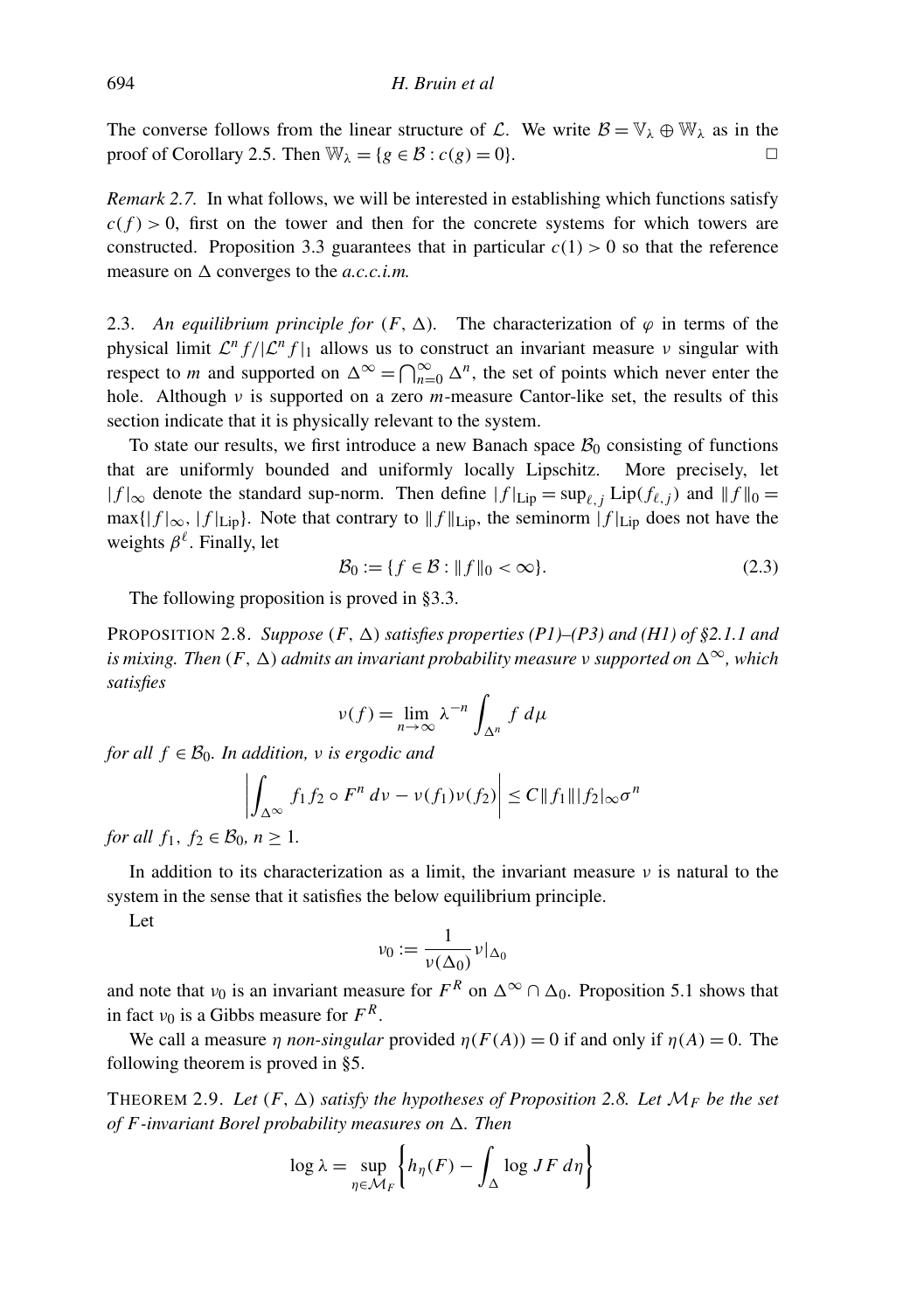*where h*η(*F*) *is the metric entropy of* η *with respect to F and J F is the Jacobian of F with respect to m. In addition,* ν *is the unique non-singular measure in* M*<sup>F</sup> which attains the supremum.*

2.4. *Applications to specific dynamical systems.* We apply the results about abstract towers with holes to two specific classes of dynamical systems with holes:  $C^{1+\alpha}$  piecewise expanding maps of the interval and locally  $C^2$  multimodal Collet–Eckmann maps with singularities.

2.4.1. *Piecewise expanding maps of the interval.* By a piecewise expanding map of the unit interval  $\hat{I}$ , we mean a map  $\hat{T}$  :  $\hat{I}$   $\circlearrowleft$  satisfying the following properties. There exists a partition of  $\hat{I}$  into finitely many intervals,  $\hat{I}_j$ , such that (a)  $\hat{T}$  is  $C^{1+\alpha}$  and monotonic on each  $\hat{I}_j$  for some  $\alpha > 0$ ; and (b)  $|\hat{T}'| \ge \tau > 2$ . Note that we can always satisfy (b) if  $|\hat{T}'| \geq 1 + \varepsilon$  by considering a higher iterate of  $\hat{T}$ .

Let  $\hat{I}_j^n$  denote the intervals of monotonicity for  $\hat{T}^n$ . The uniform expansion of  $\hat{T}$  implies the following familiar distortion bound: there exists a constant  $C_3 > 0$  such that for any *n*, if *x* and *y* belong to the same  $\hat{I}_j^n$ , then

$$
\left|\frac{(\hat{T}^n)'(x)}{(\hat{T}^n)'(y)}-1\right|\leq C_3|\hat{T}^n(x)-\hat{T}^n(y)|^{\alpha}.
$$

*Introduction of holes.* A hole  $\tilde{H}$  in [0, 1] is a finite union of open intervals  $\tilde{H}_j$ . (We use the  $\tilde{ }$  to distinguish from the hole on the tower.) Let  $I = \hat{I} \setminus \tilde{H}$  and for  $n \geq 0$ , define  $I^n = \bigcap_{i=0}^n \hat{T}^{-i}I$ . We are interested in studying the dynamics of  $T^n := \hat{T}^n|_{I^n}$ .

Let  $\gamma$  be the length of the shortest interval of monotonicity of *T*. Our sole condition on the hole is

(H2)  $\tilde{m}(\tilde{H}) \le \gamma^2 (1 - \beta)(\tau - 2\beta^{-1})/(1 + C_3)$ where  $\tilde{m}$  is Lebesgue measure on  $\hat{I}$  and  $\beta > \max\{2\tau^{-1}, \tau^{-\alpha}\}.$ 

The following theorem is proved in [D1].

THEOREM A. [D1] *Let* T be a  $C^{1+\alpha}$  piecewise expanding map of the interval and let  $\tilde{H}$ *be a hole satisfying the bound given in (H2). Then*  $(T, I)$  *admits a tower*  $(F, \Delta)$  *which satisfies properties (P1)–(P3) and (H1) of*  $\S2.1.1$  *as well as (A1) of*  $\S4.1$  *with*  $\theta = 2/\tau$ ,  $C_1 = C_3$ ,  $c_0 = \gamma$  *and*  $C_2 = 1$ .

*If in addition, a transitivity condition is satisfied, then there is a unique conditionally invariant density*  $\varphi \in \mathcal{B}$  *with eigenvalue*  $\lambda$ *.* 

In order to eliminate periodicity and ensure transitivity for the map *T* and for the tower, we can impose the following transitivity condition.

(T1) Let *J* be an interval of monotonicity for *T*. There exists an  $n_1 > 0$  such that  $T^{n_1}J$ covers *I* up to finitely many points.

Property (T1) is analogous to the covering property for piecewise expanding maps of the interval without holes which is a necessary and sufficient condition for the existence of a unique absolutely continuous invariant measure whose density is bounded away from zero (see  $[Li]$ ).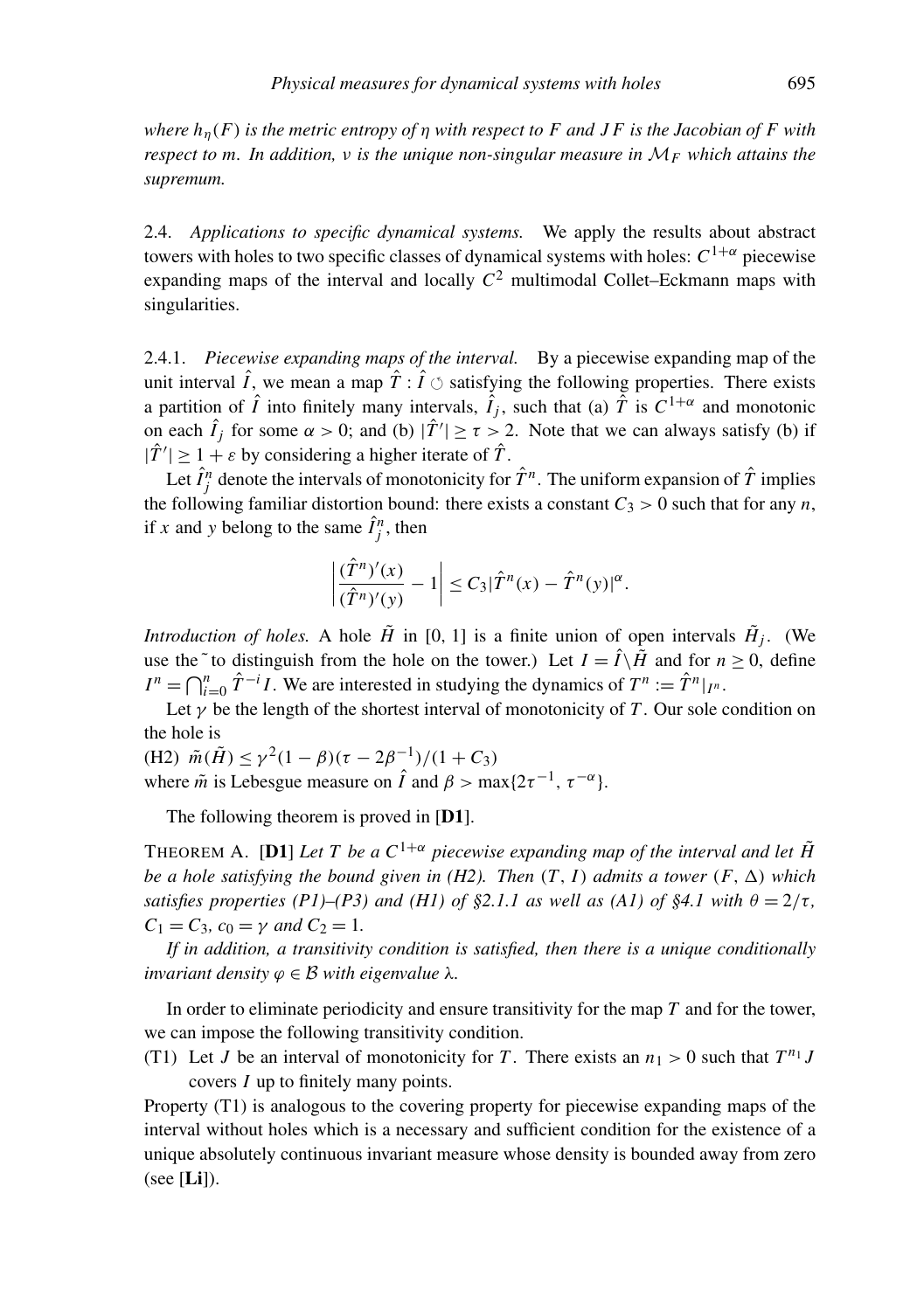Fix  $\bar{\alpha}$  > -log  $\beta$ /log τ and if necessary, choose  $\beta$  closer to 1 so that  $\bar{\alpha} < \alpha$ . Let  $I^{\infty}$ denote the set of points which never escape from *I* and define

$$
\mathcal{G} = \{ \tilde{f} \in C^{\bar{\alpha}}(I) : \tilde{f} > 0 \text{ on } I^{\infty} \}.
$$

Denote by  $\mathcal{L}_T$  the transfer operator of *T* with respect to  $\tilde{m}$  and let  $|\cdot|_1$  denote the  $L^1(\tilde{m})$ norm. We prove the following theorem in §4.2.

THEOREM 2.10. *Let T satisfy the hypotheses of Theorem A in addition to condition (T1).*

*There exists*  $\lambda > 0$  *such that for all*  $\tilde{f} \in \mathcal{G}$ *, the escape rate with respect to*  $\tilde{\eta} = \tilde{f} \tilde{m}$  *is well-defined and equal to* −log  $λ$ , *i.e.*,

$$
\lim_{n \to \infty} \frac{1}{n} \log \tilde{\eta}(I^n) = \log \lambda.
$$

*There exists a unique a.c.c.i.m.*  $\tilde{\mu}$  *with density*  $\tilde{\varphi}$  *and eigenvalue*  $\lambda$  *such that for all*  $\tilde{f} \in \mathcal{G}$ *, we have* 

$$
\left|\frac{\mathcal{L}_T^n \tilde{f}}{|\mathcal{L}_T^n \tilde{f}|_1} - \tilde{\varphi}\right|_1 \leq C_T |\tilde{f}|_{C^{\tilde{\alpha}}}\sigma^n
$$

*for some*  $\sigma \in (\beta, 1)$  *and*  $C_T$  *depends only on the smoothness and distortion of the map* T.

*Remark 2.11.* The results of Theorems A and 2.10 generalize those obtained in [CV, LiM] for *C* 2 expanding maps using bounded variation techniques. We make no assumptions on the position of the holes, only their measure.

2.4.2. *Collet–Eckmann maps with singularities.* Collet–Eckmann maps are interval maps with critical points such that the derivatives  $D\hat{T}^n$  at the critical values increase exponentially. We will follow the approach of **[DHL**] which allows for discontinuities and points with infinite derivative as in Lorenz maps. (We try to use the same notation as in  $[DHL]$ , but adding a  $*$  if there is a clash with our own notation.) The map  $\hat{T}: \hat{I} \to \hat{I}$  is locally  $C^2$  and has a critical set Crit = Crit<sub>c</sub> ∪ Crit<sub>s</sub> consisting respectively of genuine critical points *c* with critical order  $1 < l_c < \infty$  and singularities with critical order  $0 < \ell_c < 1$ . At each of these points  $\hat{T}$  is allowed to have a discontinuity as well, so  $c \in \text{Crit}$ has a left and right critical order which need not be the same. Furthermore,  $\hat{T}$  satisfies the following conditions for all  $\delta > 0$  (where  $B_{\delta}$ (Crit) =  $\bigcup_{c \in \text{Crit}} B_{\delta}(c)$  is a  $\delta$ -neighborhood of Crit).

(C1) *Expansion outside*  $B_\delta$ (Crit). There exist  $\lambda^* > 0$  and  $\kappa > 0$  such that for every *x* and *n* ≥ 1 such that  $x_0 = x, ..., x_{n-1} = \hat{T}^{n-1}(x) \notin B_\delta$  (Crit), we have†

$$
|D\hat{T}^n(x)| \ge \kappa \delta^{\ell_{\max}-1} e^{\lambda^* n},
$$

where  $\ell_{\text{max}} = \max{\{\ell_c : c \in \text{Crit}_c\}}$ . Moreover, if  $x_0 \in \hat{T}(B_\delta(\text{Crit}))$  or  $x_n \in B_\delta(\text{Crit}),$ then we have

$$
|D\hat{T}^n(x)| \ge \kappa e^{\lambda^* n}.
$$

<sup>†</sup> The addition of exponent  $\ell_{\text{max}}$  − 1 for  $\delta$  in this formula is a correction to [DHL, Condition (H1)], which affects the proofs only in the sense that some constants will be different. The formula in [DHL] cannot be realized for any *x* at distance  $\delta$  to any critical point  $c \in \text{Crit}_\delta$  with  $\ell_c > 2$ .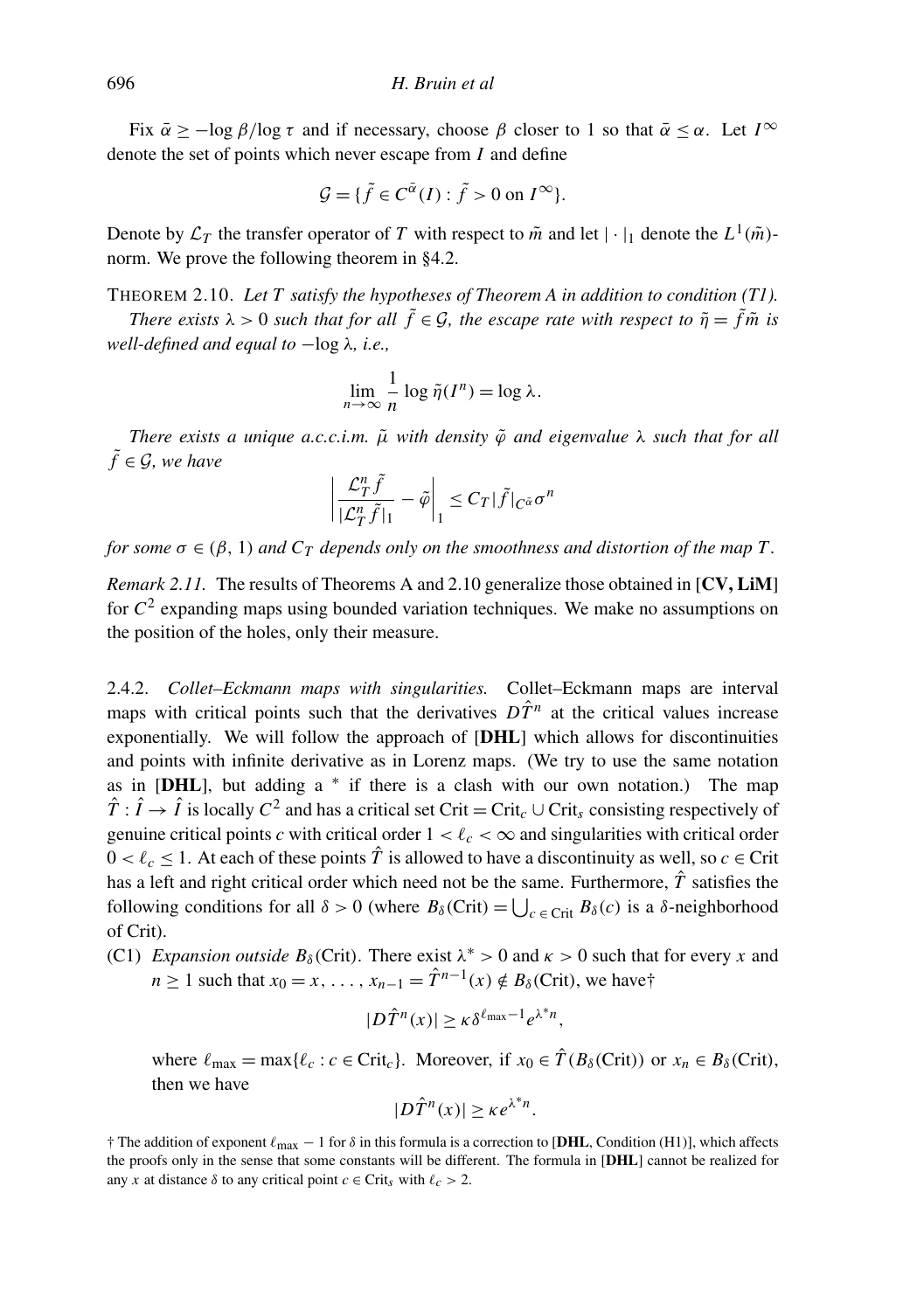(C2) *Slow recurrence and derivative growth along critical orbit*. There exists  $\Lambda^* > 0$  such that for all  $c \in \text{Crit}_c$  there is  $\alpha_c^* \in (0, \Lambda^*/(5\ell_c))$  such that†

$$
|D\hat{T}^k(\hat{T}(c))| \ge e^{\Lambda^*k} \quad \text{and} \quad \text{dist}(\hat{T}^k(c), \text{Crit}) > \delta e^{-\alpha_c^*k} \quad \text{for all } k \ge 1.
$$

(C3) *Density of preimages*. There exists  $c^* \in \text{Crit}$  whose preimages are dense in  $\hat{I}$ , and no other critical point is among these preimages.

Condition (C1) follows for piecewise  $C^2$  maps from Mañé's theorem, see [MS, Ch. III.5]. The first half of condition (C2) is the actual Collet–Eckmann condition, and the second half is a slow recurrence condition. Condition (C3) excludes the existence of non-repelling periodic points.

In [DHL],  $\alpha_c^*$  is assumed to be small relative to  $\lambda^*$  and  $\Lambda^*$ . We keep the same restriction on  $\alpha_c^*$  and do not need to shrink it further after the introduction of holes.

*Introduction of holes.* In order to apply the tower construction of [DHL] to our setting, we place several conditions on the placement of the holes in the interval  $\hat{I}$ . We adopt notation similar to that in §2.4.1.

A hole  $\tilde{H}$  in  $\hat{I}$  is a finite union of open intervals  $\tilde{H}_j$ ,  $j = 1, \ldots, L$ . Let  $I = \hat{I} \setminus \tilde{H}$  and set  $I^n = \bigcap_{i=0}^n \hat{T}^{-i}I$ . Define  $T = \hat{T}|I^1$  and let  $\tilde{m}$  denote Lebesgue measure on  $\hat{I}$ .

(B1) Let  $\alpha_c^* > 0$  be as in (C2). For all  $c \in \text{Crit}_c$  and  $k \ge 0$ ,

$$
dist(\hat{T}^k(c), \partial \tilde{H}) > \delta e^{-\alpha_c^* k}.
$$

Our second condition on  $\tilde{H}$  is that the positions of its connected components are generic with respect to one another. This condition will also double as a transitivity condition on the constructed tower which ensures our conditionally invariant density will be bounded away from zero. In order to formulate this condition, we need the following fact about *C* 2 non-flat non-renormalizable maps satisfying (C1)–(C2).

For all  $\delta > 0$  there exists  $n = n(\delta)$  such that for all intervals  $\omega \subseteq \hat{I}$  with  $|\omega| \ge \delta/3$ :

(i) 
$$
\hat{T}^n \omega \supseteq \hat{I}
$$
; and

(ii) there is a subinterval  $\omega' \subset \omega$  such that  $\hat{T}^{n'}$  maps  $\omega'$  diffeomorphically onto  $(c^* - 3δ, c^* + 3δ)$  for some  $0 < n' ≤ n$ .

(2.4)

We also need some genericity conditions on the placement of the components of the hole. Within each component  $H_j$ , we place an artificial critical point  $b_j$ , so Crit<sub>hole</sub>  ${b_1, \ldots, b_L}$ . The points  $b_j$  are positioned so that the following holds.

(B2) (a) orb $(b_j) \cap c = \emptyset$  for all  $1 \le j \le L$  and  $c \in \text{Crit}_{\text{hole}} \cup \text{Crit}_{c}$ .

(b) Let  $\hat{T}^{-1}(\hat{T}b_j) = \bigcup_{i=1}^{K_j} g_{j,i}$ . For all  $j, k \in \{1, ..., L\}$ , there exists  $i \in \{1, ..., k\}$  $K_i$ } such that  $\hat{T}^{\ell} b_k \neq g_{i,i}$  for  $1 \leq \ell \leq n(\delta)$ .

Here  $n(\delta)$  is the integer corresponding to  $\delta$  in (2.4) and  $\delta$  is chosen so small that: (i) all points in Crit<sub>c</sub> ∪ Crit<sub>bole</sub> are at least 2 $\delta$  apart; and (ii) for each  $j = 1, \ldots, L$ , there is  $\tau = \tau(j) \geq 1$  such that

$$
|D\hat{T}^{\tau}(x)| \ge \max\{\kappa e^{\lambda^*\tau}, 6\} \quad \text{ for all } x \in B_{\delta}(b_j). \tag{2.5}
$$

<sup>†</sup> The fact that  $\alpha_c^*$  depends on *c* in this way is a correction to [DHL, Condition (H2)], where this is not stated, but used in the [DHL, proof of Lemma 2].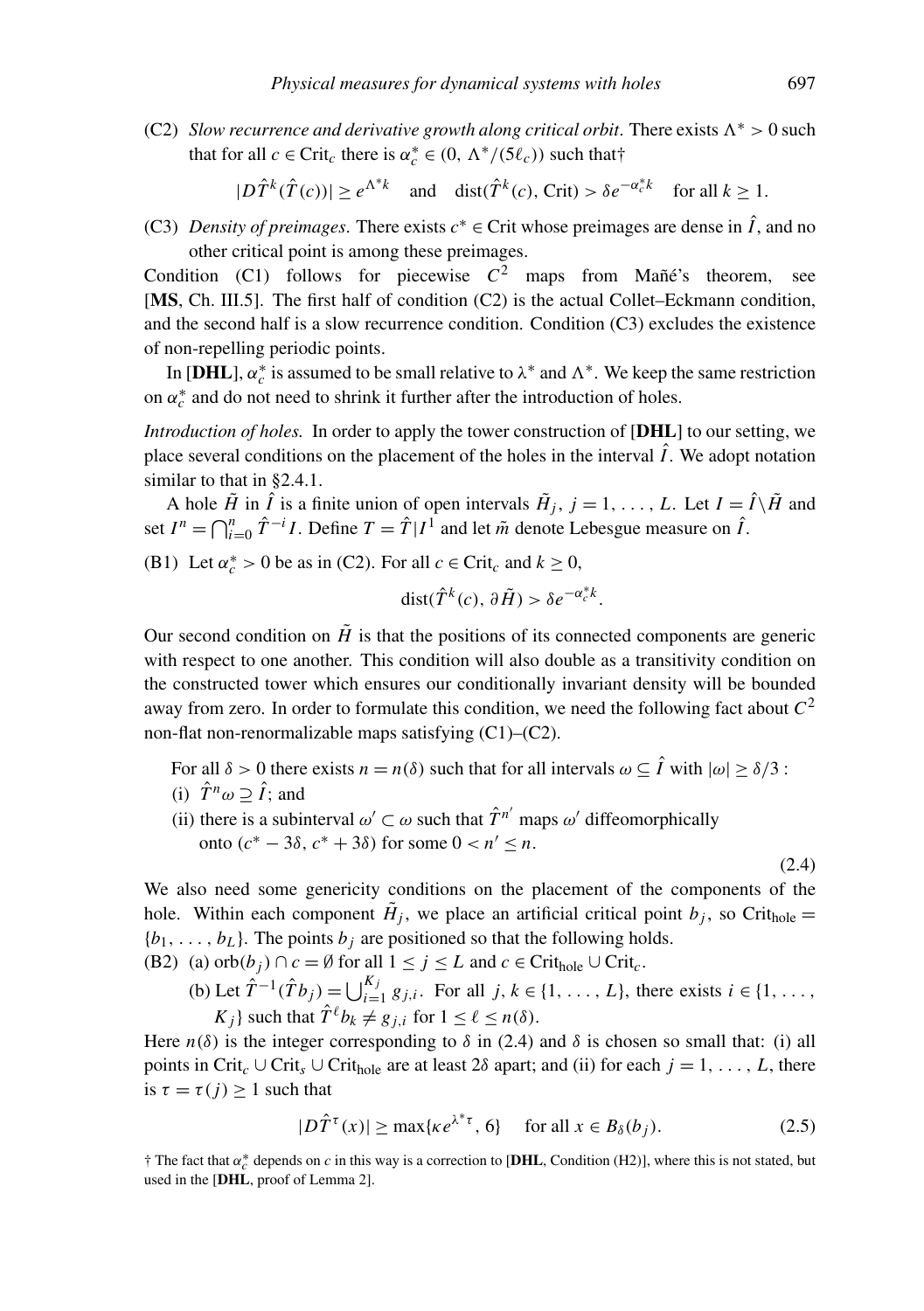Condition (C1) implies that  $|D\hat{T}^{\tau}(x)| \geq \kappa e^{\lambda^*\tau}$  whenever  $x \notin B_\delta(Crit_c)$  and  $T^{\tau}(x) \in$  $B_\delta$ (Crit<sub>c</sub>), so by taking  $\delta$  small, and using assumption (B2)(a), we can indeed find  $\tau$  such that also  $|D\hat{T}^{\tau}(x)| \geq 6$ .

As before, let  $I^{\infty}$  denote the set of points which never escapes from *I* and let  $\mathcal{G} = \{ \tilde{f} \in I \}$  $C^{\bar{\alpha}}(I)$ :  $\tilde{f} > 0$  on  $I^{\infty}$ }. We prove the following theorem in §4.3.

THEOREM 2.12. Let  $\hat{T}$  be a non-renormalizable map satisfying conditions (C1)–(C3) and *let*  $\tilde{H}$  *be a sufficiently small hole satisfying (B1)–(B2).* 

*There exists*  $\lambda > 0$  *such that for all*  $\tilde{f} \in \mathcal{G}$ *, the escape rate with respect to*  $\tilde{\eta} = \tilde{f} \tilde{m}$  *is well-defined and equal to* −logλ*, i.e.,*

$$
\lim_{n \to \infty} \frac{1}{n} \log \tilde{\eta}(I^n) = \log \lambda.
$$

*Moreover, there exists a unique a.c.c.i.m.* μ *with density*  $\tilde{\varphi}$  *and eigenvalue* λ *such that for all*  $\tilde{f} \in \mathcal{G}$ *, we have* 

$$
\left|\frac{\mathcal{L}_T^n \tilde{f}}{|\mathcal{L}_T^n \tilde{f}|_1} - \tilde{\varphi}\right|_1 \leq C_T |\tilde{f}|_{C^{\tilde{\alpha}}} \tilde{\sigma}^n
$$

*for some*  $\tilde{\sigma} \in (\beta, 1)$  *and*  $C_T$  *depends only on the smoothness and distortion of the map T.* 

*Remark 2.13.* When  $\hat{T}$  is a Misiurewicz map (i.e., all critical points are non-recurrent and all periodic points are non-repelling), it is possible to give a constructive bound on the size of the hole in terms of explicit constants. In this case we assume that the critical point does not fall into the hole, but there is no need for condition  $(B2)(a)$ , see [D2, §2.2].

*Small hole limit.* Fix *L* distinct points  $b_1, \ldots, b_L \in \hat{I}$  which we consider to be infinitesimal holes satisfying (B1) and (B2). We call this hole of measure zero  $\tilde{H}^{(0)}$  with components  $\tilde{H}^{(0)}_j = b_j$ ,  $j = 1, ..., L$ . For each  $h > 0$ , we then define a family of holes  $\mathcal{H}(h)$  such that  $\tilde{H} \in \mathcal{H}(h)$  if and only if the following hold.

- (1)  $b_j \in \tilde{H}_j$  and  $\tilde{m}(\tilde{H}_j) \leq h$  for each  $1 \leq j \leq L$ .
- (2)  $\vec{H}$  satisfies (B1).

When we shrink a hole in  $\mathcal{H}(h)$ , we keep  $b_1, \ldots, b_L$  fixed and simply choose a smaller *h*. The following theorem is proved in §4.3.1.

THEOREM 2.14. Let  $\hat{T}$  satisfy the hypotheses of Theorem 2.12 and let  $\tilde{H}^{(h)} \in \mathcal{H}(h)$ *be a family of holes. Let*  $d\tilde{\mu}_h = \tilde{\varphi}_h d\tilde{m}$  *be the a.c.c.i.m. given by Theorem 2.12 with eigenvalue*  $\lambda_h$ *. Then*  $\lambda_h \to 1$  *and*  $\tilde{\mu}_h$  *converges weakly to the unique SRB measure for*  $\hat{T}$  $as h \rightarrow 0$ .

*Remark 2.15.* A similar theorem was proved for piecewise expanding maps in [D1] and for Misiurewicz maps in [D2].

2.5. *An equilibrium principle for* (*T*, *X*)*.* In this section, *T* is either an expanding map satisfying the assumptions of Theorem 2.10 or a Collet–Eckmann map with singularities satisfying the assumptions of Theorem 2.12.

Recall the invariant measure  $\nu$  supported on  $\Delta^{\infty}$  introduced in Proposition 2.8. The measure  $\tilde{\nu} := \pi_* \nu$  is *T*-invariant and is supported on  $X^{\infty} = \pi(\Delta^{\infty})$ . We show that  $\tilde{\nu}$  is physically relevant to the system  $(T, X)$  in two ways.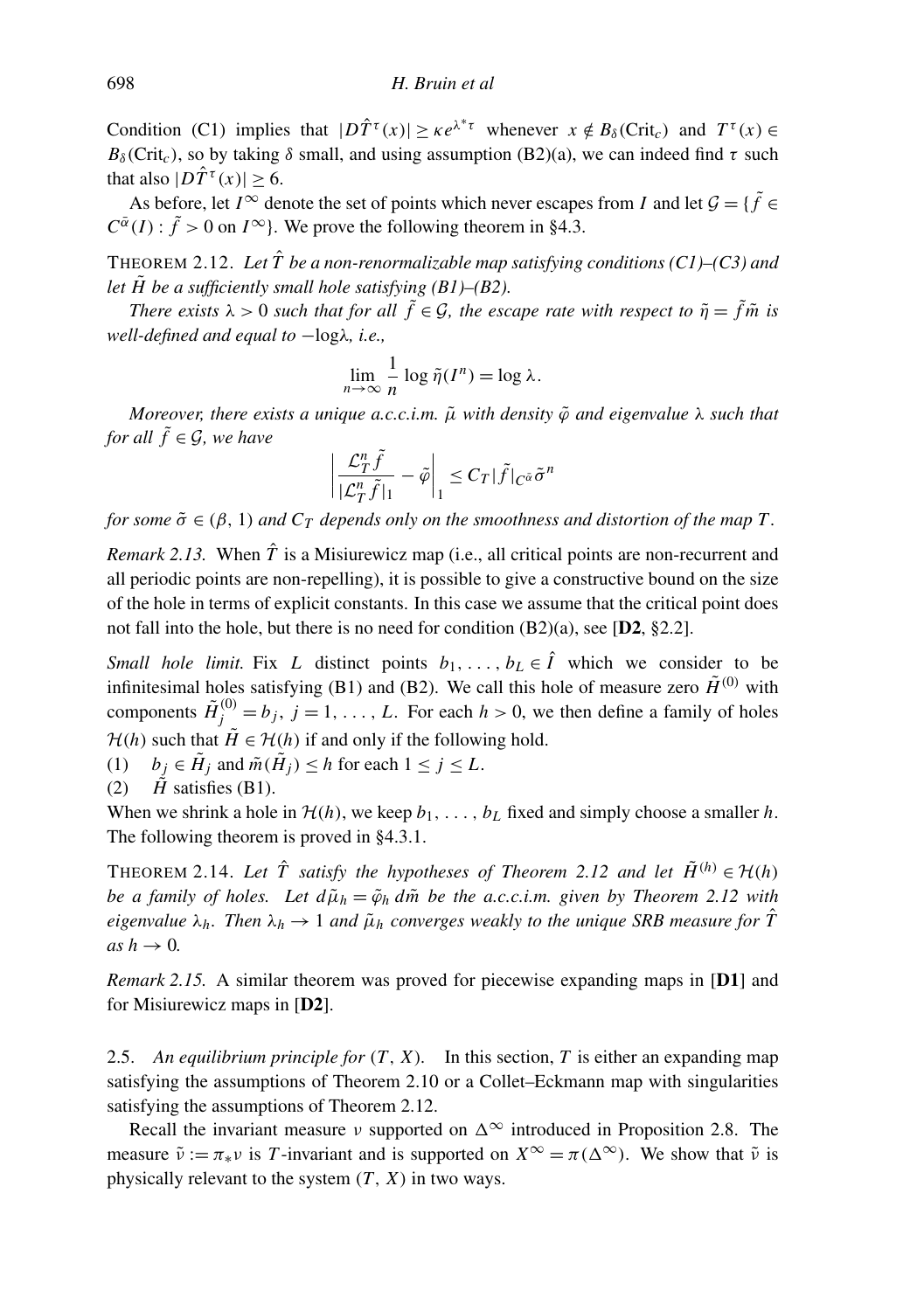THEOREM 2.16. *The invariant measure*  $\tilde{v}$  *is characterized by* 

$$
\tilde{\nu}(\tilde{f}) = \lim_{n \to \infty} \lambda^{-n} \int_{X^n} \tilde{f} \, d\tilde{\mu}
$$

*for all functions*  $\tilde{f} \in C^{\tilde{\alpha}}(X)$ *. In addition,*  $\tilde{\nu}$  *is ergodic and enjoys exponential decay of correlations on Holder observables. ¨*

Although  $\tilde{\nu}$  is defined simply as  $\pi_*\nu$ , the preceding theorem gives a characterization of  $\tilde{\nu}$ which is independent of the tower construction. This is important for two reasons: first, it implies that two different tower constructions will yield the same invariant measure; second, it eliminates the need to construct a tower in order to compute  $\tilde{\nu}$ .

The second theorem is a consequence of Theorem 2.9.

THEOREM 2.17. Let  $\mathcal{M}'_T = \pi_* \mathcal{M}_F = {\pi_* \eta : \eta \in \mathcal{M}_F}$  *be the set of T-invariant Borel probability measures on X whose lift to*  $\Delta$  *is well-defined. Then* 

$$
\log \lambda = \sup_{\eta \in \mathcal{M}'_T} \left\{ h_{\eta}(T) - \int_X \log JT \, d\eta \right\}
$$

*where JT is the Jacobian of T with respect to*  $\tilde{m}$ . The invariant measure  $\tilde{v}$  is the unique  $\emph{non-singular measure $\tilde{\eta}$ in $\mathcal{M}'_T$ which attains the supremum.}$ 

Theorem 2.16 is proved in §5.1 and Theorem 2.17 is proved in §5.3.

#### 3. *Convergence properties of* L

3.1. *Lasota–Yorke inequalities.* In this section we prove Proposition 2.3 by deriving Lasota–Yorke type inequalities for  $\|\cdot\|_{\infty}$  and  $\|\cdot\|_{\text{Lin}}$ ,

$$
\|\mathcal{L}^n f\|_{\infty} \le C\beta^n \|f\|_{\text{Lip}} + C|f|_1, \quad \|\mathcal{L}^n f\|_{\text{Lip}} \le C\beta^n \|f\|_{\text{Lip}} + C|f|_1.
$$

*Proof of Proposition* 2.3. We fix  $n \in \mathbb{N}$  and separate the estimates into two parts: those for  $Z_{\ell, i}$  with  $\ell \geq n$  and those with  $\ell < n$ .

*Estimate* # *I*. For any  $x \in Z_{\ell, j}$  with  $\ell \ge n$  and  $f \in \mathcal{B}$ , note that  $\mathcal{L}^n f(x) = f(F^{-n}x)$  since  $g_n(F^{-n}x) = 1$ . This allows us to estimate

$$
\|\mathcal{L}^n f_{\ell,j}\|_{\infty} := |f(F^{-n})_{\ell,j}| \infty \beta^{\ell} = (|f_{\ell-n,j}| \infty \beta^{\ell-n}) \beta^n = \|f_{\ell-n,j}\|_{\infty} \beta^n.
$$

*Estimate #2.* Again choose any  $Z_{\ell, j}$  with  $\ell \geq n$ . Then

$$
\|\mathcal{L}^n f_{\ell,j}\|_{\text{Lip}} := \sup_{x,y \in Z_{\ell,j}} \frac{|f(F^{-n}x) - f(F^{-n}y)|}{d(x,y)} \beta^{\ell}
$$
  
=  $\beta^n \sup_{x,y \in Z_{\ell,j}} \frac{|f(F^{-n}x) - f(F^{-n}y)|}{d(F^{-n}x, F^{-n}y)\beta^{-n}} \beta^{\ell-n} = \beta^{2n} \|f_{\ell-n,j}\|_{\text{Lip}}$ 

 $s(x, y) = s(F^{-n}x, F^{-n}y) - n.$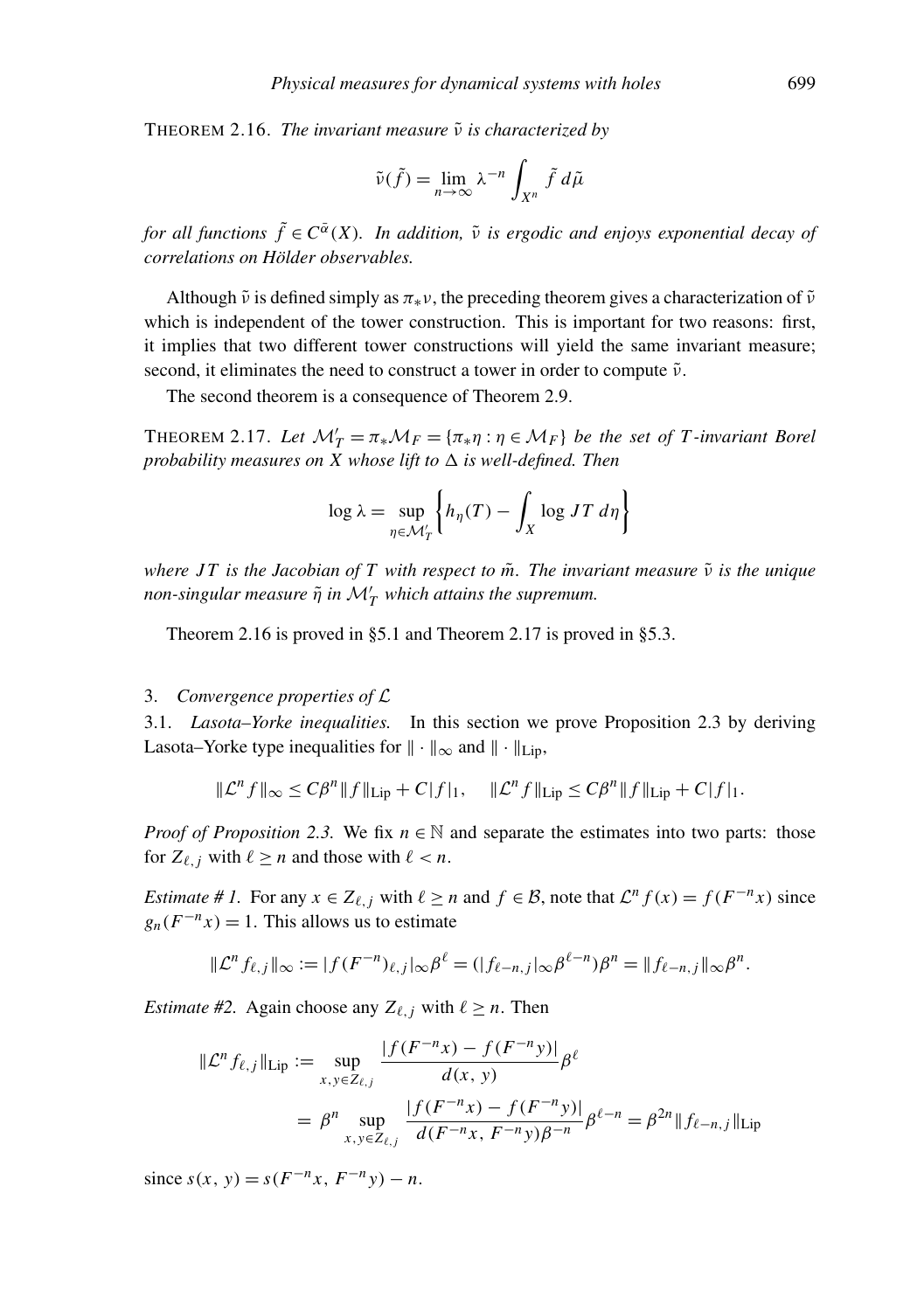*Estimate #3.* Let  $x \in Z_{0,j}$  be a point in  $\Delta_0$ . We denote by  $\mathcal{E}_n$  the connected components of  $F^{-n}(Z')$  for  $Z' \in \mathcal{Z}_0^{im}$  and let  $E_n(y)$  denote the element of  $\mathcal{E}_n$  containing *y*.

$$
|\mathcal{L}^n f(x)| \le \sum_{y \in F^{-n}x} |f(y)|g_n(y) \le \sum_{y \in F^{-n}x} |f(\bar{a})|g_n(y) + g_n(y)\frac{|f(y) - f(\bar{a})|}{d(y, \bar{a})}d(y, \bar{a})
$$

where  $\bar{a} \in E_n(y)$  is any point satisfying

$$
|f(\bar{a})| \leq \frac{1}{m(E_n(y))} \int_{E_n(y)} |f| \, dm.
$$

By (2.2),

$$
g_n(y) \le (C_1 + 1)c_0^{-1}m(E_n(y)).
$$
\n(3.1)

Finally, note that  $F^n y$ ,  $F^n \bar{a} \in Z_{0,j}$  so that *n* is a return time for *y* and  $\bar{a}$ . If  $y \in \Delta_{\ell(y)}$ , then the definition of *d* from §2.1.1 implies  $d(y, \bar{a}) \leq \beta^n$ .

Putting this together with (3.1), we estimate

$$
|\mathcal{L}^{n} f(x)| \leq \sum_{y \in F^{-n} x} \frac{g_{n}(y)}{m(E_{n}(y))} \int_{E_{n}(y)} |f| \, dm + g_{n}(y)\beta^{-\ell(y)} \|f\|_{\text{Lip}} \beta^{n}
$$
  
\n
$$
\leq \sum_{y \in F^{-n} x} (1 + C_{1})c_{0}^{-1} \int_{E_{n}(y)} |f| \, dm + (1 + C_{1})c_{0}^{-1} m(E_{n}(y))\beta^{n-\ell(y)} \|f\|_{\text{Lip}}
$$
  
\n
$$
\leq (1 + C_{1})c_{0}^{-1} \int_{\Delta^{n}} |f| \, dm + C\beta^{n} \|f\|_{\text{Lip}}
$$
\n(3.2)

where the second sum is finite since  $\beta > \theta$ .

*Estimate #4.* Let *x*,  $y \in Z_{0,j}$ , and let  $x' \in F^{-n}x$ ,  $y' \in F^{-n}y$ , denote preimages taken along the same branch of  $F^{-n}$ . Then summing over all inverse branches gives

$$
\frac{|\mathcal{L}^n f(x) - \mathcal{L}^n f(y)|}{d(x, y)} \le \sum_{x' \in F^{-n}x} \frac{|g_n(x')f(x') - g_n(y')f(y')|}{d(x, y)} \n\le \sum_{x' \in F^{-n}x} g_n(x') \frac{|f(x') - f(y')|}{d(x, y)} + |f(y')| \frac{|g_n(x') - g_n(y')|}{d(x, y)} \n\le \sum_{x' \in F^{-n}x} (1 + C_1)c_0^{-1}m(E_n(x')) ||f||_{\text{Lip}} \beta^{n - \ell(x')} + |f(y')|C_1g_n(y') \tag{3.3}
$$

where we have used  $(2.1)$  and  $(3.1)$  for  $g_n$  in the last line as well as the fact that  $d(x', y') = \beta^n d(x, y)$  for  $x' \in \Delta_{\ell(x')}$ . The second sum is identical to that in Estimate #3. Thus

$$
\frac{|\mathcal{L}^n f(x) - \mathcal{L}^n f(y)|}{d(x, y)} \le C\beta^n \|f\|_{\text{Lip}} + C|f|_1.
$$

Now on  $Z_{\ell, j}$  with  $\ell < n$ , we can combine Estimates #1 and #3 to obtain

$$
\|\mathcal{L}^n f_{\ell,j}\|_{\infty} \leq \beta^{\ell} \|\mathcal{L}^{n-\ell} f_{0,j}\|_{\infty} \leq \beta^{\ell} (C\beta^{n-\ell} \|f\|_{\text{Lip}} + C|f|_1)
$$

which implies the estimate for the  $\|\cdot\|_{\infty}$ -norm.

Similarly, we can combine Estimates #2 and #4 to obtain

$$
\|\mathcal{L}^n f_{\ell,j}\|_{\text{Lip}} \leq \beta^{2\ell} \|\mathcal{L}^{n-\ell} f_{0,j}\|_{\text{Lip}} \leq \beta^{2\ell} (C\beta^{n-\ell} \|f\|_{\text{Lip}} + C|f|_1)
$$

which completes the estimate for the  $\|\cdot\|_{\text{Lin}}$ -norm.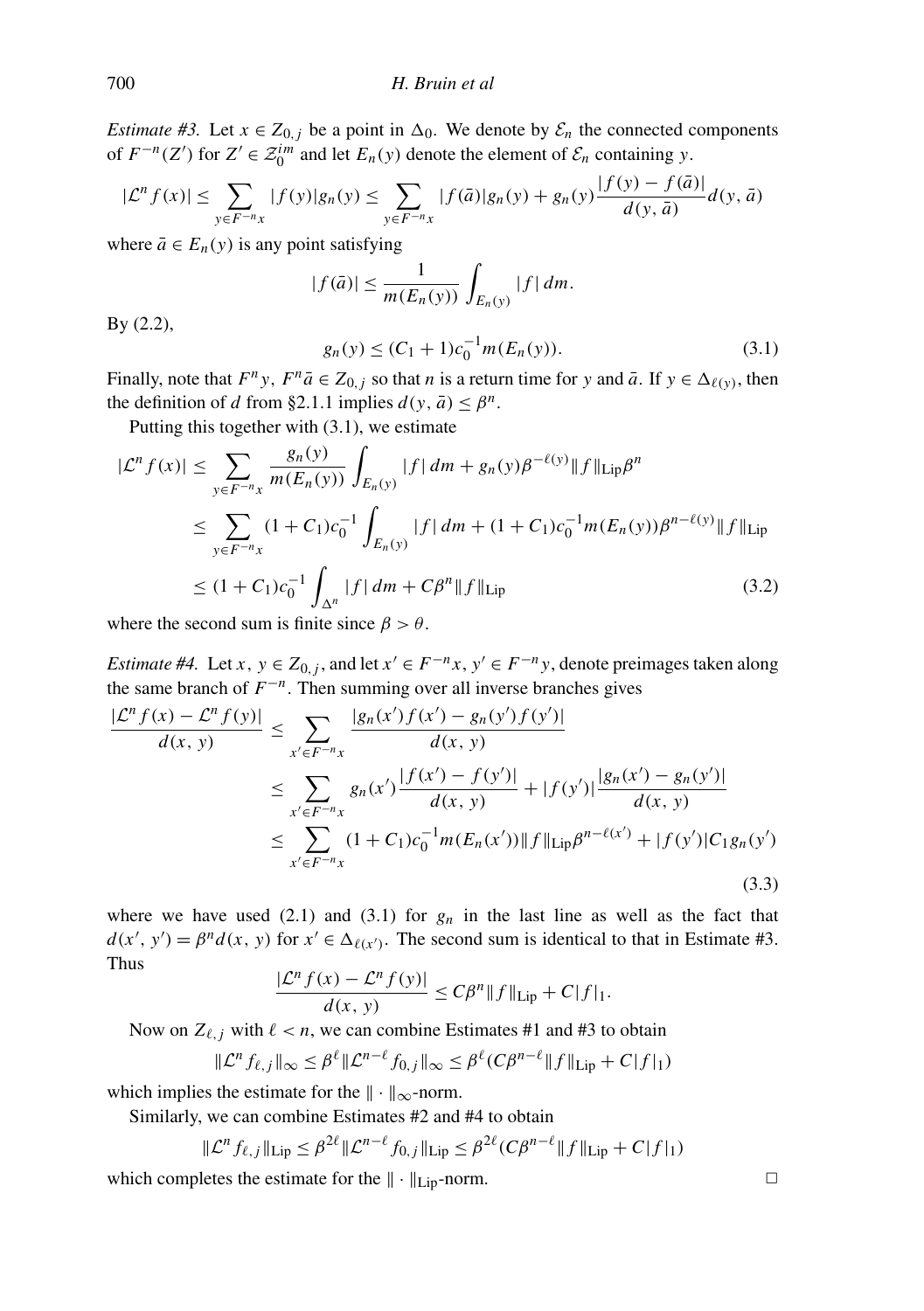3.2. *Spectral gap.* Although Proposition 2.3 implies that the essential spectral radius of  $\mathcal L$  on  $\mathcal B$  is less than or equal to  $\beta$ , we must still ensure that there is a spectral gap, i.e., that there is an eigenvalue  $\beta < \lambda < 1$  which represents the rate of escape of typical elements of B.

This fact follows from the bound on the measure of the hole *H* given by (H1). To prove it, it will be convenient to recall some results from [D1] which concern the nonlinear operator  $\mathcal{L}_1 f := \mathcal{L} f / |\mathcal{L} f|_1$ . Thus  $\mathcal{L}_1 f$  represents the normalized push-forward density which is conditioned on non-absorption by the hole. In [D1] it was shown that for small holes,  $\mathcal{L}_1$  preserves a convex subset of  $\beta$  defined by

$$
\mathcal{B}_M = \{ f \in \mathcal{B} : f \ge 0, \|f\|_1 = 1, \|f\|_{\infty} \le M, \|f\|_{\log} \le M \}
$$

where

$$
|| f ||_{\log} = \sup_{\ell, j} Lip(\log f_{\ell, j}).
$$

We include the proof of the proposition here for clarity and also to formulate the bound on *H* in terms of the present notation.

PROPOSITION 3.1. Let  $M \in ((1 + C_1)c_0^{-1}, (1 - \beta)q^{-1})$ . Then the following hold.

- $(i)$ *n* <sup>1</sup> *maps* B*<sup>M</sup> into itself for n sufficiently large.*
- (ii) *There exists*  $\beta' > \beta$  *such that*  $|\mathcal{L}f|_1 \geq \beta'$  *for all*  $f \in \mathcal{B}_M$ *.*

*Proof.* Note that Lip(log  $f_{\ell, i}$ ) is equivalent to

$$
\sup_{x,y\in Z_{\ell,j}}\frac{|f(x)-f(y)|}{f(x)d(x,y)}.
$$

We will work with this expression in the following estimates. For  $f \in \mathcal{B}_M$ , we prove the analogue of Estimates #1–#4 from §3.1 using  $\|\cdot\|_{\text{log}}$ . Estimates #1 and #2 are the same so we do not repeat those.

To prove Estimate #3, note that equation (3.2) becomes

$$
|\mathcal{L}^{n} f(x)| \leq \sum_{y \in F^{-n} x} f(\bar{a}) g_{n}(y) + g_{n}(y) \frac{|f(y) - f(\bar{a})|}{f(\bar{a}) d(y, \bar{a})} d(y, \bar{a}) f(\bar{a})
$$
  
\n
$$
\leq \sum_{y \in F^{-n} x} \frac{g_{n}(y)}{m(E_{n}(y))} \int_{E_{n}(y)} f dm + \frac{g_{n}(y)}{m(E_{n}(y))} ||f||_{\log} \beta^{n} \int_{E_{n}(y)} f dm
$$
  
\n
$$
\leq (1 + C_{1}) c_{0}^{-1} (1 + \beta^{n} ||f||_{\log}) \int_{\Delta^{n}} f dm
$$
\n(3.4)

where in the last line we have used the fact that

$$
\sum_{y \in F^{-n}x} \int_{E_n(y)} f \, dm \le \int_{\Delta^n} f \, dm.
$$

To modify Estimate #4, we need the following fact: if  $\sum_i a_i$  and  $\sum_i b_i$  are two series of positive terms, then

$$
\frac{\sum_i a_i}{\sum_i b_i} \le \sup_i \frac{a_i}{b_i}.
$$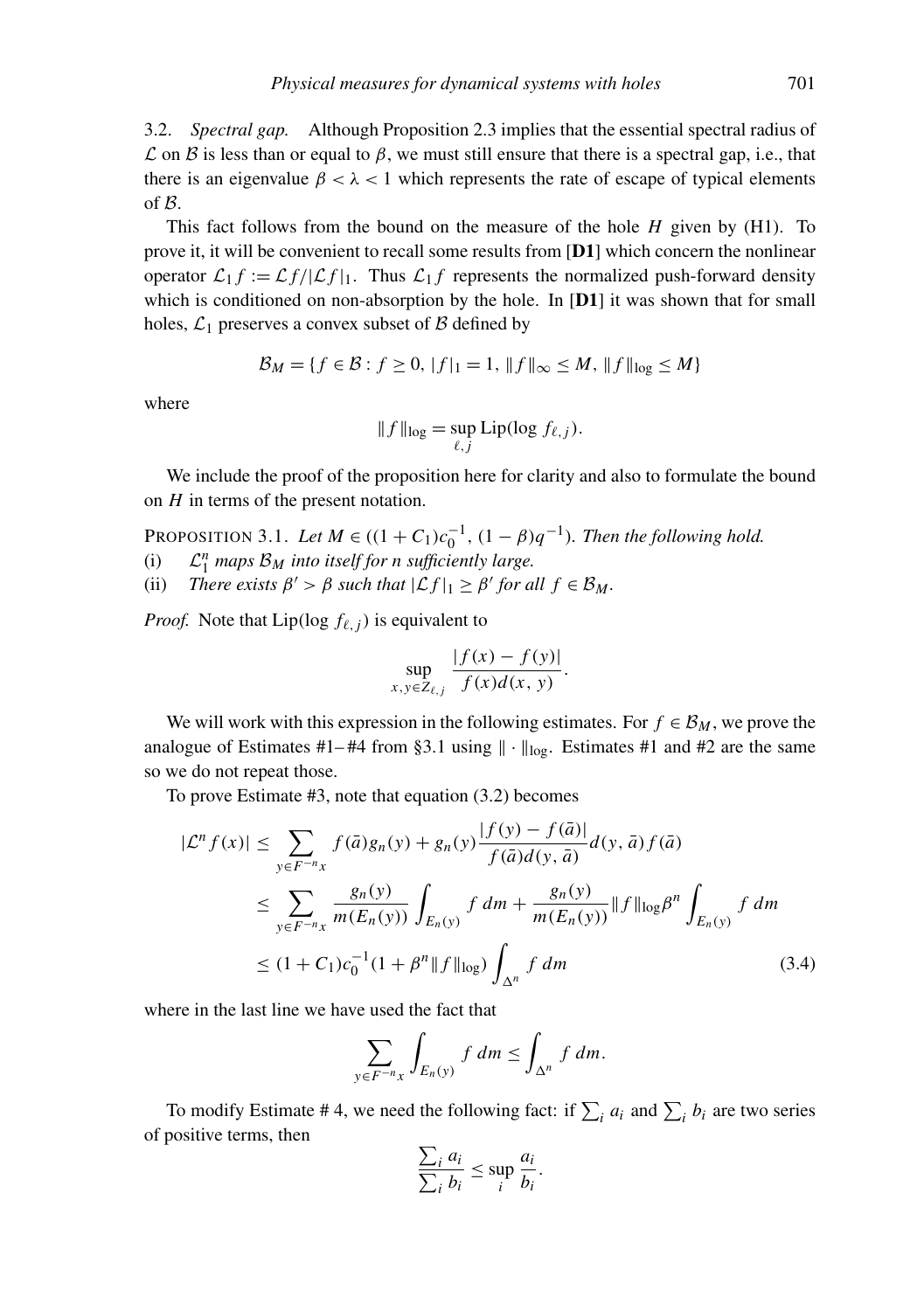Equation (3.3) becomes

$$
\frac{|\mathcal{L}^n f(x) - \mathcal{L}^n f(y)|}{d(x, y)\mathcal{L}^n f(x)} \le \frac{\sum_{x' \in F^{-n}x} g_n(y')|f(x') - f(y')|/d(x, y)}{\sum_{x' \in F^{-n}x} g_n(x')f(x')} + \frac{\sum_{x' \in F^{-n}x} f(x')|g_n(x') - g_n(y')|/d(x, y)}{\sum_{x' \in F^{-n}x} g_n(x')f(x')} \le \sup_{x' \in F^{-n}x} \frac{g_n(y')|f(x') - f(y')|}{d(x, y)f(x')} + \sup_{x' \in F^{-n}x} \frac{|1 - (g_n(y')/g_n(x'))|}{d(x, y)} \le (1 + C_1)\beta^n \|f\|_{\log} + C_1.
$$
\n(3.5)

Since  $\|\cdot\|_{\log}$  is scale invariant, (3.5) implies for all  $n \ge 0$ 

$$
\|\mathcal{L}_1^n f\|_{\text{log}} = \|\mathcal{L}^n f\|_{\text{log}} \le (1 + C_1)\beta^n \|f\|_{\text{log}} + C_1. \tag{3.6}
$$

Using (3.4),

$$
\frac{|\mathcal{L}^n f(x)|}{|\mathcal{L}^n f|_1} \le \frac{(1+C_1)c_0^{-1}(1+\beta^n \|f\|_{\log}) \int_{\Delta^n} f dm}{\int_{\Delta^n} f dm} \le (1+C_1)c_0^{-1}(1+\beta^n \|f\|_{\log})
$$

so that the  $\|\cdot\|_{\infty}$ -norm stays bounded on the base of the tower. In order for this norm to remain bounded on successive levels, we need to ensure that  $|\mathcal{L} f|_1 \geq \beta$  for each  $f \in \mathcal{B}_M$ . Compute that

$$
\int_{\Delta} \mathcal{L}f \, dm = \int_{\Delta^1} f \, dm = 1 - \sum_{\ell \ge 1} \int_{\hat{F}^{-1}H_{\ell,j}} f \, dm
$$
\n
$$
\ge 1 - \sum_{\ell \ge 1} \|f_{\ell-1,j}\|_{\infty} \beta^{-(\ell-1)} m(H_{\ell})
$$
\n
$$
\ge 1 - M \sum_{\ell \ge 1} \beta^{-(\ell-1)} m(H_{\ell}).
$$

Recall that  $q = \sum_{\ell \geq 1} \beta^{-(\ell-1)} m(H_{\ell})$ . Thus  $|\mathcal{L}f|_1 > \beta$  if  $1 - qM > \beta$  and M must be chosen large enough so that  $\mathcal{L}_1^n$  maps  $\mathcal{B}_M$  back into itself for large enough *n*. Equations (3.4) and (3.5) require that we choose  $M \in ((1 + C_1)c_0^{-1}, (1 - \beta)q^{-1})$ . Thus  $q < (1 - \beta)/M < (1 - \beta)c_0/(1 + C_1)$  is a sufficient condition on the size of *H* and is precisely assumption (H1).  $\Box$ 

*Proof of Proposition 2.4.* The proof divides into several steps.

1. *Quasi-compactness of*  $\mathcal{L}$ . Proposition 3.1 implies that there exists  $N \ge 1$  such that  $\mathcal{L}_1^N \mathcal{B}_M \subset \mathcal{B}_M$ . Since  $\mathcal{L}_1^N$  is continuous on  $\mathcal{B}_M$ , which is a convex, compact subset of  $L^1(m)$ , the Schauder–Tychonoff theorem guarantees the existence of a fixed point  $\varphi \in \mathcal{B}_M$ , which is a conditionally invariant density for  $\mathcal{L}^N$  with eigenvalue  $\rho = \int_{\Delta^N} \varphi \, dm$ .

Proposition 2.3 implies that the essential spectral radius of  $\mathcal{L}^N$  is bounded by  $\beta^N$  and Proposition 3.1 guarantees that  $\rho > \beta^N$ .

Thus  $\mathcal{L}^N$  is quasi-compact with spectral radius at least  $\rho$ . We conclude that  $\mathcal L$  is quasicompact with spectral radius at least  $\lambda := \rho^{1/N}$  and essential spectral radius  $\beta < \lambda$ .

Let  $N_0 \le N$  be the least positive integer such that  $\mathcal{L}^{N_0}\varphi = \lambda^{N_0}\varphi$ . In the next part of the proof, Steps 2–5, we assume that *F* is mixing and that  $N_0 = 1$ . These assumptions are removed in Steps 6 and 7.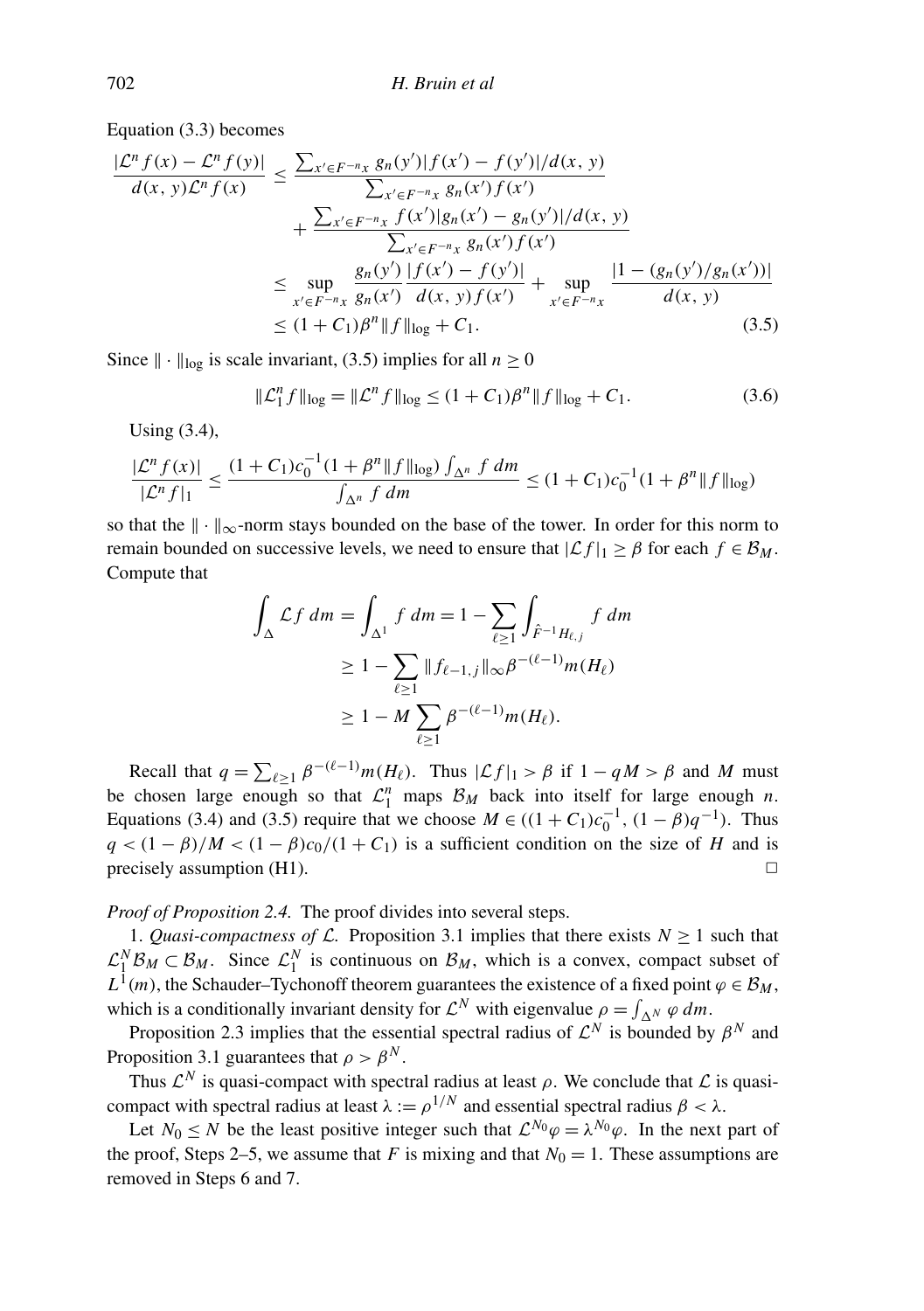2. *The density*  $\varphi$ . We claim that there exists  $\delta > 0$  such that  $\delta \leq \varphi | \Delta_0 \leq \delta^{-1}$ . It is then immediate from the conditional invariance condition  $\lambda^{-1}\mathcal{L}\varphi = \varphi$  that  $\delta\lambda^{-\ell} \leq \varphi|\Delta_{\ell} \leq$  $\delta^{-1}$ λ $^{-\ell}$ .

By conditional invariance, for  $x \in \Delta_{\ell}$ ,  $\varphi(x) = \lambda^{-\ell} \varphi(F^{-\ell}x)$ , so that  $\varphi \equiv 0$  on  $\Delta$  if  $\varphi \equiv 0$  on  $\Delta_0$ . Thus there exists  $x \in \Delta_0$  such that  $\varphi(x) > 0$ . Using conditional invariance once more, we obtain  $x' \in F^{-1}x$  such that  $\varphi(x') > 0$ . Let *Z* be the partition element containing *x'*. Since  $\varphi \in \mathcal{B}_M$ , it follows that  $\varphi \ge \kappa > 0$  on *Z*. By construction,  $F(Z) \supseteq Z'$ for some  $Z' \in \mathcal{Z}_0^{im}$ . By conditional invariance,  $\inf_{Z'} \varphi \geq \lambda^{-1} \kappa \inf_{Z} g > 0$ . By transitivity, conditional invariance, and the property that  $\varphi \in \mathcal{B}_M$ , we obtain a similar lower bound for each  $Z' \in \mathcal{Z}_0^{im}$ . The claim follows from finiteness of the partition  $\mathcal{Z}_0^{im}$ .

3. *Spectral radius.* Now suppose  $f \in \mathcal{B}$  such that  $\mathcal{L}f = \alpha f$  and  $|\alpha| > \lambda$ . Note that f satisfies  $f(x) = \alpha^{-\ell} f(F^{-\ell}x)$  for each  $x \in \Delta_{\ell}, \ell \ge 1$ . Since  $\varphi \ge \delta$ , there exists  $K > 0$ such that  $K\varphi \ge |f|$  on  $\Delta_0$ . But since f grows like  $\alpha^{-\ell}$  and  $\varphi$  grows like  $\lambda^{-\ell}$  on level  $\ell$ , we have  $K\varphi \ge |f|$  on  $\Delta$ . By the positivity of  $\mathcal{L}, K\mathcal{L}^n\varphi \ge \mathcal{L}^n |f| \ge |\mathcal{L}^n f|$  for each *n*. But this implies that  $K\lambda^n\varphi \geq |\alpha|^n|f|$  for each *n*. Since  $\lambda < |\alpha|$ , it follows that  $f \equiv 0$ . Hence  $\mathcal L$ has spectral radius precisely  $\lambda$ .

4. *Simplicity of*  $\lambda$ . Suppose  $f \in \mathcal{B}$  such that  $\mathcal{L} f = \lambda f$ . As in Step 3, we can choose  $K > 0$  such that  $f + K\varphi > 0$ . Let  $\psi = (f + K\varphi)/C > 0$  where  $C = |f|_1 + K$  is chosen so that  $\psi$  is a probability density. Define  $\psi_s = s\varphi + (1-s)\psi$  and let  $J = \{s \in \mathbb{R} : s \in \mathbb{R} \}$  $\inf_{\Delta} \psi_s > 0$ . Note that for  $s \in J$ ,  $\mathcal{L}\psi_s = \lambda \psi_s$  and  $|\psi_s|_1 = 1$ . Since  $\psi_s$  is Lipschitz and bounded away from zero,  $\|\psi_s\|_{\log} < \infty$ . In fact, (3.6) implies that

$$
\|\psi_s\|_{\log}=\lim_{n\to\infty}\|\mathcal{L}_1^n\psi_s\|_{\log}\leq M,
$$

so that  $\psi_s \in \mathcal{B}_M$  for all  $s \in J$ .

Since  $\psi_s$  is conditionally invariant, the identity  $\psi_s|_{\Delta_\ell} = \lambda^{-\ell} \psi_s|_{\Delta_0}$  implies that  $\inf_{\Delta} \psi_s = \inf_{\Delta} \psi_s$ , so that *J* is open. Now let  $t \in \partial J$ . Since  $\psi_s \in \mathcal{B}_M$  for all  $s \in J$  and  $\mathcal{B}_M$ is closed, we have  $\psi_t \in \mathcal{B}_M$ . If  $\psi_t$  vanishes on  $\Delta_0$ , then  $\psi_t$  vanishes on an entire element  $Z' \in \mathcal{Z}_0^{im}$ . Since  $\psi_t \ge 0$ , this implies that  $\psi_t \equiv 0$  on all elements of  $\mathcal{Z}_0^{im}$  which map to  $Z'$ and by transitivity  $\psi_t$  is zero on all of  $\Delta$ . Thus  $\psi_t$  has strictly positive infimum on  $\Delta_0$  and, since it is conditionally invariant, it must have the same infimum on  $\Delta$ . Thus  $t \in J$ , so *J* is closed. Since *J* is non-empty,  $J = \mathbb{R}$ , which is only possible if  $f = c\varphi$  for some  $c \in \mathbb{R}$ .

It remains to eliminate generalized eigenvectors. Suppose  $f \in \mathcal{B}$  such that  $\mathcal{L} f =$  $\lambda(f + \varphi)$ . Then  $\mathcal{L}^n f = \lambda^n f + n\lambda^n \varphi = \lambda^n f + \mathcal{L}^n(n\varphi)$  so that  $\mathcal{L}^n(f - n\varphi) = \lambda^n f$ . This implies that for  $x \in \Delta_{\ell}$ ,

$$
f(x) = \lambda^{-\ell} (f - \ell \varphi) \circ F^{-\ell}(x).
$$

Since for  $\ell$  large enough,  $f - \ell \varphi < 0$  on  $\Delta_0$ , we have  $f < 0$  on  $\bigcup_{\ell \geq L} \Delta_\ell$  for some  $L > 0$ .

Choose  $K > 0$  large such that  $\psi := f - K\varphi < 0$  on  $\bigcup_{\ell < L} \Delta_{\ell}$ . Since  $\psi < f$ , we have  $\psi$  < 0 on the whole of  $\Delta$ . For each *n* > 0,

$$
0 > \lambda^{-n} \int_{\Delta^n} \psi \, dm = \lambda^{-n} \int_{\Delta} \mathcal{L}^n \psi \, dm = \int_{\Delta} (\psi + n\varphi) \, dm = \int_{\Delta} \psi \, dm + n,
$$

which is a contradiction.

5. *Absence of peripheral spectrum.* Suppose  $f \in \mathcal{B}$ ,  $|f|_1 = 1$ , such that  $\mathcal{L}f = \alpha f$ , where  $\alpha = \lambda e^{i\omega}$ ,  $\omega \in (0, 2\pi)$ . We follow an approach similar to Step 4, modified to take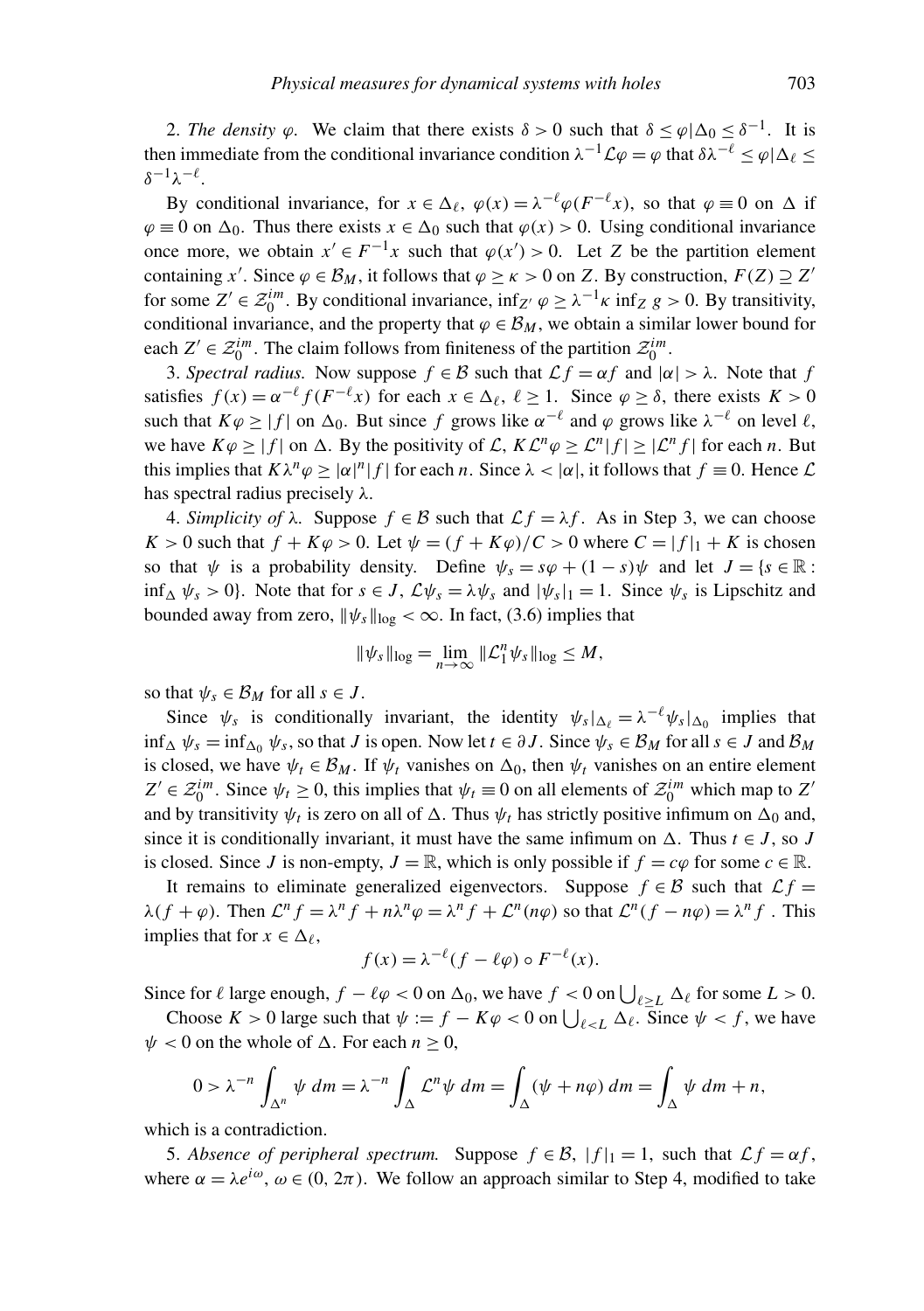into account the fact that *f* is complex and  $\alpha \neq \lambda$ . Notice that by conditional invariance,

$$
f|_{\Delta_{\ell}} = \lambda^{-\ell} e^{-i\omega \ell} f|_{\Delta_0},\tag{3.7}
$$

so that *f* grows like  $\varphi$  plus a rotation up the levels of the tower.

Define  $\psi = (\text{Re}(f) + K\varphi)/C'$ , where *K* is chosen large enough that  $\psi > 0$  and *C* normalizes  $|\psi|_1 = 1$ . By replacing *f* with  $-f$  if necessary, we can guarantee that  $\int_{\Delta}$  Re(*f*)  $dm \le 0$ , so that  $C' \le K$ . Also notice that since *f* and  $\varphi$  grow at the same rate, there exists  $\delta_0 > 0$  such that

$$
\delta_0 \lambda^{-\ell} \le \psi(x) \le \delta_0^{-1} \lambda^{-\ell} \tag{3.8}
$$

for  $x \in \Delta$ .

As before, define  $\psi_s = s\varphi + (1 - s)\psi$  and let  $J = \{s \in \mathbb{R} : \inf_{\Delta} \psi_s > 0\}$ . Owing to (3.8), *J* is open. However,  $\psi_s$  is not conditionally invariant since  $\alpha \neq \lambda$  so the second part of the argument needs some modification.

Notice that

$$
\lambda^{-n} \mathcal{L}^n \psi = (\text{Re}(e^{i\omega n} f) + K\varphi) / C'
$$
\n(3.9)

so we may choose a sequence  $n_k$  such that  $\lambda^{-n_k} \mathcal{L}^{n_k} \psi \to \psi$  as  $k \to \infty$ . This implies also that  $\lambda^{-n_k} \mathcal{L}^{n_k} \psi_s \to \psi_s$  along the same sequence and by (3.6) we have  $\|\psi_s\|_{\log} \leq M$  so that  $\psi_s \in \mathcal{B}_M$  for  $s \in J$ . Now let  $t > 1$  be the right endpoint of *J*. Since  $\mathcal{B}_M$  is closed, we have  $\psi_t \in \mathcal{B}_M$ . The rest of Step 5 relies on the following lemma.

LEMMA 3.2.  $\psi_t$  is bounded away from 0.

It is easy to see that the lemma completes the proof of Step 5 since then  $t \in J$  and we conclude that  $J \supset \mathbb{R}^+$ . Now  $\psi_s > 0$  for all  $s > 0$ , implies  $\varphi > \psi$ . Thus

$$
\varphi > (\text{Re}(f) + K\varphi)/C' \Rightarrow (C' - K)\varphi > \text{Re}(f) \Rightarrow 0 > \text{Re}(f)
$$

since  $C' \leq K$ . But  $\text{Re}(f)$  must change sign on  $\Delta$  owing to the rotation as we move up the levels of the tower given by (3.7). This contradicts the existence of  $\alpha$ .

*Proof of Lemma* 3.2. Since  $|\psi_t|_1 = 1$  and  $\psi_t \ge 0$ , there exists  $\ell \ge 0$  and  $x \in \Delta_{\ell}$  such that  $\psi_t(x) > 0$ . Since  $\lambda^{-n_k} \mathcal{L}^{n_k} \psi_t \to \psi_t$ , there exists *k* with  $n_k > \ell$  such that  $\lambda^{-n_k} \mathcal{L}^{n_k} \psi_t(x)$ > 0. Hence there is a preimage  $x' \text{ ∈ } F^{-n_k}(x)$  such that  $\psi_t(x') > 0$ . Let  $Z_1 \text{ ∈ } \mathcal{Z}$  be the partition element containing  $x'$ . By construction,  $Z_1$  does not iterate into a hole before reaching  $\Delta_0$  (in  $m = n_k - \ell$  iterates). In particular,  $F^m Z_1$  covers an element of  $\mathcal{Z}_0^{im}$ . Since *F* is mixing, there exists an  $N_1 > 0$  such that for each  $n \ge N_1$ ,  $F^n Z_1 \supset \Delta_0$ .

Since  $\psi_t \in \mathcal{B}_M$ , it follows that  $\inf_{Z_1} \psi_t =: \kappa > 0$ . Note that for any  $n \geq 0$ , the definition of  $\psi_t$  and equation (3.9) imply that

$$
\lambda^{-n} \mathcal{L}^n \psi_t = t\varphi + (1-t)[\text{Re}(e^{i\omega n} f) + K\varphi]/C'
$$
  
=  $\psi_t + (1-t)\text{Re}((e^{i\omega n} - 1)f)/C'.$  (3.10)

Choose  $\varepsilon < \kappa C'/(2|1-t| \|f\|_{\infty})$  and define  $Q_{\varepsilon} = \{n \in \mathbb{N} : |e^{i\omega n} - 1| < \varepsilon\}$ . Notice that  $Q_{\varepsilon}$  has bounded gaps, i.e., there exists a  $K_1 = K_1(\varepsilon)$  such that for any  $n \geq K_1$ , there is a  $k \leq K_1$  such that  $n - k \in Q_{\varepsilon}$ .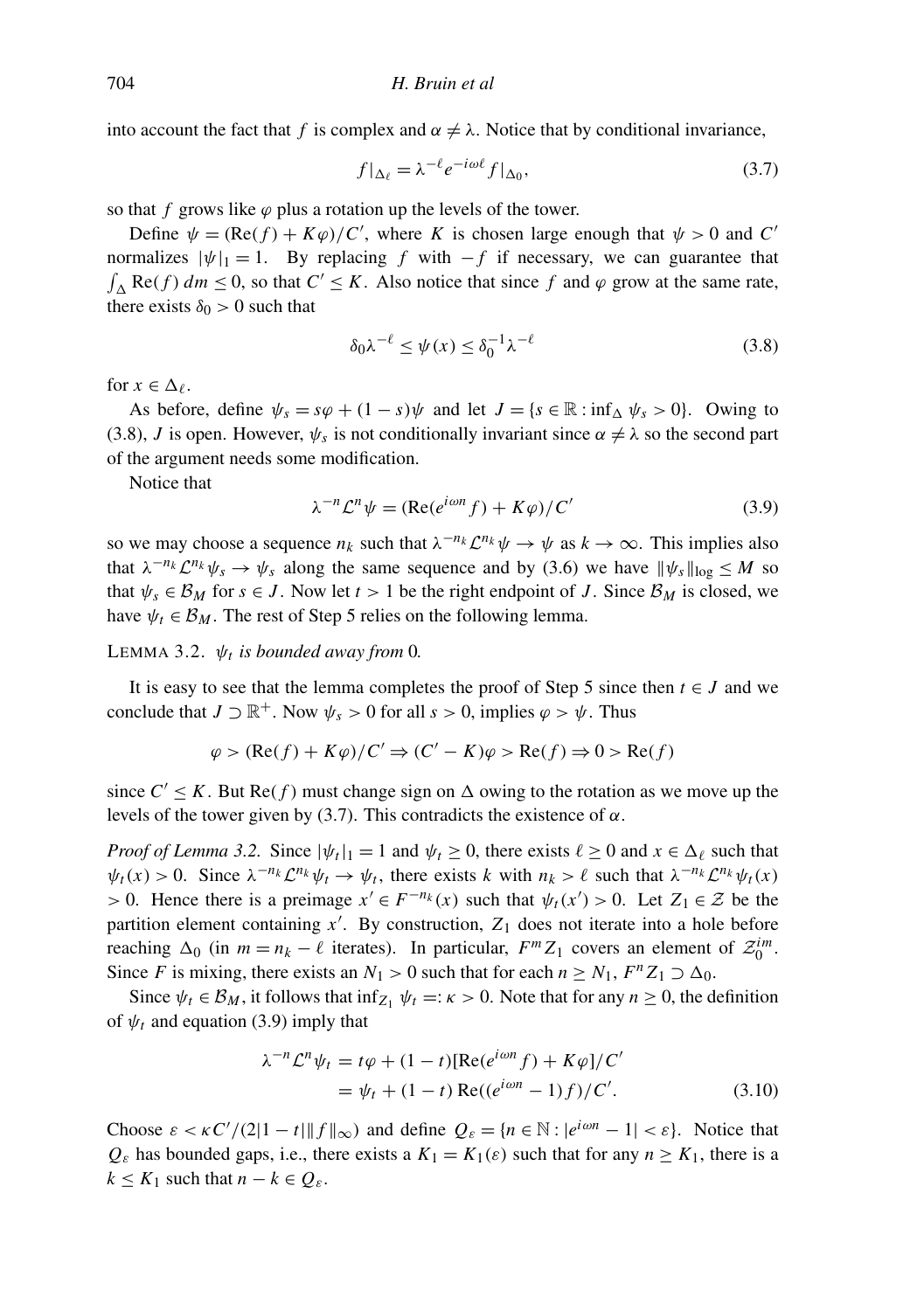It is clear from (3.10) that

$$
\lambda^{-n} \mathcal{L}^n \psi_t(x) \ge \psi_t(x) - \varepsilon |1 - t| \|f\|_{\infty} / C' \ge \kappa/2 \tag{3.11}
$$

for  $n \in Q$ <sub>ε</sub> and  $x \in Z_1$ .

Fix  $n \geq N_1 + K_1$  and choose *k* such that  $N_1 \leq k \leq N_1 + K_1$  and  $n - k \in Q_{\varepsilon}$ . Note that for any  $\ell$ ,  $\inf_{\Delta_\ell} g$  may be zero if there are infinitely many  $Z \subset \Delta_\ell$  with  $R(Z) = 1$ . However, since we only require returns to finitely many  $Z' \in \mathcal{Z}_0^{im}$  for finitely many times,  $N_1 \leq k \leq N_1 + K_1$ , we may choose a set  $W \subset \bigcup_{\ell \leq N_1 + K_1} \Delta_{\ell}$  containing only finitely many *Z* such that for each  $x \in \Delta_0$  there is a point  $y_1 \in Z_1$  such that  $F^k y_1 = x$  and  $F^i y_1 \in W$  for  $0 \le i \le k - 1$ .

Now using (3.11) and the fact that  $n - k \in Q_{\varepsilon}$ , we estimate

$$
\lambda^{-n} \mathcal{L}^n \psi_t(x) = \lambda^{-k} \mathcal{L}^k (\lambda^{k-n} \mathcal{L}^{n-k} \psi_t)(x) = \lambda^{-k} \sum_{F^k y = x} \lambda^{k-n} \mathcal{L}^{n-k} \psi_t(y) g_k(y)
$$
  

$$
\geq \lambda^{-k} (\lambda^{k-n} \mathcal{L}^{n-k} \psi_t)(y_1) g_k(y_1) \geq \frac{1}{2} \lambda^{-N_1} \kappa \inf_W g_{N_1 + K_1} =: \kappa' > 0.
$$

Thus  $\inf_{\Delta_0} \lambda^{-n} \mathcal{L}^n \psi_t \geq \kappa'$  for all  $n \geq N_1 + K_1$ .

Now on  $\Delta_{\ell}$ , for  $n \geq \ell + N_1 + K_1$ ,

$$
\lambda^{-n} \mathcal{L}^n \psi_t(x) = \lambda^{-\ell} \lambda^{\ell-n} \mathcal{L}^{n-\ell} \psi_t(F^{-\ell} x) \geq \lambda^{-\ell} \kappa'.
$$

Therefore for large *n*,  $\inf_{\Delta_\ell} \lambda^{-n} \mathcal{L}^n \psi_t \ge \kappa'$  for all  $\ell \le n - N_1 - K_1$ . Since  $\psi_t =$  $\lim_{k} \lambda^{-n_k} \mathcal{L}^{n_k} \psi_t$ , we have  $\inf_{\Delta} \psi_t \geq \kappa'$ .  $\Box$ 

6. *Mixing implies*  $N_0 = 1$ . Suppose that  $\mathcal{L}^{N_0}\varphi = \lambda^{N_0}\varphi$ . The proofs of Steps 2 and 4 go through with L replaced by  $\mathcal{L}^{N_0}$ , implying that  $\lambda^{N_0}$  is a simple eigenvalue for  $\mathcal{L}^{N_0}$ . (The proofs are modified in the obvious way. For example,  $\Delta_0$  is replaced by  $\Delta_0 \cup \cdots \cup \Delta_{N_0-1}$ and mixing is used instead of transitivity.) However  $\mathcal{L}^{N_0}(\mathcal{L}\varphi) = \lambda^{N_0}\mathcal{L}\varphi$ , so we deduce that  $\mathcal{L}\varphi = c\varphi$  for some  $c \in \mathbb{R}$ , with  $c^{N_0} = \lambda^{N_0}$ . Positivity of  $\mathcal{L}$  implies that  $c > 0$ , so  $c = \lambda$ . Hence  $\mathcal{L}\varphi = \lambda\varphi$ , that is  $N_0 = 1$ .

7. *Non-mixing case.* First suppose that  $F$  is transitive with period  $p$ . Then  $F<sup>p</sup>$  has  $p$ distinct components in  $\Delta$  and is mixing on each of them. Applying (i) to  $\mathcal{L}^p$  implies that  $\lambda^p$  is an eigenvalue of algebraic and geometric multiplicity p and there are no further eigenvalues on or outside the circle of radius  $\lambda^p$ . The corresponding eigenvalues for  $\mathcal L$  lie at *p*th roots of  $\lambda^p$ , and it follows easily from transitivity that all *p*th roots are realized by simple eigenvalues, proving (ii).

Finally, since  $\mathcal L$  is quasi-compact, there are only finitely many transitive components of  $\Delta$ . Restricting to a single component, (iii) reduces to the transitive case (ii).  $\square$ 

3.3. An invariant measure on  $\Delta^{\infty}$ . Proof of Proposition 2.8. We assume that *F* is mixing and as usual denote by  $\varphi$  the unique eigenvector with eigenvalue  $\lambda$ . We divide the proof into three parts.

(i) *Existence of*  $\nu$ . Let  $f \in \mathcal{B}_0$ . Since  $\varphi|_{\Delta_\ell} \sim \lambda^{-\ell}$  where  $\lambda > \beta$ , it follows from the definitions of B and  $\mathcal{B}_0$  that  $\varphi f \in \mathcal{B}$ . By Corollary 2.5,

$$
\mathcal{F}(f) := \lim_{n \to \infty} \lambda^{-n} \varphi^{-1} \mathcal{L}^n(\varphi f) = c(\varphi f). \tag{3.12}
$$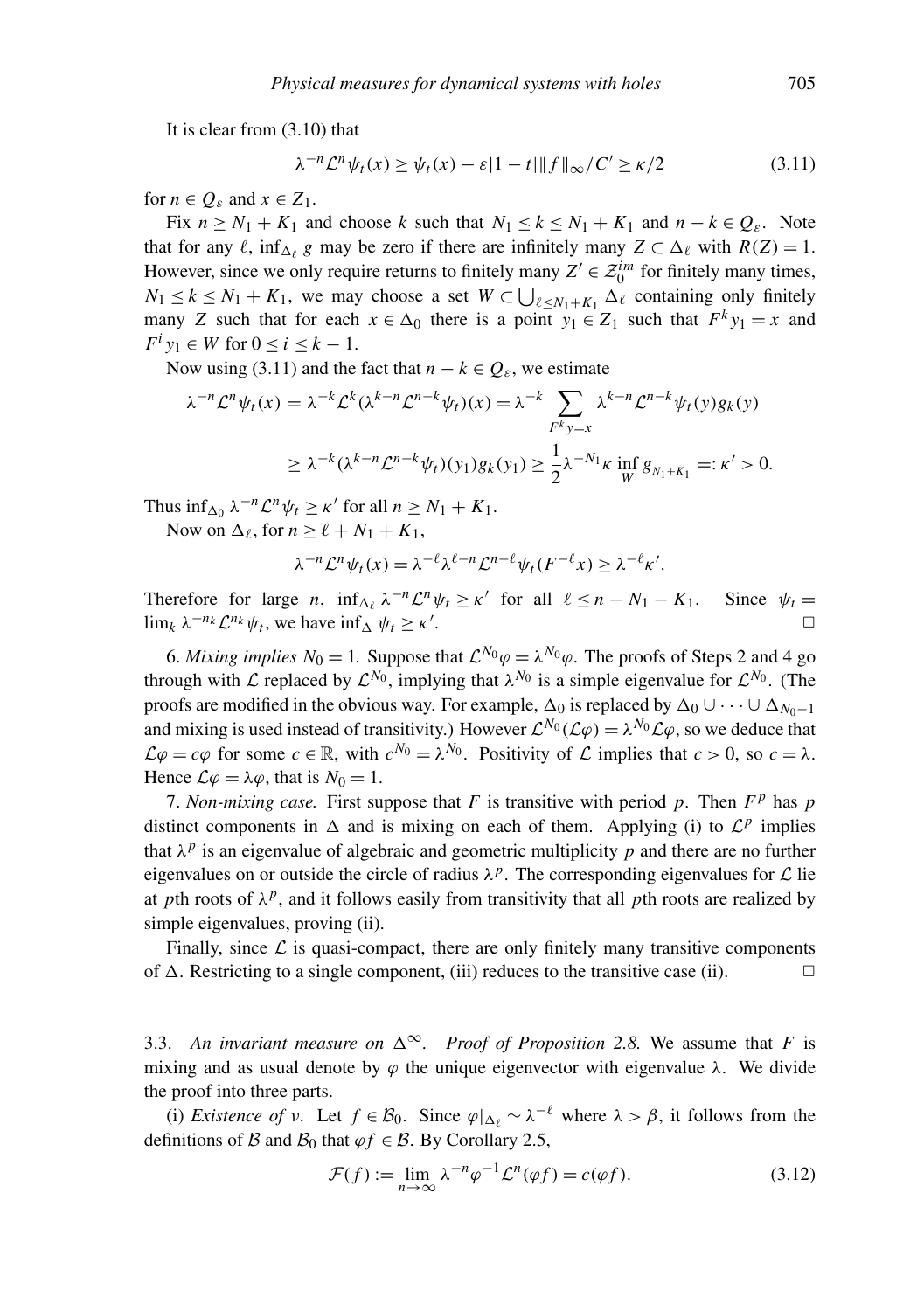Hence (3.12) defines a linear functional  $\mathcal{F} : \mathcal{B}_0 \to \mathbb{R}$ . We also have

$$
|\mathcal{L}^n(\varphi f)| \le |f|_{\infty} \mathcal{L}^n \varphi = |f|_{\infty} \lambda^n \varphi,
$$

so that  $|\mathcal{F}(f)| \leq |f|_{\infty}$ .

Since F is a bounded linear functional on  $\mathcal{B}_0$ , there exists a measure v such that  $\mathcal{F}(f) = \int f d\nu$  for each f in  $\mathcal{B}_0$ . Since  $\mathcal{F}(1) = 1$ ,  $\nu$  is a probability measure. Notice also that we can write  $\lambda^{-n} \mathcal{L}^n(\varphi f) \to \varphi \nu(f)$  where convergence takes place in B and hence in  $L^1(m)$ . Since  $\int_{\Delta} \varphi \, dm = 1$ , it follows that

$$
\nu(f) = \lim_{n \to \infty} \lambda^{-n} \int_{\Delta} \mathcal{L}^n(\varphi f) \, dm = \lim_{n \to \infty} \lambda^{-n} \int_{\Delta^n} f \varphi \, dm = \lim_{n \to \infty} \lambda^{-n} \int_{\Delta^n} f \, d\mu
$$

so that v is supported on  $\Delta^{\infty}$ . Also, from (3.12) it follows that  $c(f) = v(\varphi^{-1} f)$  for each  $f \in \mathcal{B}_0$ .

Note that  $\mathcal{L}(\varphi f \circ F) = f \mathcal{L} \varphi = \lambda \varphi f$  and so

$$
\mathcal{F}(f \circ F) = \lim_{n \to \infty} \lambda^{-n} \varphi^{-1} \mathcal{L}^n(\varphi f \circ F) = \lim_{n \to \infty} \lambda^{-n} \varphi^{-1} \mathcal{L}^{n-1}(\lambda \varphi f)
$$
  
= 
$$
\lim_{n \to \infty} \lambda^{-(n-1)} \varphi^{-1} \mathcal{L}^{n-1}(\varphi f) = \mathcal{F}(f).
$$

Hence *v* is an invariant measure for *F* (and  $\hat{F}$ , since  $F = \hat{F}$  on  $\Delta^{\infty}$ ).

(ii) v *is ergodic*. Since *F* is transitive on  $\mathcal{Z}_0^{im}$ , given  $Z'_1$ ,  $Z'_2 \in \mathcal{Z}_0^{im}$ , we may choose  $n \in \mathbb{N}$  such that  $F^n(Z_1') \supseteq Z_2'$ . Since  $\Delta^\infty$  is an *F*-invariant set, this implies that  $F^n(Z'_1 \cap \Delta^{\infty}) \supseteq Z'_2 \cap \Delta^{\infty}$ . So  $F|_{\Delta^{\infty}}$  is transitive.

Let  $Z_i^n \subset \Delta^\infty$  denote a cylinder set of length *n* with respect to the partition  $\mathcal{Z}_0 \cap \Delta^\infty$ . Now suppose  $A = \bigcup_{i,n} Z_i^n$  is a countable union of such cylinder sets with  $F^{-1}A = A$ and  $\nu(A) > 0$ . Since *A* is a countable union, we must have  $\nu(Z_i^n) > 0$  for some *i* and *n*. This implies that  $F^n(Z_i^n) = Z \cap \Delta^\infty$  for some  $Z \in \mathcal{Z}_0$ , and  $F^{n+R(Z)}(Z_i^n) \supseteq Z' \cap \Delta^\infty$  for some  $Z' \in \mathcal{Z}_0^{im}$ . In particular,  $Z' \cap \Delta^{\infty} \subset A$ . Since *F* is transitive on  $\Delta^{\infty}$ ,  $\bigcup_{k \geq 0} F^k(Z' \cap A)$  $\Delta^{\infty}$ ) =  $\Delta^{\infty}$ . Thus  $A = \Delta^{\infty}$  so  $v(A) = 1$ .

Since  $\mathcal Z$  is a generating partition on  $\Delta^\infty$ , we conclude that  $\nu$  is ergodic.

(iii) *Exponential decay of correlations.* Let  $f_1, f_2 \in \mathcal{B}_0$ . Recall that  $v(f_1) = c(f_1\varphi)$ . By definition of  $\nu$ ,

$$
\int_{\Delta^{\infty}} f_1 f_2 \circ F^n d\nu - \nu(f_1)\nu(f_2)
$$
\n
$$
= \lim_{k \to \infty} \lambda^{-k} \int_{\Delta^k} f_1 f_2 \circ F^n \varphi dm - \int_{\Delta^{\infty}} \nu(f_1) f_2 d\nu
$$
\n
$$
= \lim_{k \to \infty} \lambda^{-k} \int_{\Delta^{k-n}} \mathcal{L}^n(f_1 \varphi) f_2 dm - \lim_{k \to \infty} \lambda^{n-k} \int_{\Delta^{k-n}} \nu(f_1) f_2 \varphi dm
$$
\n
$$
= \lim_{k \to \infty} \lambda^{n-k} \int_{\Delta^{k-n}} [\lambda^{-n} \mathcal{L}^n(f_1 \varphi) - c(f_1 \varphi) \varphi] f_2 dm
$$
\n
$$
= \lim_{k \to \infty} \lambda^{-k} \sum_{\ell \ge 0} \int_{\Delta^k \cap \Delta_\ell} [\lambda^{-n} \mathcal{L}^n(f_1 \varphi) - c(f_1 \varphi) \varphi] f_2 dm.
$$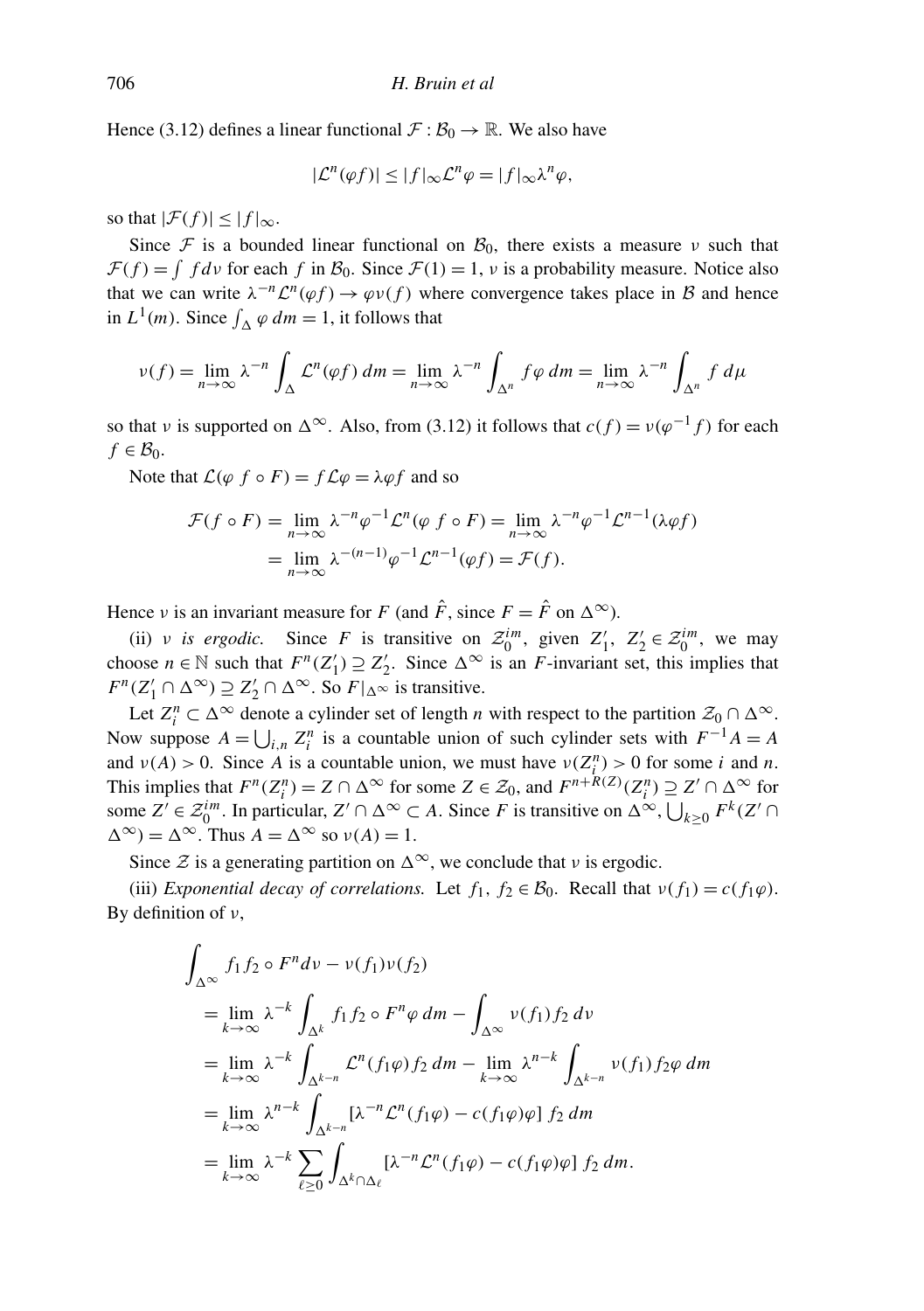Recall that  $f_1\varphi \in \mathcal{B}$ . For *F* mixing, it follows from Corollary 2.5 that

$$
\left| \int_{\Delta^k \cap \Delta_\ell} [\lambda^{-n} \mathcal{L}^n(f_1 \varphi) - c(f_1 \varphi)\varphi] f_2 \, dm \right|
$$
  
\n
$$
\leq |\mathbf{1}_{\Delta_\ell} (\lambda^{-n} \mathcal{L}^n(f_1 \varphi) - c(f_1 \varphi)\varphi)|_\infty |f_2|_\infty m(\Delta^k \cap \Delta_\ell)
$$
  
\n
$$
\leq |\lambda^{-n} \mathcal{L}^n(f_1 \varphi) - c(f_1 \varphi)\varphi| |\beta^{-\ell}| f_2|_\infty m(\Delta^k \cap \Delta_\ell)
$$
  
\n
$$
\leq C \|f_1 \varphi\| \|f_2|_\infty \sigma^n \beta^{-\ell} m(\Delta^k \cap \Delta_\ell).
$$

Hence

$$
\left| \int_{\Delta^{\infty}} f_1 f_2 \circ F^n \, dv - \nu(f_1) \nu(f_2) \right| \leq \lim_{k \to \infty} \lambda^{-k} \sum_{\ell \geq 0} C \| f_1 \varphi \| |f_2| \infty \sigma^n \beta^{-\ell} m(\Delta^k \cap \Delta_\ell)
$$

$$
= C \| f_1 \varphi \| |f_2| \infty \sigma^n \lim_{k \to \infty} \lambda^{-k} \int_{\Delta^k} f_\beta \, dm,
$$

where  $f_{\beta}|_{\Delta_{\ell}} := \beta^{-\ell}$ . In particular,  $f_{\beta} \in \mathcal{B}$ . By Corollary 2.5,  $\lambda^{-k} \mathcal{L}^k f_{\beta}$  converges to  $c(f_\beta)\varphi$  in *B* and hence in  $L^1(m)$  so that  $\lim_{k\to\infty} \lambda^{-k} \int_{\Delta^k} f_\beta dm = c(f_\beta)$ , completing the  $\Box$ 

3.4. *Escape rates from*  $\Delta$ . Notice that the functional analytic approach adopted thus far only tells us that  $\lambda$  represents the slowest rate of escape from  $\Delta$  for elements of  $\beta$ , but in general there are functions which escape at faster rates. The estimates on the functional  $\mathcal F$ in §3.3 and the existence of the invariant measure  $\nu$  allow us to establish the uniformity of escape rates for certain functions in  $B$ . Since the indicator functions of elements of the partition  $Z$  are in this space, we also obtain uniform escape rates of mass from certain sets and in particular for the reference measure *m* on the tower.

PROPOSITION 3.3. Let F be mixing and satisfy properties  $(PI)$ – $(P3)$  and  $(H1)$  of §2.1.1. *For each*  $f \in \mathcal{B}_0$  *with*  $f \geq 0$ *, we have*  $v(f) > 0$  *if and only if* 

$$
\lim_{n \to \infty} \frac{\mathcal{L}^n f}{|\mathcal{L}^n f|_1} = \varphi \tag{3.13}
$$

*where as usual, the convergence is in the*  $\|\cdot\|$ -norm. In particular, the reference measure *converges to the a.c.c.i.m.*

*Proof.* By Proposition 2.6, equation (3.13) holds if and only if  $c(f) > 0$ . Thus it suffices to prove  $v(f) > 0$  if and only if  $c(f) > 0$ .

Note that from the proof of Proposition 2.8,  $v(f) = c(\varphi f) \ge \delta c(f)$  since  $\varphi \ge \delta$ . So  $c(f) > 0$  implies  $v(f) > 0$  immediately.

Now fix  $f \in \mathcal{B}_0$  and suppose  $v(f) > 0$ . Let  $\Delta_{\ell}^n = \Delta_{\ell} \cap \Delta^n$  be the subset of  $\Delta_{\ell}$  which has not escaped by time *n*. Set  $\Delta_{(K)}^n = \bigcup_{\ell=0}^K \Delta_{\ell}^n$  and  $\Delta_{+}^n = \Delta^n \backslash \Delta_{(K)}^n$ .

For  $\varepsilon \in (0, 1)$ , choose K such that  $\nu(\Delta^0_+) |f|_{\infty} < \varepsilon \nu(f)$ . Then

$$
\nu(f) = \lim_{n \to \infty} \left( \lambda^{-n} \int_{\Delta_{(K)}^n} f \, d\mu + \lambda^{-n} \int_{\Delta_+^n} f \, d\mu \right)
$$
  
\n
$$
\leq \lim_{n \to \infty} \left( \lambda^{-n} \lambda^{-K} \delta^{-1} \int_{\Delta_{(K)}^n} f \, dm + \lambda^{-n} |f|_{\infty} \int_{\Delta_+^n} d\mu \right)
$$
  
\n
$$
\leq \lambda^{-K} \delta^{-1} c(f) + |f|_{\infty} \nu(\Delta_+^0) \leq \lambda^{-K} \delta^{-1} c(f) + \varepsilon \nu(f).
$$

Since  $\varepsilon \in (0, 1)$ , we have  $c(f) > 0$ .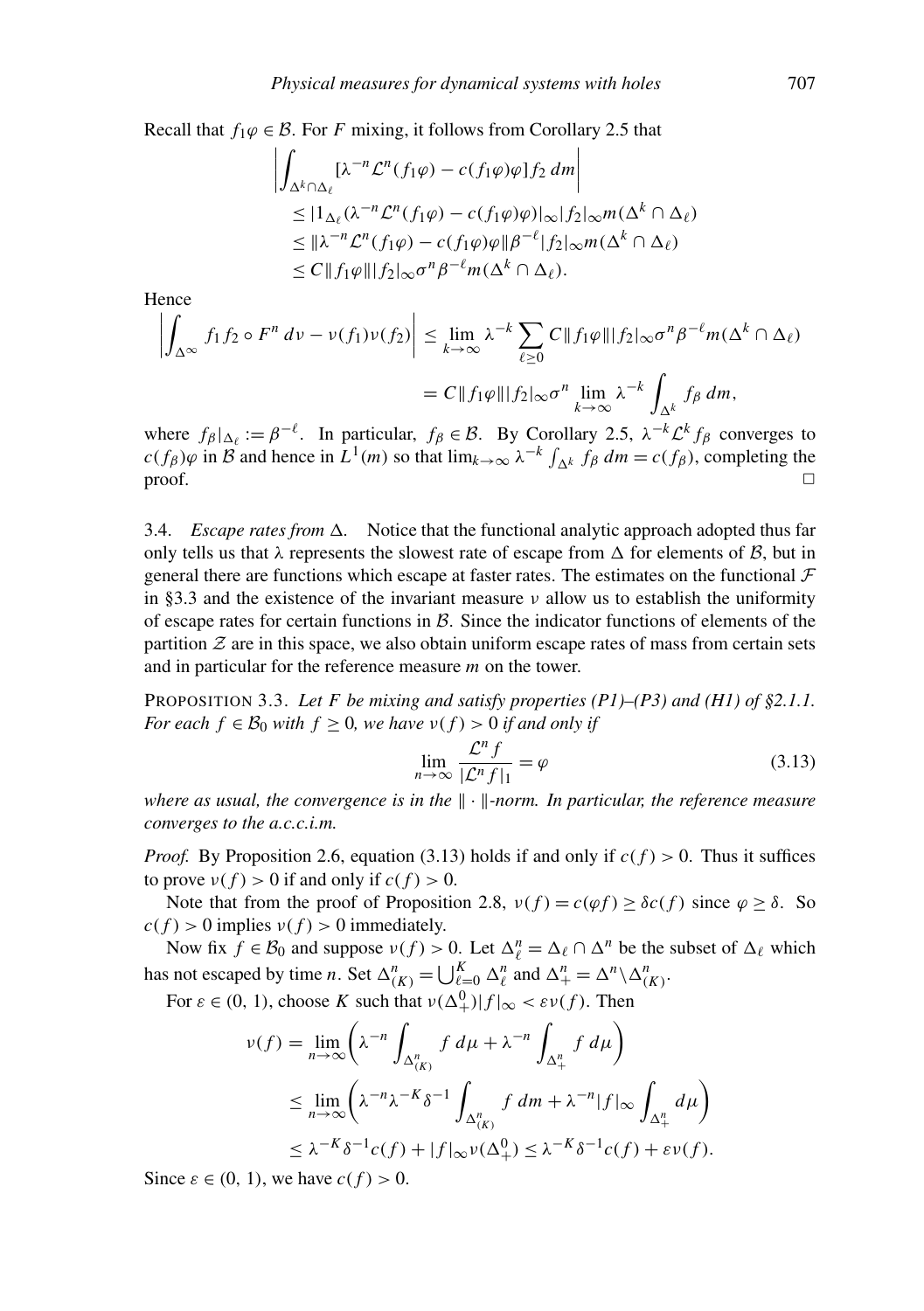Since  $v(1) = 1$ , the normalized push forward of the reference measure *m* converges to  $\mu$ as  $n \to \infty$ .

COROLLARY 3.4. Let  $A = \bigcup_{(\ell,j)\in J} Z_{\ell,j}$  *be a union of partition elements such that*  $\nu(A) > 0$ . Then there exists  $C > 0$  such that

$$
C^{-1}\lambda^n \le m(\Delta^n \cap A) \le C\lambda^n \tag{3.14}
$$

*for each n* ∈ N *so that mass with respect to m escapes from A at a uniform rate matching that of the conditionally invariant measure.*

*Proof.* First note that for any  $f \in \mathcal{B}$ , we have

$$
|\mathcal{L}^n f|_1 \leq ||\mathcal{L}^n f|| \sum_{\ell \geq 0} \beta^{-\ell} m(\Delta_{\ell}) \leq C ||\mathcal{L}^n || ||f|| \leq C \lambda^n ||f||,
$$

so that the upper bound in (3.14) is trivial.

Let  $\chi_A$  be the indicator function for *A* and notice that  $\chi_A \in \mathcal{B}_0$ . Integrating the limit in Corollary 2.5, we get

$$
c(\chi_A) = \lim_{n \to \infty} \lambda^{-n} \int_{\Delta} \mathcal{L}^n \chi_A \, dm = \lim_{n \to \infty} \lambda^{-n} \int_{\Delta^n} \chi_A \, dm.
$$

Since  $c(\chi_A) > 0$  by Proposition 3.3 and  $m(\Delta^n \cap A)$  forms a decreasing sequence, there must exist a  $C > 0$  such  $\lambda^{-n} m(\Delta^n \cap A) \ge C^{-1}$  for all *n*.

COROLLARY 3.5. Let  $Z = Z_{\ell, j}$  be a cylinder set and let  $n > R(Z)$ . There exists a *constant*  $C > 0$ *, independent of*  $Z$ *, such that if*  $\Delta^n \cap Z \neq \emptyset$ *, then* 

$$
C^{-1}\lambda^{n-R}m(Z) \le m(\Delta^n \cap Z) \le C\lambda^{n-R}m(Z).
$$

*Proof.* By bounded distortion, we have

$$
m(\Delta^n \cap Z)|(F^R)'(y)| = m(\Delta^{n-R} \cap F^R Z)
$$
 for some  $y \in Z$ .

Since  $F^R Z = Z'$  for some  $Z' \in \mathcal{Z}_0^{im}$  and  $\mathcal{Z}_0^{im}$  is finite, by Corollary 3.4, we can find *C* independent of Z' such that

$$
C^{-1}\lambda^n \le m(\Delta^{n-R} \cap Z') \le C\lambda^n.
$$

We complete the proof by noting that  $|(F^R)'(y)| \approx c_0/m(Z)$ .

COROLLARY 3.6. *Let*  $f \in \mathcal{B}$ ,  $f \ge 0$ , such that  $v(x \in \Delta : f(x) > 0) > 0$ . Then

$$
\lim_{n \to \infty} \frac{\mathcal{L}^n f}{|\mathcal{L}^n f|_1} = \varphi.
$$

*Proof.* Let  $h = \min\{f, 1\}$  and note that  $h \in B_0$ . Also  $v(h) > 0$  by assumption on f since h and *f* share the same support. Thus  $c(h) > 0$  by Proposition 3.3. Now

$$
c(f) = \lim_{n \to \infty} \lambda^{-n} \int_{\Delta^n} f \, dm \ge \lim_{n \to \infty} \lambda^{-n} \int_{\Delta^n} h \, dm = c(h) > 0
$$

so the limit for  $f$  holds by Proposition 2.6.  $\Box$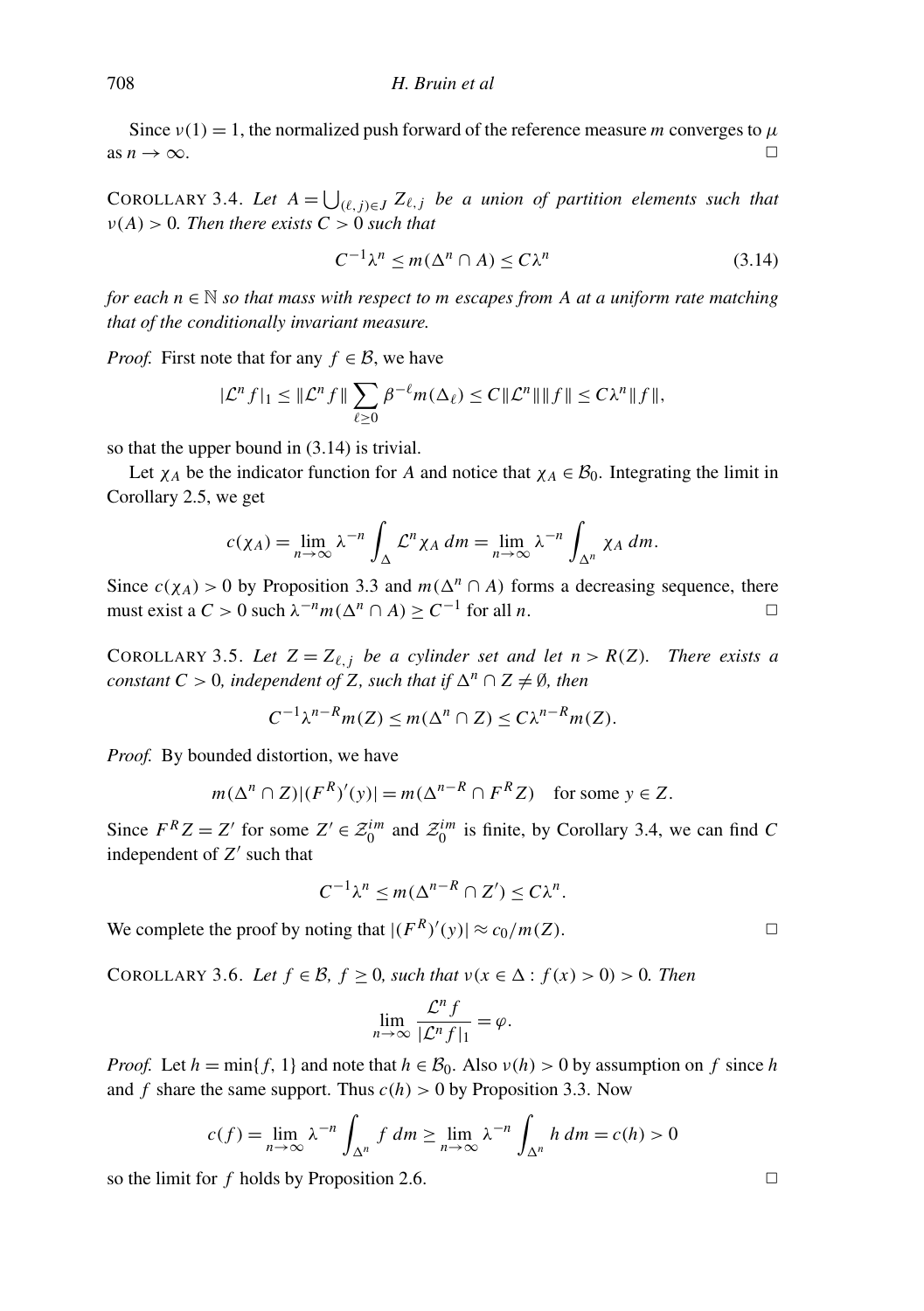#### 4. *Applications*

4.1. *General approach*. We set up our notation as follows. Let  $\hat{T}$  be a piecewise  $C^{1+\alpha}$ self-map of a metric space  $(\hat{X}, \tilde{d})$  with open hole  $\tilde{H}$ . Let  $\tilde{m}$  be a probability measure on  $\hat{X}$ and let  $\tilde{g} = d\tilde{m}/d(\tilde{m} \circ \hat{T})$ . Suppose that a tower  $(\hat{F}, \hat{\Delta})$  with hole *H* and the properties of §2.1.1 can be constructed over a reference set  $\Lambda$ . This implies that there exists a countable partition  $\mathcal{Z}_0$  of  $\Lambda$ , a coarser partition  $\mathcal{Z}_0^{im}$ , also of  $\Lambda$ , and a return time function *R* which is constant on elements of  $\mathcal{Z}_0$  and for which  $\hat{T}^R(Z) \in \mathcal{Z}_0^{im}$  or  $\hat{T}^R(Z) \subset \tilde{H}$  for each  $Z \in \mathcal{Z}_0$ . The set  $\Lambda$  is identified with  $\hat{\Delta}_0$ , and each level  $\hat{\Delta}_\ell$  is associated with  $\bigcup_{R(Z) > \ell} \hat{T}^\ell(Z)$ . This defines a natural projection  $\pi : \hat{\Delta} \to \hat{X}$  so that  $\pi \circ \hat{F}^n = \hat{T}^n \circ \pi$  for each *n*. In general, we may choose  $\Lambda$  so that  $\Lambda \cap H = \emptyset$ .

Following our previous notation, we define  $X = \hat{X} \setminus \tilde{H}$  and  $X^n = \bigcap_{i=0}^n \hat{T}^{-i} X$ . The restricted maps are then  $F^n = \hat{F}^n|_{\Delta_n}$  on the tower and  $T^n = \hat{T}^n|_{X^n}$  on the underlying space.

We use the reference measure  $\tilde{m}$  on  $\hat{X}$  to define a reference measure  $m$  on  $\hat{\Delta}$  by letting  $m|_{\hat{\Delta}_0} = \tilde{m}|_{\Lambda}$  and then simply defining *m* on subsequent levels by  $m(A) = m(\hat{F}^{-\ell}A)$  for measurable  $A \subset \hat{\Delta}_{\ell}$ . As before, we let  $g = dm/d(m \circ \hat{F})$ .

Given a measure  $\mu$  on  $\hat{\Delta}$ , we define its projection  $\tilde{\mu}$  onto  $\hat{X}$ , by  $\tilde{\mu} = \pi_*\mu$ . In terms of densities, this implies that if  $d\mu = fdm$ , then for almost every  $u \in \hat{X}$  the density  $\tilde{f}$  of  $\tilde{\mu}$  is given by

$$
\mathcal{P}_{\pi} f(u) = \sum_{x \in \pi^{-1}u} f(x) / J\pi(x)
$$

where  $J\pi = d(\tilde{m} \circ \pi)/dm$ . Note that  $|\mathcal{P}_{\pi} f|_{L^1(X, \tilde{m})} = |f|_{L^1(\Delta, m)}$ . Since Radon–Nikodym derivatives multiply, we have

$$
\tilde{g}_n(\pi y)/J\pi(y) = g_n(y)/J\pi(\hat{F}^n y)
$$
\n(4.1)

for almost every  $y \in \hat{\Delta}$  and each  $n \geq 0$ . This in turn implies that

$$
\mathcal{P}_{\pi}(\mathcal{L}_F^n f) = \mathcal{L}_T^n(\mathcal{P}_{\pi} f) \tag{4.2}
$$

for  $f \in L^1(\Delta)$ .

The importance of these relations lies in the fact that if  $\varphi$  satisfies  $\mathcal{L}_F \varphi = \lambda \varphi$  and  $\tilde{f} = \mathcal{P}_{\pi} f$ , then

$$
\frac{\mathcal{L}_F^n f}{|\mathcal{L}_F^n f|_1} \to \varphi \quad \text{in } L^1(m) \quad \text{ implies } \quad \frac{\mathcal{L}_T^n \tilde{f}}{|\mathcal{L}_T^n \tilde{f}|_1} \to \mathcal{P}_\pi \varphi =: \tilde{\varphi} \quad \text{in } L^1(\tilde{m}) \tag{4.3}
$$

and  $\tilde{\varphi}$  satisfies  $\mathcal{L}_T\tilde{\varphi} = \mathcal{P}_{\pi}(\mathcal{L}_F\varphi) = \lambda\tilde{\varphi}$  so that  $\tilde{\varphi}$  defines a conditionally invariant measure for *T* with the same eigenvalue as  $\varphi$ .

However, the space  $P_{\pi}B$  is not well understood and functions in  $P_{\pi}B$  are a priori no better than  $L^1$ . It is not even clear that the constant function corresponding to the original reference measure  $\tilde{m}$  is in  $\mathcal{P}_{\pi}B$ . Getting a handle on a nice class of functions in  $\mathcal{P}_{\pi}B$ is necessary for showing in particular applications that, for example, Lebesgue measure converges to the *a.c.c.i.m.* according to the results of the previous section.

In what follows, we identify two properties, (A1) and (A2), that guarantee  $C^{\bar{\alpha}}(X) \subset$  $\mathcal{P}_{\pi}$ B where  $\bar{\alpha}$  depends on the smoothness and average expansion of *T*. (A1) is standard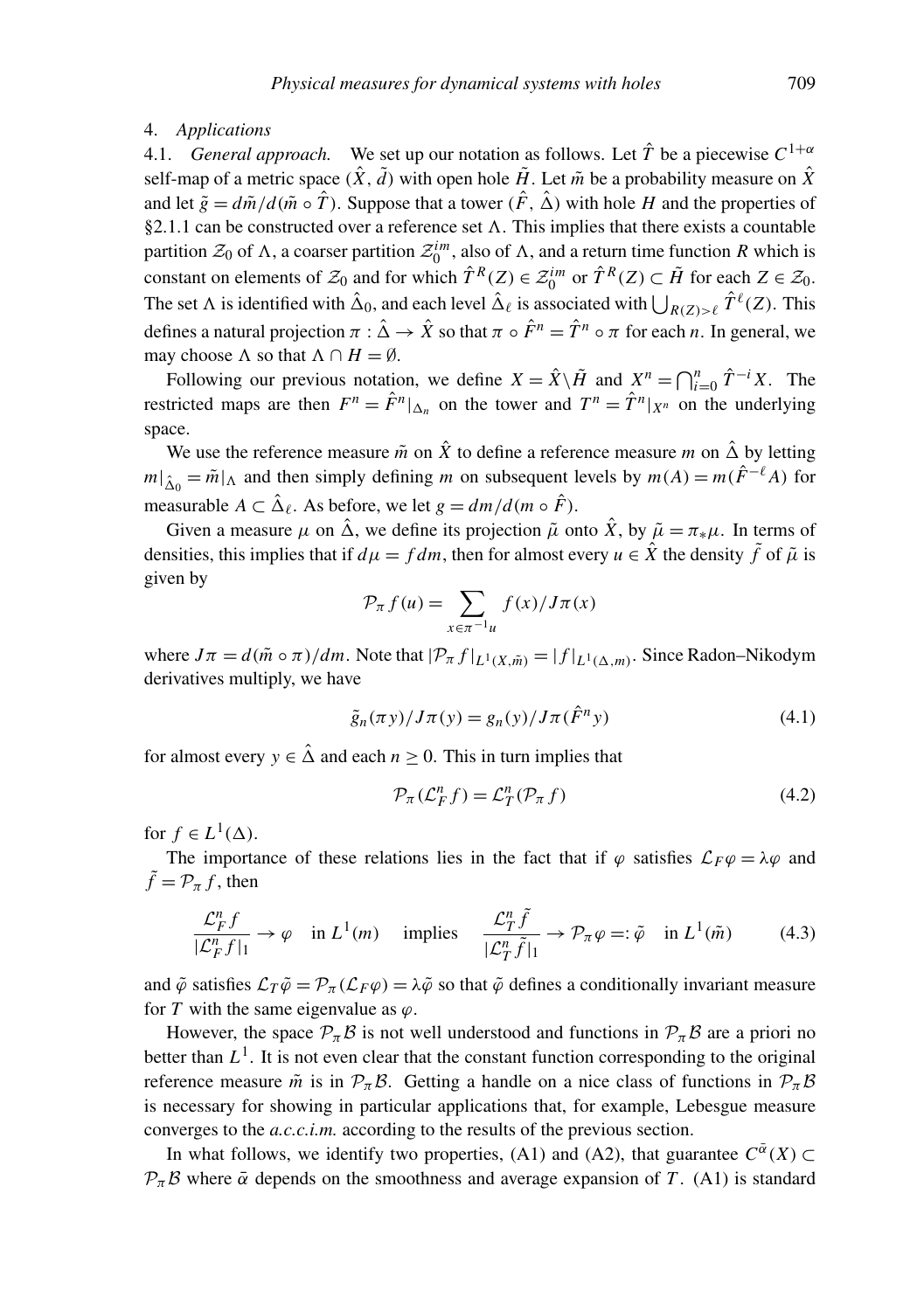in constructions of Young towers and (A2) can be achieved with no added restrictions on the map or types of holes allowed. In §§4.2 and 4.3, we prove that the towers we construct have these properties.

Let  $R_n(x) = R_{n-1}(T^{R(x)}(x))$  be the *n*th good return of *x* to  $\Lambda$ , for  $n \ge 1$ .

- (A1) There exist constants  $\tau > 1$  and  $C_2$ ,  $C_3 > 0$  such that the following hold.
	- (a) For any  $x \in \Lambda$ ,  $n \ge 1$  and  $k < R_n(x)$ ,  $|DT^{R_n(x)-k}(T^kx)| > C_2 \tau^{R_n(x)-k}$ .
	- (b) Let  $x, y \in Z_{0,j}$  and  $R = R(Z_{0,j})$ . Then  $|\tilde{g}_{\ell}(\pi x)/\tilde{g}_{\ell}(\pi y)| \le C_3$  for  $\ell \le R$ . If  $T^R(Z_{0,j}) \subseteq \Lambda$ , then

$$
\left|\frac{\tilde{g}_R(\pi x)}{\tilde{g}_R(\pi y)}-1\right|\leq C_3 d(T^R(\pi x), T^R(\pi y))^{\alpha}.
$$

Property (A1)(a) says that although *T* may not be expanding everywhere in its phase space, we only count returns to  $\Lambda$  during which average expansion has occurred. Property  $(A1)(b)$ is simply bounded distortion. In fact,  $(A1)$  implies the distortion bound  $(2.1)$  as well as  $(P2)$ in the towers we use.

4.1.1. *Lifting Hölder functions on X*. Recall that  $\tilde{d}$  is the metric on *X* and *d* is the symbolic metric on  $\Delta$  defined in §2.1.1. Under assumption (A1)(a), these two metrics are compatible in the following sense.

LEMMA 4.1. *For any*  $\bar{\alpha} \ge -\log \beta / \log \tau$ , *let*  $\tilde{f} \in C^{\bar{\alpha}}(X)$  *and define* f on  $\Delta$  by  $f(x) =$  $\tilde{f}(\pi x)$  *for each*  $x \in \Delta$ *. Then*  $f \in \mathcal{B}_0$  *and*  $|| f ||_0 \leq C_2^{-1} |\tilde{f}|_{C^{\tilde{\alpha}}}$ *.* 

*Proof.* First we show that  $Lip(f) = \sup_{\ell} i$ ,  $Lip(f_{\ell,i}) < \infty$ . Let  $x, y \in Z_{\ell,i}$  and let  $\tilde{x} = \pi x$ and  $\tilde{y} = \pi y$ . Then

$$
\frac{|f(x) - f(y)|}{d(x, y)} = \frac{|\tilde{f}(\tilde{x}) - \tilde{f}(\tilde{y})|}{\tilde{d}(\tilde{x}, \tilde{y})^{\tilde{\alpha}}} \cdot \frac{\tilde{d}(\tilde{x}, \tilde{y})^{\tilde{\alpha}}}{d(x, y)} \le C_{\tilde{\alpha}, \tilde{f}} \frac{\tilde{d}(\tilde{x}, \tilde{y})^{\tilde{\alpha}}}{d(x, y)}.
$$
(4.4)

Note that  $d(x, y) = \beta^{s(x, y)}$  and that  $s(x, y)$  is a return time for  $\tilde{x}$  and  $\tilde{y}$  so that  $|DT^{s(x, y)}| \ge$  $C_2 \tau^{s(x,y)}$  on  $\pi(Z_{\ell,j})$  by Property (A1)(a). Thus

$$
\tilde{d}(\tilde{x},\tilde{y})=\frac{\tilde{d}(\tilde{x},\tilde{y})}{\tilde{d}(T^{s(x,y)}(\tilde{x}),T^{s(x,y)}(\tilde{y}))}\tilde{d}(T^{s(x,y)}(\tilde{x}),T^{s(x,y)}(\tilde{y}))\leq C_2^{-1}\tau^{-s(x,y)}\text{diam}(\Lambda).
$$

This, together with (4.4), implies that  $Lip(f) < \infty$  since  $\beta \ge \tau^{-\bar{\alpha}}$ . Also  $|f|_{\infty} = |\tilde{f}|_{\infty}$  $< \infty$ , so  $f \in \mathcal{B}_0$ .

The problem is that in general  $\mathcal{P}_{\pi}(\tilde{f} \circ \pi) \neq \tilde{f}$ , so Lemma 4.1 does not imply that  $C^{\overline{\alpha}}(X) \subset \mathcal{P}_{\pi} \mathcal{B}$  immediately.

4.1.2. *A lift compatible with*  $\mathcal{P}_{\pi}$ . Given  $\tilde{f} \in C^{\tilde{\alpha}}(X)$ , we want to construct  $f \in \mathcal{B}$  so that  $P_{\pi} f = \tilde{f}$ . To do this, it is sufficient to have the following property on the tower constructed above the reference set  $\Lambda$ .

(A2) There exists an index set  $J \subset \mathbb{N} \times \mathbb{N}$  such that the following hold.

- (a)  $\tilde{m}(X \setminus \bigcup_{(\ell,j)\in J} \pi(Z_{\ell,j})) = 0.$
- (b)  $\pi(Z_{\ell_1,j_1}) \cap \pi(Z_{\ell_2,j_2}) = \emptyset$  for all but finitely many  $(\ell_1, j_1), (\ell_2, j_2) \in J$ .
- (c) Define  $J\pi_{\ell,j} := J\pi|_{Z_{\ell,j}}$ . Then  $\sup_{(\ell,j)\in J} |J\pi_{\ell,j}|_{\infty} + \text{Lip}(J\pi_{\ell,j}) = D < \infty$ .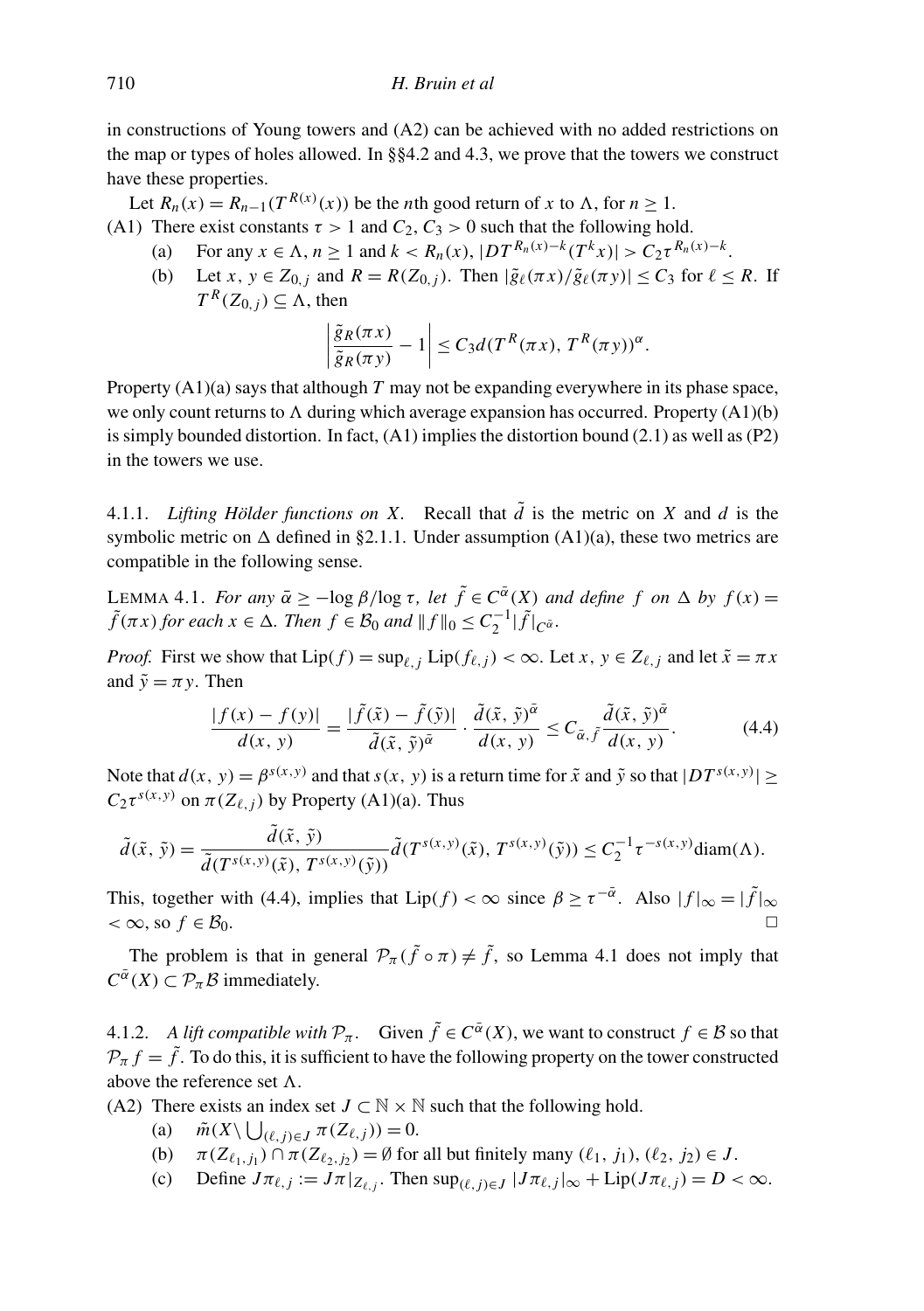**PROPOSITION 4.2.** Let T be a piecewise  $C^{1+\alpha}$  self-map of a metric space  $(X, \tilde{d})$  with *hole*  $\tilde{H}$ . Suppose we can construct a Young tower over a reference set  $\Lambda$  for which T *satisfies properties (A1) and (A2). Then*  $C^{\bar{\alpha}}(X) \subset \mathcal{P}_{\pi} \mathcal{B}_0$  *for every*  $-\log \beta / \log \tau \leq \bar{\alpha} \leq \alpha$ .

## *Proof.* Let  $\tilde{f} \in C^{\bar{\alpha}}(X)$  be given.

If  $\pi(Z_{\ell,j}) \cap \pi(Z_{\ell',j'}) = \emptyset$  for all other  $(\ell', j') \in J$ , then we can choose a single preimage for each  $u \in \pi(Z_{\ell,i})$  on which to define *f*. In fact, inverting the projection operator  $\mathcal{P}_{\pi}$ , we see that defining  $f(x) = \tilde{f}(\pi x)J\pi(x)$  for each  $x \in Z_{\ell, i}$  yields the correct value for  $f(\pi x)$ .

Now consider the case in which  $\pi(Z_{\ell_1,j_1}) \cap \pi(Z_{\ell_2,j_2}) \neq \emptyset$ . We may choose a partition of unity  $\{\rho_1, \rho_2\}$  for  $E = \pi(Z_{\ell_1,j_1} \cup Z_{\ell_2,j_2})$  such that  $\rho_i \in C^{\alpha}(E)$ . Then we define *f* by

$$
f_{\ell_i,j_i}(x_i) = \tilde{f}(\pi x_i) J \pi(x_i) \rho_i(\pi x_i)
$$

for  $x_i \in Z_{\ell_i,j_i}$  and  $i = 1, 2$ . Then for  $u \in E$ , we set  $f = 0$  on preimages of *u* which are not in  $Z_{\ell_1,j_1} \cup Z_{\ell_2,j_2}$ . It is clear that  $\mathcal{P}_{\pi} f(u) = \tilde{f}(u)$  for  $u \in E$ .

This construction can be generalized to accommodate finitely many overlaps in the projections  $\pi(Z_{\ell,j})$  while maintaining a uniform bound on the  $C^{\alpha}$ -norm of the  $\rho_i$ .

Let  $\mathcal{Z}_J = \bigcup_{(\ell,j)\in J} Z_{\ell,j}$ . Lemma 4.1 tells us that  $\tilde{f} \circ \pi \in \mathcal{B}_0$  (where  $\mathcal{B}_0$  is defined in (2.3)) and (A2)(c) implies that  $J\pi|_{\mathcal{Z}_I} \in \mathcal{B}_0$ . Since  $f \equiv 0$  outside of  $\mathcal{Z}_J$ , it follows immediately that  $f \in \mathcal{B}_0$ .

4.2. *Piecewise expanding maps of the interval. Proof of Theorem 2.10.* Theorem A guarantees that *T* admits a tower  $(F, \Delta)$  satisfying properties  $(P1)$ – $(P3)$  and  $(H1)$ . Property (A1) is automatic for expanding maps.

It remains to verify that Property (A2) is satisfied. This follows from the tower construction contained in [D1]. For this class of maps, we may choose the reference set  $\Lambda$ to be inside an interval of monotonicity of *T* so that the finite partition of images  $\mathcal{Z}_0^{im}$  will consist of the single element  $\Lambda$ , i.e., we have a tower with full returns to the base. In the inductive construction of the partition  $\mathcal{Z}_0$  on  $\Lambda$ , at each step, new pieces are created only by intersections with discontinuities, intersections with the hole, and returns to the base. In this way, only finitely many distinct pieces are generated by each iterate and therefore we have only finitely many overlaps when we project each level. Since *I* is covered in finitely many iterates of  $\Lambda$  by assumption (T1), it is also covered by the projection of finitely many levels of  $\Delta$ , say the first *N*. Thus if we take our index set *J* to be all indices corresponding to elements in the first N levels of the tower, it is immediate that  $(A2)(a)$  and  $(A2)(b)$  are satisfied.

To see that (A2)(c) is satisfied, let  $x \in \Delta_0$  and notice that by (4.1)

$$
J\pi(F^{\ell}x) = J\pi(x)g_{\ell}(x)/\tilde{g}_{\ell}(\pi x).
$$

If  $\ell$  < *R*(*x*), then  $J\pi(x) = g_{\ell}(x) = 1$  so that

$$
J\pi(F^{\ell}x) = 1/\tilde{g}_{\ell}(\pi x) = |(T^{\ell})'(\pi x)|.
$$
 (4.5)

Since *T* is  $C^{1+\alpha}$ , so is  $T^{\ell}$  for each  $\ell$ . Since we are only concerned with  $\ell \leq N$  and  $\bar{\alpha} \leq \alpha$ , by Lemma 4.1,  $J\pi|_{\mathcal{Z}_I} \in \mathcal{B}_0$  so (A2)(c) is satisfied. By Proposition 4.2, we have  $C^{\alpha}(X) \subset \mathcal{P}_{\pi} B$ .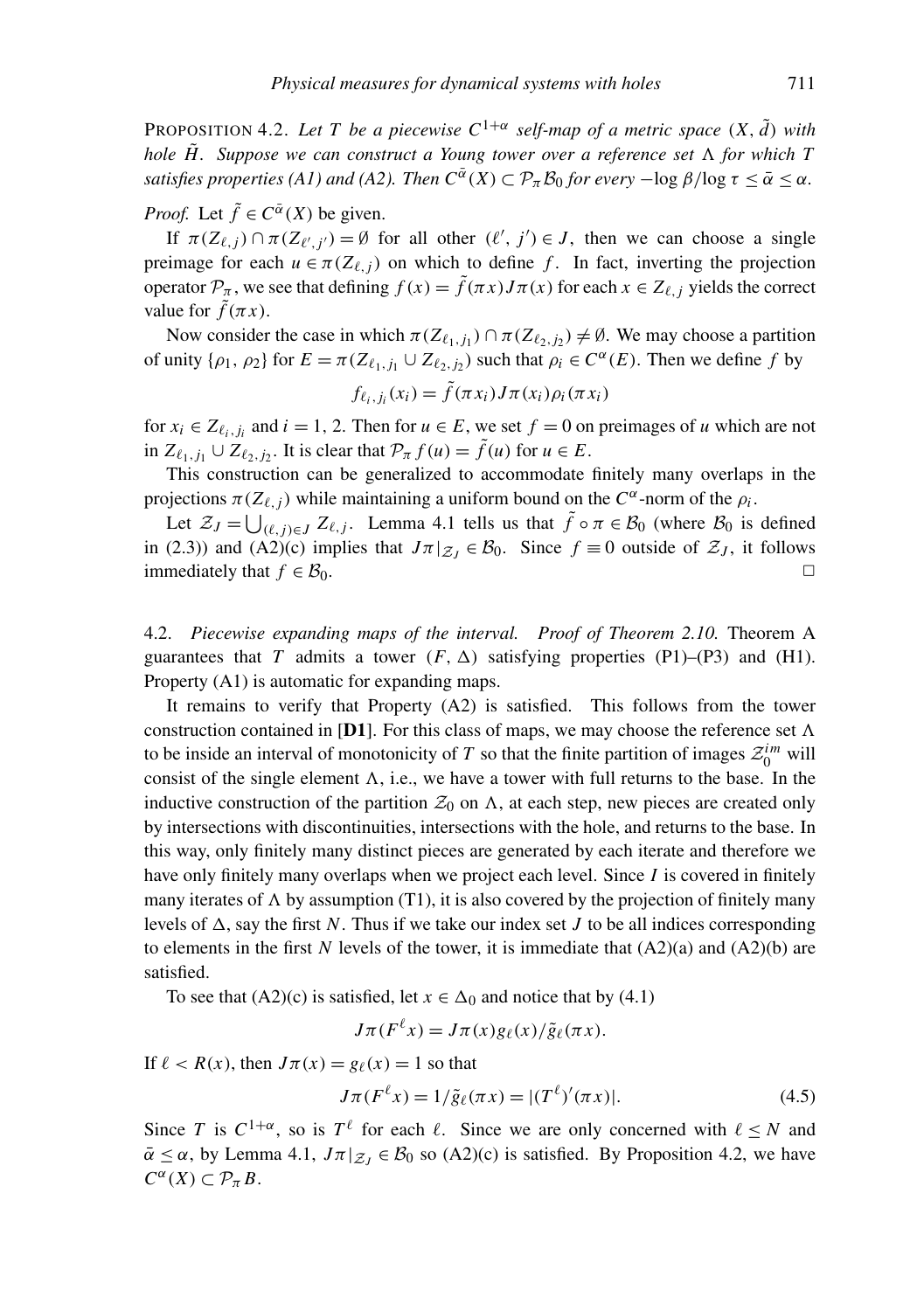Property (T1) also implies that we can construct  $(F, \Delta)$  to be mixing, since if  $T^{n}(Z') \supseteq I$ , then  $T^{n+1}(Z') \supseteq I$  so we can avoid periodicity in the return time *R* by simply delaying a return by one step. Applying Proposition 2.4, we see that  $\mathcal{L}_F$  admits a unique probability density  $\varphi$  for the eigenvalue  $\lambda$  of maximum modulus. Defining  $\tilde{\varphi} = \mathcal{P}_{\pi} \varphi$ , we have  $\mathcal{L}_T^n \tilde{f}/|\mathcal{L}_T^n \tilde{f}| \to \tilde{\varphi}$  at an exponential rate for every  $\tilde{f} \in \mathcal{P}_T \mathcal{B}$  for which  $c(\tilde{f}) > 0$  by Proposition 2.6.

*Convergence property.* Let  $\tilde{f} \in \mathcal{G}$ . Since  $(F, \Delta)$  satisfies (A1) and (A2) and  $\tilde{f} \in C^{\alpha}(I)$ , by Proposition 4.2 we can find  $f \in \mathcal{B}_0$ , supported entirely in elements corresponding to the index set *J*, such that  $\mathcal{P}_{\pi} f = \tilde{f}$ . By Corollary 3.6, it suffices to show that  $v(f) > 0$ , for then the convergence of *f* to  $\varphi$  will imply the convergence of  $\tilde{f}$  to  $\tilde{\varphi} := \mathcal{P}_{\pi} \varphi$ .

Since  $\tilde{f} \in \mathcal{G}$ , we have  $\tilde{f} > 0$  on  $I^{\infty} \cap \Lambda$ , which implies  $f > 0$  on  $\Delta^{\infty} \cap \Delta_0$ . Since *v* is an invariant measure on  $\Delta$ , it must be that  $v(\Delta_0) > 0$  and so  $v(f) > 0$  as required.

*Unified escape rate.* Finally we prove that all functions in  $G$  have the same escape rate given by  $-\log \lambda$ . First note that given  $\tilde{f} \in \mathcal{G}$  and  $f \in \mathcal{B}$  such that  $\mathcal{P}_{\pi} f = \tilde{f}$ , we have

$$
\lim_{n \to \infty} \lambda^{-n} \mathcal{L}_T^n \tilde{f} = \lim_{n \to \infty} \lambda^{-n} |\mathcal{L}_T^n \tilde{f}|_1 \frac{\mathcal{L}_T^n \tilde{f}}{|\mathcal{L}_T^n \tilde{f}|_1} = \lim_{n \to \infty} \lambda^{-n} |\mathcal{L}_F^n f|_1 \frac{\mathcal{L}_T^n \tilde{f}}{|\mathcal{L}_T^n \tilde{f}|_1} = c(f)\tilde{\varphi}
$$

by Corollary 2.5 and the proof of convergence above. Since  $v(f) > 0$ , we also have  $c(f) > 0.$ 

Thus if we let  $\tilde{\eta} = \tilde{f}\tilde{m}$ , we have

$$
\lim_{n \to \infty} \frac{1}{n} \log \tilde{\eta}(I^n) = \lim_{n \to \infty} \frac{1}{n} \log |\mathcal{L}_T^n \tilde{f}|_1 = \log \lambda.
$$

4.3. *Multimodal Collet–Eckmann maps with singularities. Proof of Theorem 2.12.* The construction in [DHL] fixes  $\delta$  and finds an interval  $I^*$  with  $c^* \in I^* \subset (c^* - \delta, c^* + \delta)$  as base for the induced map. We choose  $I^*$  such that orb $(\partial I^*)$  is disjoint from the interior of *I*<sup>\*</sup>. This is always possible by choosing  $\partial I^*$  to be pre-periodic. Now by using *I*<sup>\*</sup> as the base  $\hat{\Delta}_0$  of the Young tower  $\hat{\Delta}$  (i.e., without hole), and recalling that  $\mathcal Z$  is the natural partition of the tower we have the following.

For any Z, 
$$
Z' \in \mathcal{Z}
$$
, the symmetric difference  $\pi Z \Delta \pi Z' = \emptyset$ . (4.6)

To show why this is true, write  $Z = Z_{\ell,j}$  and  $Z' = Z_{\ell',j'}$ , so  $\pi(Z) = T^{\ell}(\pi Z_{0,j})$  and  $\pi(Z') = T^{\ell'}(\pi Z_{0,j'})$ . Assume without loss of generality that  $k := R(Z) - \ell \ge R(Z') - \ell$  $\ell' =: k'$ . If (4.6) fails, then there are  $x \in \partial \pi Z \cap \pi Z'$  and  $x' \in \pi Z \cap \partial \pi Z'$ . In this case  $\hat{T}^k(x')$  is an interior point of *I*<sup>\*</sup>, but at the same time  $\hat{T}^k(x') = \hat{T}^{k-k'}(\hat{T}^{k'}(x')) \in$  $\hat{T}^{k-k'}(\partial I^*)$ . This contradicts the choice of  $I^*$ . We record property (4.6) for later use in checking condition (A2)(b).

Next we adapt the construction of the inducing for the system without hole from [DHL]. By (B2)(a) the artificial critical points  $b_j \in \tilde{H}_j$  satisfy  $\hat{T}^k(b_j) \neq c^*$  for all  $k \geq 0$ . Therefore (C3) still holds with the artificial critical points. We set the binding period of  $x \in B_\delta(b_i)$ (see [DHL, §2.2]) to  $p(x) = \tau(j) - 1$  for  $\tau(j)$  as in (2.5). Recall that the hole  $\hat{H}$ has *L* components. When the image  $\hat{T}^n(\omega) = \omega_n$  of a partition element  $\omega$  visits  $B_\delta(b_j)$ (see [DHL, p. 432]), we subdivide  $\omega$  only if  $\omega_n$  intersects  $\partial \tilde{H}_j$ . If  $\omega_n$  has not escaped to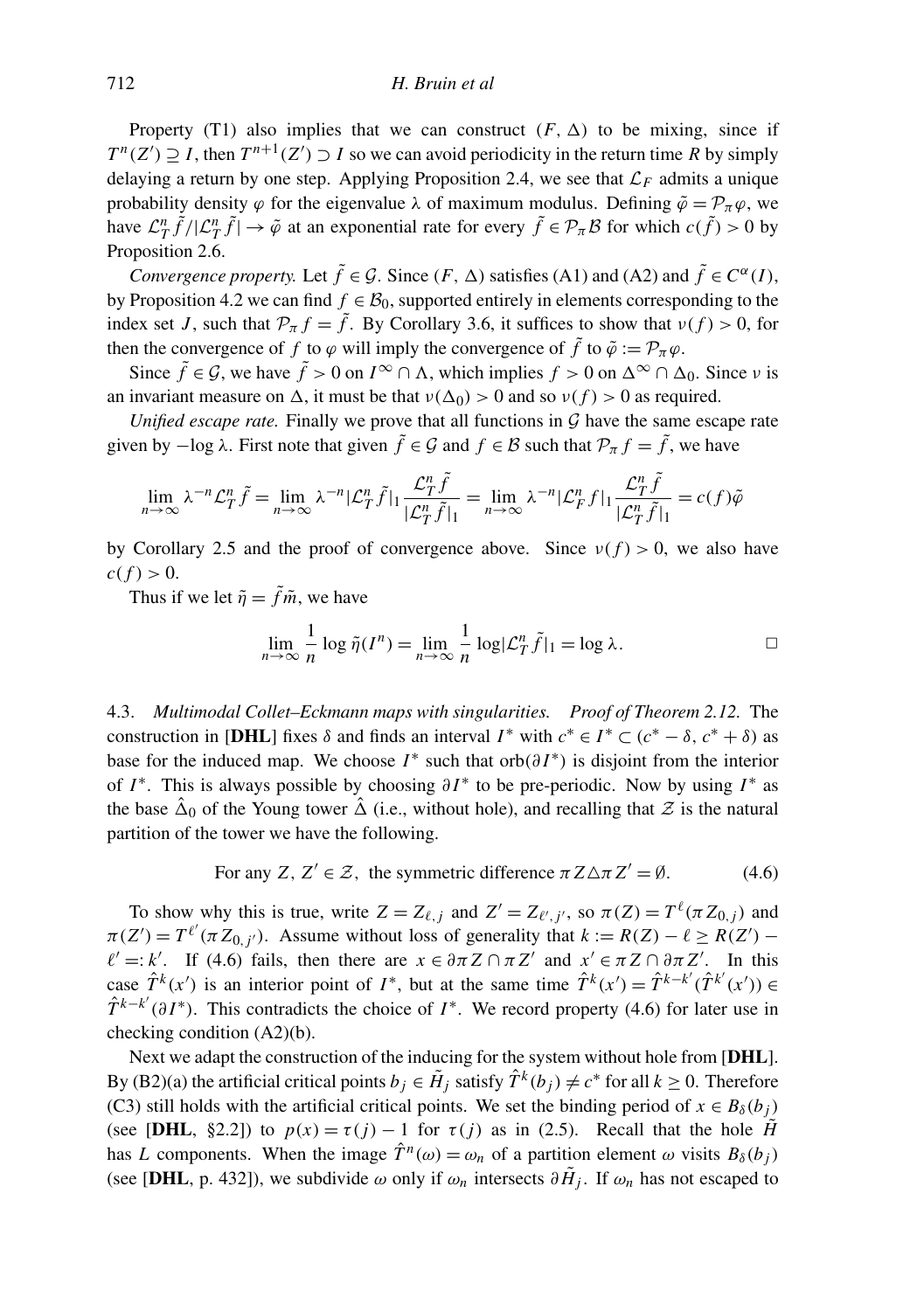large scale, so  $|\omega_n| < \delta$ , this results in at most three subintervals  $\omega' \subset \omega$  such that  $\hat{T}^n(\omega')$ is either contained in  $H_j$  or disjoint from  $H$ . By (2.5) and our choice of binding period  $p|_{B_\delta(b_j)}$ , [DHL, Lemma 2] is automatically satisfied for  $\theta^* := \theta = \hat{\theta} = \lambda^*$ .

*Remark 4.3.* In [DHL] close visits to Crit<sub>c</sub>  $\cup$  Crit<sub>s</sub> that result in a cut are called *essential returns*, whereas those that do not result in a cut are called *inessential returns*. Let us call cuts caused by  $\partial \tilde{H}$  *hole returns*. The cutting of  $\omega'$  at preimages of  $\partial \tilde{H}_j$  is crucial for our tower to be compatible with the hole. Note also that by the slow recurrence condition (B1), a cutting of  $\omega'$  cannot occur within a binding period after a previous visit to a point in Crit<sub>c</sub>.

With this adaptation, the tower construction of [DHL] yields a tower  $\hat{\Delta}$  and a return time function  $\hat{R}$ , constant on elements of the partition  $\mathcal{Z}$ . According to [DHL, Theorem 1], the tower  $(\hat{F}, \hat{\Delta}, \hat{R})$  satisfies (P1)–(P3) and (A1) of the present paper.

Notice that at this point there is no escape. We have simply introduced new cuts at the boundaries of the hole during the construction of the return time function and partition of the interval  $I^*$  so that the induced tower respects the boundary of the hole in the following sense: for each  $Z \in \mathcal{Z}$ , either  $\pi Z \subset \tilde{H}$  or  $\pi Z \cap \tilde{H} = \emptyset$ .

A crucial feature of this construction is that the exponential rate  $\theta$  of the tail behavior is independent of the size of  $\tilde{H}$  when  $\tilde{H}$  is small. To see this, recall the notation introduced in §2.4.2 regarding small holes. We first fix the set of points  $b_1, \ldots, b_l$ , which we regard as infinitesimal holes satisfying (B1) and (B2). Then for each  $h > 0$ , the family of holes  $\mathcal{H}(h)$ consists of those holes  $\tilde{H}$  satisfying: (1)  $b_j \in \tilde{H}_j$  and  $\tilde{m}(\tilde{H}_j) \leq h$  for each  $1 \leq j \leq L$ ; and (2)  $\hat{H}$  satisfies (B1).

For the infinitesimal hole  $\tilde{H}^{(0)}$  with components  $\tilde{H}^{(0)}_j = b_j$ ,  $j = 1, \ldots, L$ , we fix δ > 0 and a reference interval *I*<sup>\*</sup> ⊂ *B*<sub>δ</sub>(*c*<sup>\*</sup>), and construct a tower  $\Delta$ <sup>(0)</sup> incorporating the additional cuts at  $\partial \tilde{H}^{(0)}$  as described above.

An immediate concern is that the presence of additional cuts when we introduce holes of positive size interferes with returns to the extent that all full returns to  $I^*$  are blocked. The following lemmas guarantee that this is not the case and in fact several properties such as mixing and the rate of returns persist for small holes.

LEMMA 4.4. For sufficiently small h, each  $\tilde{H} \in \mathcal{H}(h)$  induces a tower  $\hat{\Delta}^{(\tilde{H})}$  and *return time function*  $\hat{R}(\tilde{H})$  *over*  $I^*$  *using the construction described above. Moreover,*  $(\hat{F}^{(\tilde{H})}, \hat{\Delta}^{(\tilde{H})})$  *is mixing if*  $(\hat{F}^{(0)}, \hat{\Delta}^{(0)})$  *is mixing.* 

*Proof.* Notice that the thickening of the hole at the points  $b_j$  cannot affect returns which happen before a fixed time  $n_h$  depending only on *h*. For suppose  $\omega \subset I^*$  satisfies  $\hat{T}^n \omega = I^*$ where  $n = \hat{R}^{(0)}(\omega) \le n_h$  is the return time corresponding to  $\tilde{H}^{(0)}$ . Then in fact  $\omega$  is in the middle third of a larger interval  $\omega'$  such that  $\hat{T}^n \omega' \supset I^*$ . Cuts made by  $\partial \tilde{H}_j$  must necessarily be at the endpoints of  $\omega'$  so for sufficiently small h, the return of  $\omega$  will still take place at time *n*. By (B2)(a), we can force  $n_h \to \infty$  as  $h \to 0$ , guaranteeing the persistence of returns up to any finite time for sufficiently small *h*.

To show  $(\hat{F}^{(\tilde{H})}, \hat{\Delta}^{(\tilde{H})})$  is mixing, we need only show that g.c.d. $(\hat{R}^{(\tilde{H})}) = 1$  since  $\hat{\Delta}^{(\tilde{H})}$ has a single base. Since  $(\hat{F}^{(0)}, \hat{\Delta}^{(0)})$  is mixing, there exists *N* such that g.c.d.{ $\hat{R}^{(0)}$  :  $\hat{R}^{(0)} \leq$ *N*} = 1. Now take *h* small enough that  $n_h \ge N$ . Then g.c.d.{ $\hat{R}^{(\tilde{H})}$ } = 1 as well.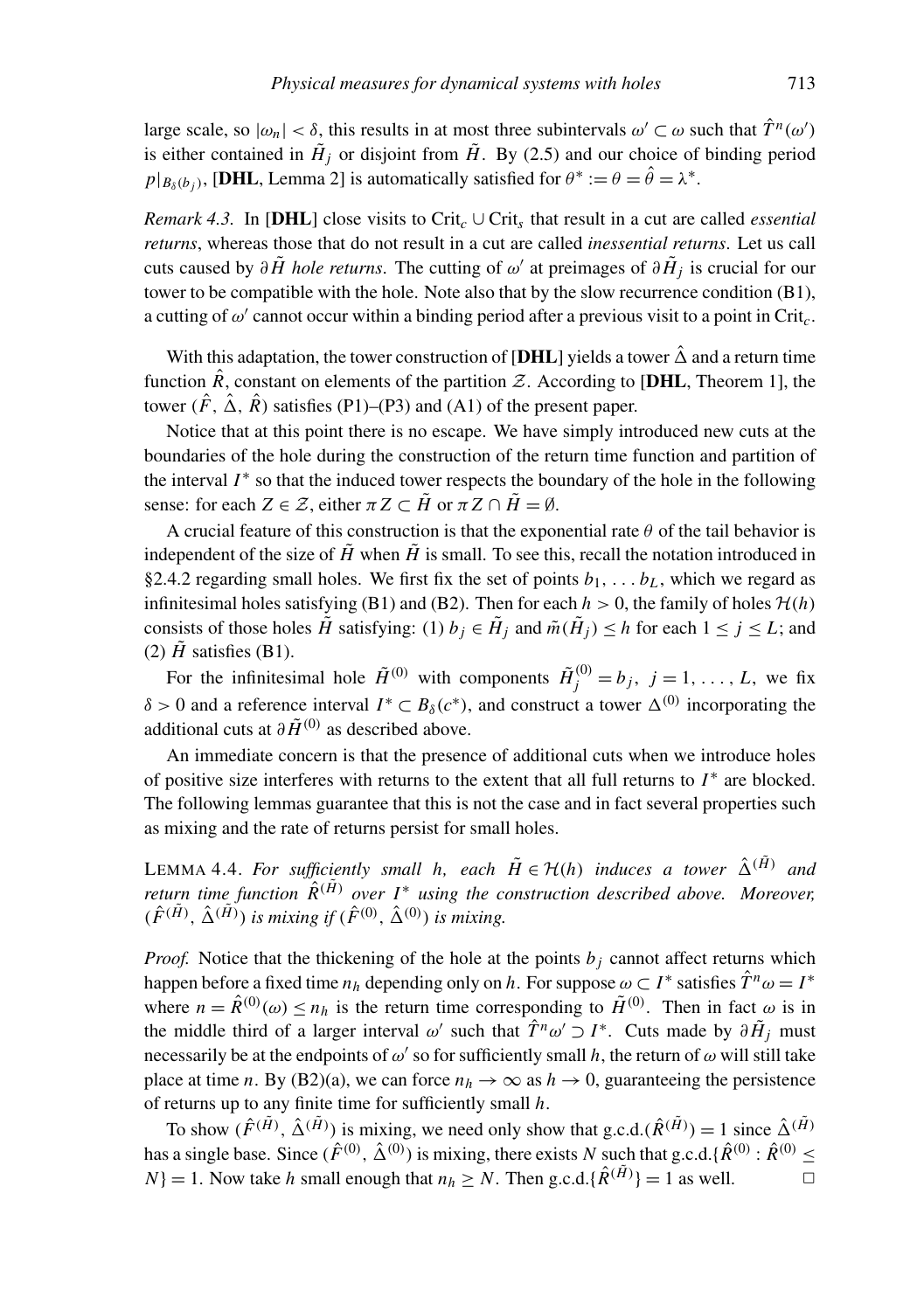Our next lemma shows that the rate of return is uniform for small *h*.

LEMMA 4.5. *There exist*  $\theta < 1$  *and*  $C > 0$  *such that*  $\tilde{m}(\hat{R}^{(\tilde{H})} > n) \leq C\theta^n$  for all  $\tilde{H} \in$ H(*h*) *with h sufficiently small.*

*Proof.* Let  $\theta_0$  be the exponential rate of the tail behavior corresponding to  $\tilde{H}^{(0)}$ . We will show that by choosing  $\delta$  and *h* sufficiently small, we can make  $\theta = \theta(\tilde{H})$  arbitrarily close to  $\theta_0$  for all  $\tilde{H} \in \mathcal{H}(h)$ . We do this by showing that the rates of decay given by a series of lemmas in [DHL] vary little for small *h*.

*Lemma 1 of* [DHL]. Choose *h* small enough that  $n_h$  from the proof of Lemma 4.4 satisfies  $n_h \ge t^*$  in Lemma 1. Then [DHL, Lemma 1] holds with the same rate since returns in the middle of large pieces are not affected by the hole before time *nh*.

*Lemma 6 of* [DHL]. The notation  $\mathcal{E}_{n,S}(\omega)$  stands for the set of subintervals within an interval  $\omega$  of size  $\delta/3 < |\omega| < \delta$  that have not grown to size  $\delta$  by time *n*, and have essential return depths summing to *S* within these *n* iterates.

This lemma estimates the size of any interval  $\omega' \in \mathcal{E}_{n,S}$ . Let us denote the number of hole returns used in the history of  $\omega'$  by  $S_{hole}$ . Define  $\mathcal{E}_{n,S,S_{hole}}$  to be the set of subintervals  $\omega' \in \mathcal{E}_{n,S}$  such that  $\omega'$  has  $S_{hole}$  hole returns in its history up to time *n*.

Every hole return, i.e., a cut at  $\partial \tilde{H}_j$ , is followed by a binding period of length  $\tau(j)$ in which derivatives grow by an extra factor of 6 by  $(2.5)$ . Since [DHL, Lemma 6] is concerned only with derivatives, and not with the actual cutting, the conclusion of [DHL, Lemma 6] becomes: for every  $n \ge 1$ ,  $S \ge 1$  and  $S_{hole} \ge 1$  and  $\omega' \in \mathcal{E}_{n,S,S_{hole}}$  we have

$$
|\omega'| \le \kappa^{-1} e^{-\theta^* S} 6^{-S_{\text{hole}}}
$$

where  $\theta^*$  replaces the  $\theta$  used in [DHL, Lemma 2].

*Lemma 7 of* [DHL]. This lemma relies on combinatorial estimates to obtain an upper bound on the number of pieces which can grow to size  $\delta$  at specific times. By specifying the number of hole returns by *S*hole and using the fact that intervals are cut into at most three pieces during a hole return, we can adapt the conclusion of [DHL, Lemma 7] to

$$
\#\mathcal{E}_{n,S,S_{\text{hole}}}(\omega) \leq e^{\tilde{\eta}S}3^{S_{\text{hole}}}.
$$

Combining [DHL, Lemmas 6 and 7] in this form gives

$$
|\mathcal{E}_{n,S}(\omega)| = \sum_{S_{\text{hole}} \ge 0} |\mathcal{E}_{n,S,S_{\text{hole}}}(\omega)|
$$
  

$$
\le \sum_{S_{\text{hole}} \ge 0} \kappa^{-1} e^{-\theta^* S} 6^{-S_{\text{hole}}} e^{\tilde{\eta} S} 3^{S_{\text{hole}}} = \kappa^{-1} e^{-(\theta^* - \tilde{\eta})S}
$$
(4.7)

which is precisely [DHL, formula  $(21)$ ].

The *free time* of an interval  $\omega'$  are all the iterates not spent in a binding period. We suppose that  $\omega'$  escapes to 'large scale' at time *n* (i.e.,  $|\hat{T}^n(\omega')| \ge \delta$ ) and consider its history until time *n*. If  $\omega'$  is cut very short at a hole return, say  $\partial \hat{T}^m(\omega') \cap \partial \tilde{H}_j \neq \emptyset$ , then we first have a binding period of length  $p(x) = \tau(j) - 1$ , and the free period after that lasts until either: (i)  $\omega'$  reaches large scale; (ii)  $\omega'$  has the next artificial cut near  $b_j \in \text{Crit}_{\text{hole}}$ ; (iii)  $ω'$  has an inessential return near *c* ∈ Crit<sub>*c*</sub> ∪ Crit<sub>*s*</sub>; or (iv)  $ω'$  has the next essential return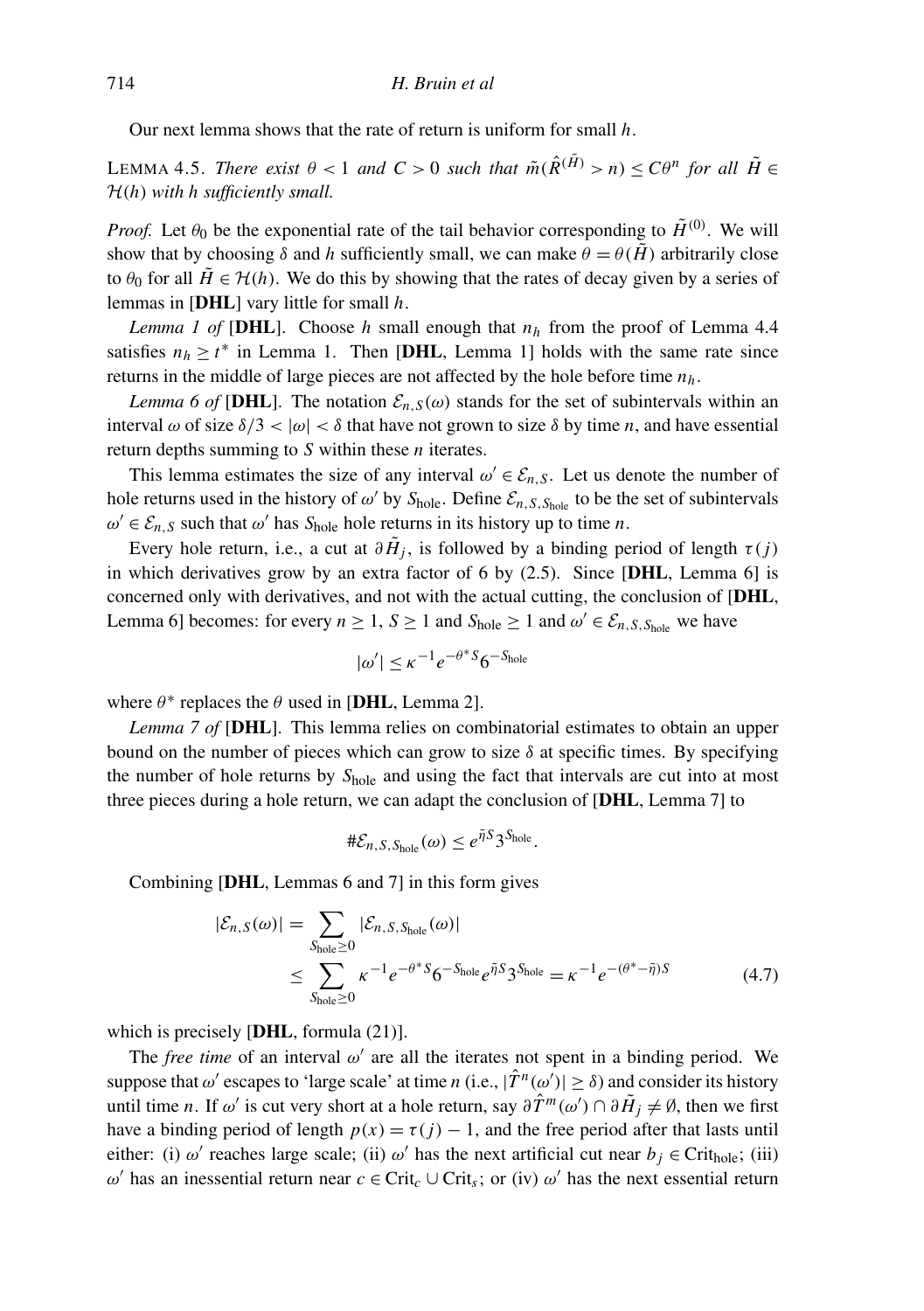near  $c \in \text{Crit}_c \cup \text{Crit}_s$ . In case (iv),  $\hat{T}^k(\omega')$  covers at least three intervals in the exponential partition of  $B_\delta(c)$  as in [DHL, p. 433].

Let us call the time from iterate  $m + \tau(j) - 1$  to the next occurrence of (i), (ii) or (iv) the *extended free period* of  $\omega$  after iterate  $m + \tau(i) - 1$ . Hence this includes binding and free periods after inessential returns to  $B_\delta(c)$  for  $c \in \text{Crit}_c \cup \text{Crit}_s$ . These are the returns where  $\hat{T}^k(\omega')$  is too short to result in a cut. Condition (B1) implies that when such an inessential return occurs, the next cut or inessential return will not occur until after the binding period associated to dist( $\hat{T}^k(\omega)$ , *c*). This binding period will restore the small derivative incurred at time *k* due to [DHL, Lemma 2]. Hence there is  $\lambda_{hole}$ , depending only on  $\lambda^*$  and  $\Lambda^*$  from conditions (C1) and (C2), such that

$$
|D\hat{T}^{\ell}(x)| \ge e^{\lambda_{\text{hole}}\ell} \tag{4.8}
$$

for each  $x \in \hat{T}^{m+\tau(j)-1}(\omega')$  and  $\ell$  is the length of this extended free period. We let  $n_{\text{hole}}$ denote the sum of extended free periods directly following the binding periods due to hole returns in the history of  $\omega'$  up until time *n*. With this notation, we make adaptations to the remaining lemmas.

*Lemma 8 of* [DHL]. This lemma can be changed to: there exists  $n<sub>δ</sub>$  such that for every  $\omega' \in \mathcal{E}_{n,0}$  with  $S_{hole} = 0$ ,  $\omega' = \omega$  and  $n \leq n_\delta$ . The reason is that intervals of definite size cannot remain small forever if they are not cut during an essential return or hole return, and in fact the  $n_{\delta}$  can be taken equal to the  $n(\delta)$  used in condition (B2).

*Lemma 9 of* [DHL]. This lemma can be restated as: for all  $n \ge 1$  and  $S \ge 0$  such that  $\mathcal{E}_{n,S} \neq \emptyset$ , we have

$$
S \ge (n - n_{\text{hole}} - n_{\delta})/\tilde{\theta}.
$$

In other words, we disregard the hole free time  $n_{hole}$ . The proof is basically the same as in [DHL] if we keep in mind that at an essential return to  $c \in \text{Crit}_c \cup \text{Crit}_s$  at time  $\ell$ , following a hole return, the size of the interval  $\hat{T}^{\ell}(\omega')$  that emerges from the cut at this essential return depends only on the distance of  $\hat{T}^{\ell}(\omega')$  to *c*.

Now [DHL, Lemmas 8 and 9] and (4.7) combine to give for  $\mathcal{E}_n(\omega) := \bigcup_{S \geq 0} \mathcal{E}_{n,S}(\omega)$ :

$$
|\mathcal{E}_n(\omega)| = \sum_{0 \le n_{\text{hole}}} \sum_{S \ge (n - n_{\text{hole}} - n_{\delta})/\tilde{\theta}} |\mathcal{E}_{n,S,}(\omega)|
$$
  
\n
$$
\le \sum_{0 \le n_{\text{hole}}} e^{-\lambda_{\text{hole}} n_{\text{hole}}}
$$
  
\n
$$
\le \tilde{C}_1 \exp((\theta^* - \tilde{\eta})n_{\delta}/\tilde{\theta}) \exp(-\min\{(\theta^* - \tilde{\eta})/\tilde{\theta}, \lambda_{\text{hole}}\}n),
$$

for some  $\tilde{C}_1$  as in the formula given near the bottom of [**DHL**, p. 444]<sup> $\dagger$ </sup>.

Having established [DHL, Lemmas 6–9], the rest of the proof in [DHL] goes through basically unchanged since the decay in  $\hat{R}^{(\tilde{H})}$  depends only on the rates in these lemmas and distortion estimates which are not affected by  $\tilde{H}$ . We see that  $\theta(\tilde{H})$  can be made arbitrarily close to  $\theta_0$  for *h* sufficiently small.  $\square$ 

We have shown that in the presence of additional cuts introduced by  $\partial \tilde{H}$ , we retain some uniform control over the induced towers  $(\hat{F}^{(\tilde{H})}, \hat{\Delta}^{(\tilde{H})})$ . We are now ready to lift the holes into the towers and consider the open systems so defined.

 $\dagger$  This is with the factor  $\kappa^{-1}$  inserted where it is missing in [DHL].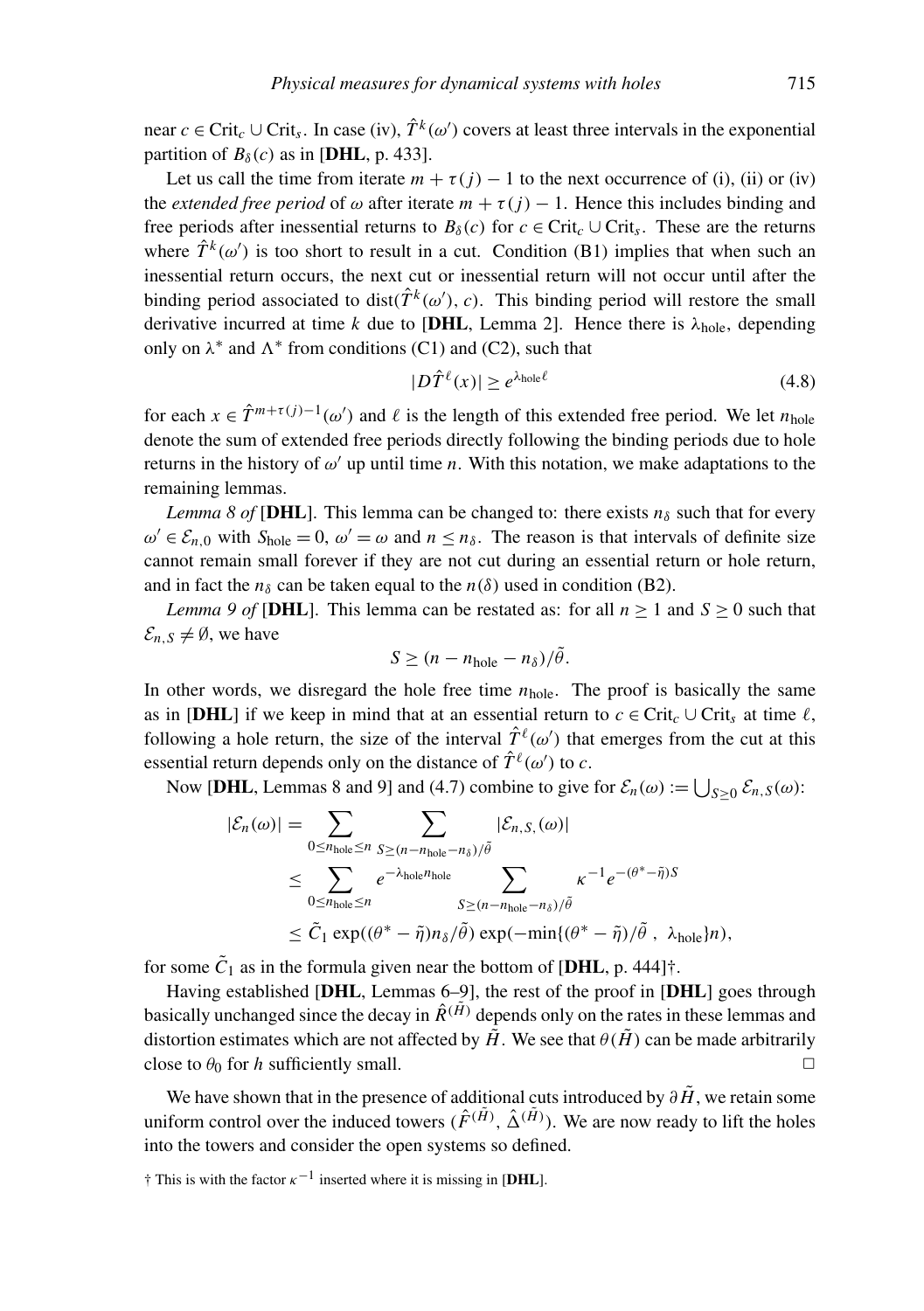We define the hole in the tower and the return time with hole to be

$$
H = \{ Z \in \mathcal{Z} : \pi Z \subseteq \tilde{H} \} \quad \text{and} \quad R(x) = \min(\hat{R}(x), \min\{j : \hat{T}^j(x) \in \tilde{H}\}).
$$

For any partition element  $Z_{\ell,j} = H_{\ell,j}$  that is identified as a hole, we delete all levels in the tower above  $Z_{\ell, j}$  since nothing is mapped to those elements once the hole is introduced. We denote the remaining tower with holes by  $\Delta$  and define  $F = \hat{F}|_{\Delta \cap \hat{F}^{-1} \Delta}$  to be the corresponding tower map.

In order to invoke the conclusions of Proposition 2.6 for  $(F, \Delta)$ , we must check that its hypotheses,  $(P1)$ – $(P3)$  and  $(H1)$ , are satisfied. We then check conditions  $(A1)$  and  $(A2)$  in order to project the convergence results from the tower to the underlying system.

Properties (P1)–(P3) are automatic for  $(F, \Delta, R)$  since they hold for  $(\hat{F}, \hat{\Delta}, \hat{R})$ .

*Step 1. Condition (H1).* We split the sum in (H1) into pieces that encounter  $\tilde{H}$  during their bound period and those that encounter it when they are free,

$$
\sum_{\ell} m(H_{\ell}) \beta^{-\ell} = \sum_{\text{bound}} m(H_{\ell}) \beta^{-\ell} + \sum_{\text{free}} m(H_{\ell}) \beta^{-\ell}.
$$

To estimate the bound pieces, we use the slow recurrence condition given by  $(B1)$ . If  $\omega \subset I^*$  is some partition element, and  $c \in \text{Crit}_c$  the last critical point visited by  $\omega$  before  $\omega$ falls into the hole, then dist $(\hat{T}^{\ell}c, \partial \tilde{H}_j) \ge \delta e^{-\alpha_c^* \ell}$  for each *j*. Therefore, if  $\hat{T}^{\ell} \omega \cap \tilde{H}_j \ne \emptyset$ , we must have  $\delta e^{-\alpha_c^* \ell} < \tilde{m}(\tilde{H}_j)$  and so  $\ell > -(1/\alpha_c^*) \log(\tilde{m}(\tilde{H}_j)/\delta)$ . Thus by Property (P1),

$$
\sum_{\text{bound}} m(H_{\ell})\beta^{-\ell} \leq \sum_{\ell > -(1/\alpha_c^*) \log(\tilde{m}(\tilde{H})/\delta)} m(\hat{\Delta}_{\ell})\beta^{-\ell}
$$
  

$$
\leq \sum_{\ell > -(1/\alpha_c^*) \log(\tilde{m}(\tilde{H})/\delta)} C\theta^{\ell}\beta^{-\ell} \leq \frac{C'}{\delta} \tilde{m}(\tilde{H})^{(1/\alpha_c^*) \log(\theta^{-1}\beta)}.
$$
 (4.9)

To estimate the free pieces, we will need some facts about the tower without holes,  $(\hat{F}, \hat{\Delta})$ . It was shown in [Y] that  $\hat{F}$  admits a unique absolutely continuous invariant measure  $\eta$  with density  $\rho \in \mathcal{B}_0$ ,  $\rho \ge a > 0$ . Moreover,  $\pi_* \eta = \tilde{\eta}$  is the unique SRB measure for  $\hat{T}$ . By §4.1,  $\tilde{\rho} = \mathcal{P}_{\pi} \rho$  is the density of  $\tilde{\eta}$ .

Notice that  $\rho|_{\hat{\Delta}_0}$  is an invariant density for  $\hat{F}^{\hat{R}}$  so that  $\tilde{\rho}_0 := \mathcal{P}_{\pi}(\rho_{\hat{\Delta}_0})$  is an invariant density for  $\hat{T}^{\hat{R}}$ . Since  $\pi' \equiv 1$  on  $\hat{\Delta}_0$ , we have  $a \le \tilde{\rho}_0 \le A$ . This implies that we can also obtain the invariant density  $\tilde{\rho}$  by *pushing forward*  $\tilde{\rho}_0$  under iterates of  $\hat{T}$ .

It is clear that pushing forward  $\tilde{\rho}_0$  will result in spikes above the orbits of the critical points, hence  $\tilde{\rho}$  is not bounded on  $\hat{I}$ . However, when an interval  $\omega \subset \pi(\hat{\Delta}_0)$  is free at time *n*, condition (C2) and [DHL, Lemma 1] imply that the push forward of the density on  $\omega$  at time *n* will be uniformly bounded.

Define neighborhoods  $N_k(\hat{T}^k c)$  of radius  $\delta e^{-2\alpha_c^* k}$  for each  $c \in \text{Crit}_c$ . These are precisely the points starting in  $B_\delta(c)$  whose orbits are still bound to *c* at time *k*. From the above considerations, it is clear that outside of the set  $\bigcup_{c \in \text{Crit}_c} \bigcup_{k \geq 1} N_k(\hat{T}^k c)$ , the density  $\tilde{\rho}$  is bounded. *This is the sum of the push forwards of*  $\tilde{\rho}_0$  *on free pieces*. Thus, we may define a measure

$$
\tilde{\eta}_{\text{free}} = \sum_{(\ell,j):Z_{\ell,j} \text{ is free}} \pi_* \eta(Z_{\ell,j})
$$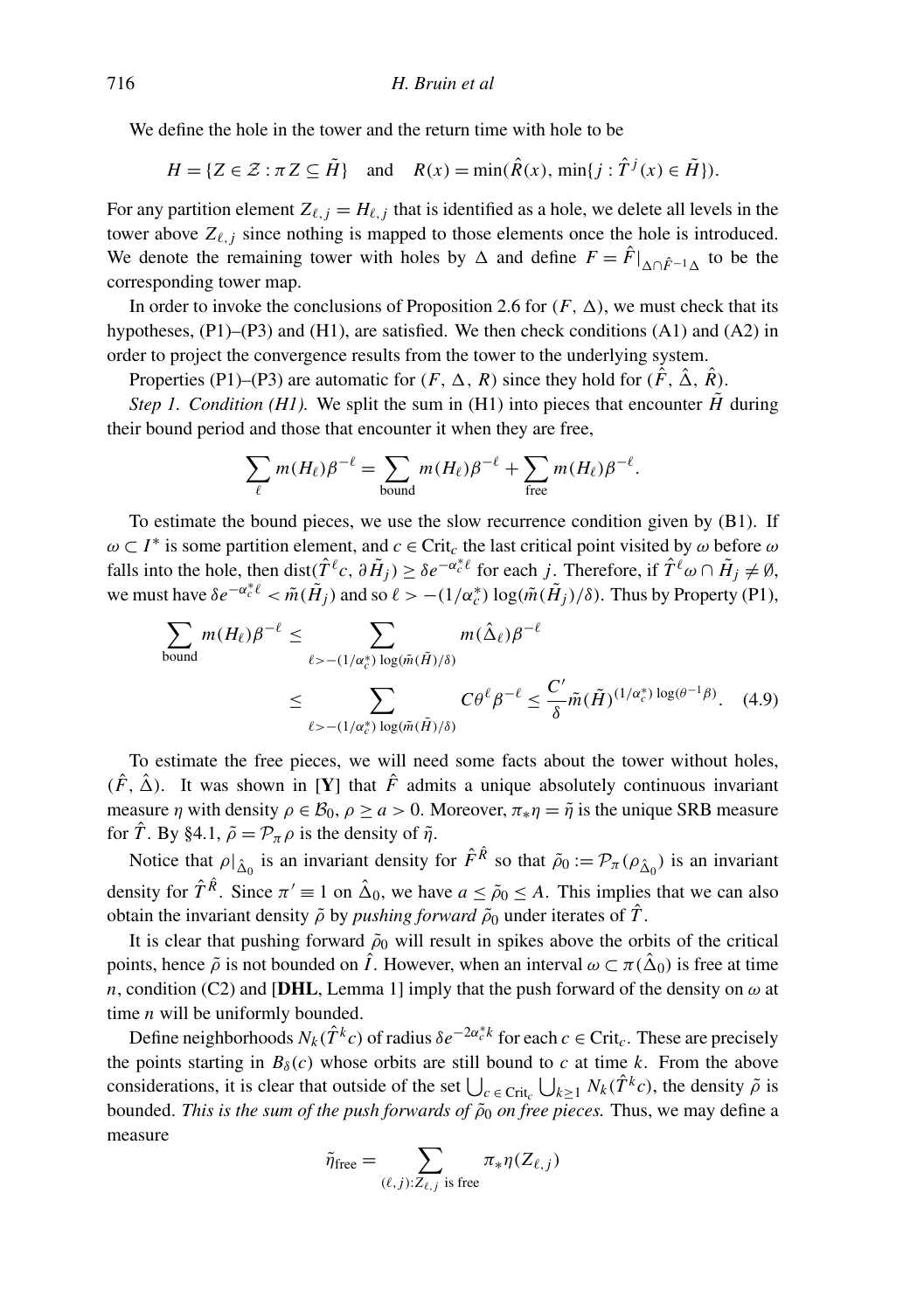whose density with respect to Lebesgue,  $\tilde{\rho}_{\text{free}}$ , is bounded on  $\hat{I}$ . Then since  $\rho > a > 0$ , we have

$$
\sum_{\text{free}} m(H_{\ell,j}) \leq \sum_{\text{free}} \eta(H_{\ell,j})/a = \tilde{\eta}_{\text{free}}(\tilde{H})/a \leq C\tilde{m}(\tilde{H}).
$$

Now set  $P = -\log \tilde{m}(\tilde{H})$ . We estimate the contribution from free pieces by

$$
\sum_{\text{free}} m(H_{\ell,j}) \beta^{-\ell} = \sum_{\text{free: } \ell > P} m(H_{\ell,j}) \beta^{-\ell} + \sum_{\text{free: } \ell \le P} m(H_{\ell,j}) \beta^{-\ell}
$$
\n
$$
\le \sum_{\text{free: } \ell > P} C \theta^{\ell} \beta^{-\ell} + \beta^{-P} \sum_{\text{free: } \ell \le P} m(H_{\ell,j})
$$
\n
$$
\le C' (\theta \beta^{-1})^P + C'' \beta^{-P} \tilde{m}(\tilde{H})
$$
\n
$$
\le C' \tilde{m}(\tilde{H})^{\log(\beta \theta^{-1})} + C'' \tilde{m}(\tilde{H})^{1 + \log \beta}.
$$
\n(4.10)

Putting together (4.9) and (4.10), we see that the left-hand side of (H1) is proportional to  $\tilde{m}(\tilde{H})^{\gamma}$ , for some  $\gamma > 0$ . This quantity can be made sufficiently small to satisfy (H1) by choosing  $\tilde{m}(\tilde{H})$  small since  $\theta$  (and hence  $\beta$ ) are independent of  $\tilde{H}$  by Lemma 4.5.

*Step 2. Property (A1).* The bounded distortion required by (A1)(b) is satisfied by the cutting of pieces introduced in the construction of  $\Delta$  (see [DHL, Proposition 3]). The expansion required by  $(A1)(a)$  follows from two estimates: property  $(C1)$  guarantees that starting at any  $x \notin B_\delta$ (Crit), there is exponential expansion upon entry to  $B_\delta$ (Crit); [DHL, Lemma 2] guarantees that exponential expansion occurs at the end of a binding period. Since any return must occur at a free entry to  $B_\delta(c^*)$ , we may concatenate these estimates as many times as needed in order to obtain  $(A1)(a)$  at any return time  $\hat{R}_n$ . However, once the hole is introduced, a partition element may fall into the hole during a bound period and so the return time with hole, *R*, may be declared when there has not been sufficient expansion to satisfy (A1)(a). Since this property is only needed to prove Lemma 4.1, we give an alternate proof of this lemma which uses  $(A1)(a)$  only for  $\hat{R}$ .

*Proof of Lemma 4.1 for*  $(F, \Delta)$ . First note that because (A1) is satisfied by  $(\hat{F}, \hat{\Delta})$ , Lemma 4.1 holds for lifts  $\tilde{f} \circ \pi$  of  $\tilde{f} \in C^{\bar{\alpha}}(\hat{I})$ , with  $\bar{\alpha} \ge -\log \beta / \log \tau$ . Here  $\tau$  is the rate of expansion from (A1) and  $\beta$  is the constant chosen for the symbolic metric on  $\hat{\Delta}$ (see §2.1.1).

The separation time  $\hat{s}(\cdot, \cdot)$  is shortened by the introduction of the hole in the tower so that the new separation time satisfies  $s(x, y) \leq \hat{s}(x, y)$ . Thus the separation time metric is also loosened on  $\Delta$ :

$$
d_{\beta}(x, y) := \beta^{s(x, y)} \ge \beta^{\hat{s}(x, y)} =: \hat{d}_{\beta}(x, y). \tag{4.11}
$$

Thus if *f* is Lipschitz with respect to  $\hat{d}_{\beta}$  on  $\hat{\Delta}$ , its restriction to  $\Delta$  is also Lipschitz with respect to  $d_{\beta}$ .

Now for  $\tilde{f} \in C^{\bar{\alpha}}(\hat{I})$ , with  $\bar{\alpha} \ge -\log \beta / \log \tau$ , we have  $\tilde{f} \circ \pi \in \mathcal{B}_0(\hat{\Delta})$  by Lemma 4.1. Then by (4.11),  $\tilde{f} \circ \pi \in \mathcal{B}_0(\Delta)$  as well.

*Step 3. Property (A2).* We focus first on finding an index set  $J \subset \mathbb{N} \times \mathbb{N}$  such that  $(A2)(a)$  is satisfied. The following lemma is the analogue of  $(2.4)$  for *T*, the map with holes. (See also [D2, Lemma 5.2].)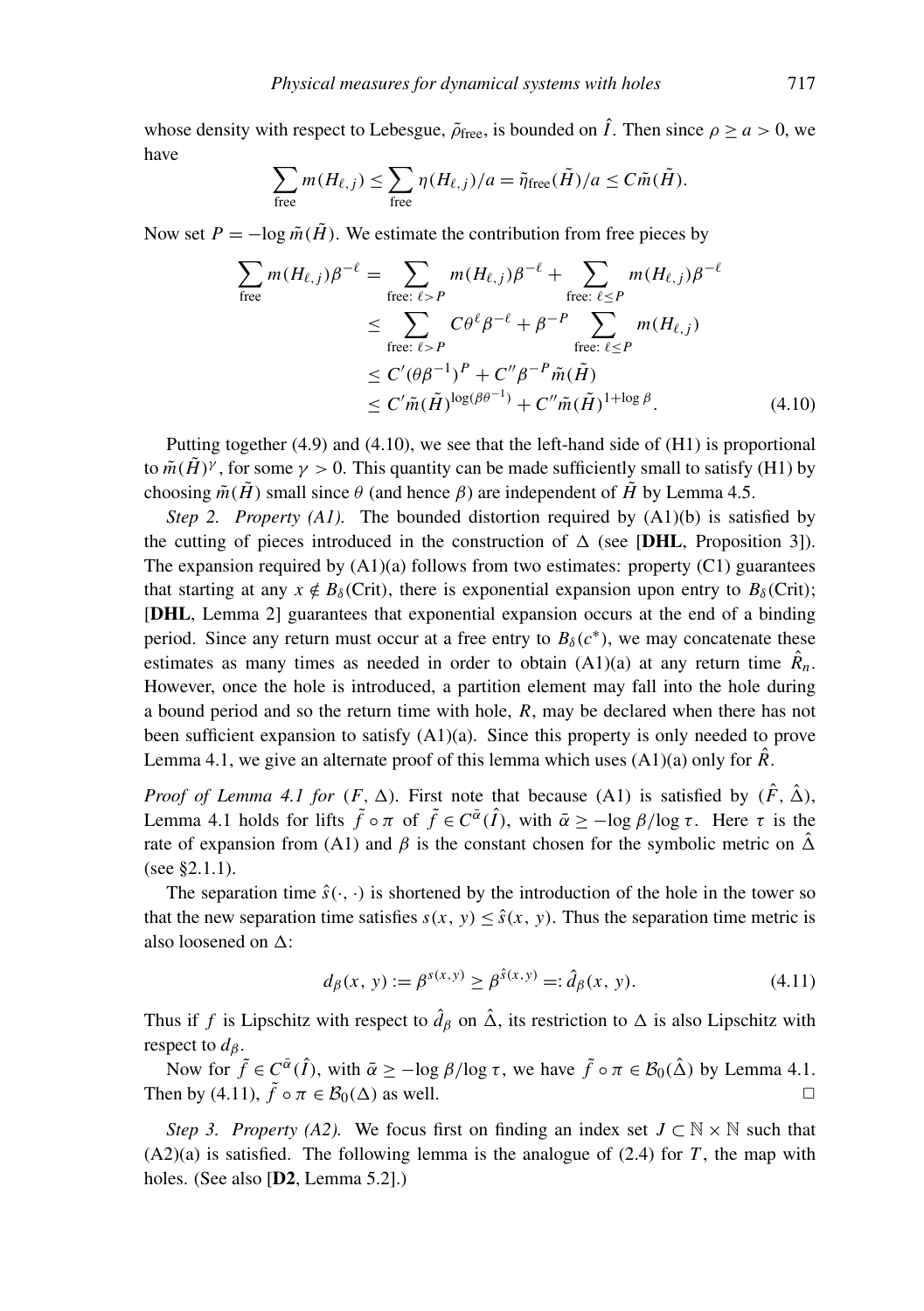LEMMA 4.6. Let  $\delta$  be the radius of  $B_{\delta}(c^*)$  as above. Let  $n_0 = n(\delta)$  be defined by (2.4). *For h sufficiently small, given any interval*  $\omega \subset I$  *such that*  $|\omega| > \delta/3$ *, we have* 

$$
\bigcup_{i=0}^{2n_0} T^i \omega \supset I \mod 0.
$$

*Proof.* Suppose there exists an interval *A* such that  $A \cap (\bigcup_{i=0}^{n_0} T^i \omega) = \emptyset$ . Since  $A \subseteq$  $\hat{T}^{n_0}\omega$ , we must have  $A \cap \hat{T}^{i_k}\tilde{H}_k \neq \emptyset$  for some  $\tilde{H}_k$  such that  $\tilde{H}_k \cap \hat{T}^{i'_k}\omega \neq \emptyset$  for some integers  $i_k$ ,  $i'_k$  with  $i_k + i'_k = n_0$ . In other words, the piece of  $\omega$  that should have covered part of *A* fell into  $H_k$  before time  $n_0$ .

Condition (B2)(b) implies that there exists  $1 \leq j_k \leq k$  such that

$$
\min_{1 \leq \ell \leq n_0} \text{dist}(g_{k,j_k}, \hat{T}^{\ell} b_k) > 0.
$$

Thus, for small *h*, we have  $\hat{T}^{\ell}(\tilde{H}_k) \cap B_h(g_{k,j_k}) = \emptyset$  for all  $1 \leq \ell \leq n_0$ . So  $B_h(g_{k,i})$  is covered by time *n*<sub>0</sub> under *T*, i.e.,  $B_h(g_{k,j_k}) \subset T^{n_0}\omega$ .

Since  $\hat{T}(b_k) = T(g_{k,j_k})$ , condition (B2)(a) says that  $B_h(g_{k,j_k})$  cannot fall into the hole before time  $n_0$  for small *h*. Thus  $T^{i_k} B_h(g_{k,j_k}) \supseteq \hat{T}^{i_k} \tilde{H}_k$  and we conclude that the part of *A* which should have been covered by the piece of  $\omega$  that fell into  $H_k$  is at the latest covered at time  $n_0 + i_k$  by an interval passing through  $B_h(g_{k,j_k})$ .

Doing this for each *k*, we have *A* ⊂  $\bigcup_{k=1}^{L} T^{i_k} B_h(g_{k,j_k})$  and so *A* ⊂  $\bigcup_{i=0}^{2n_0} T^i \omega$ . <del></del>□

Lemma 4.6 implies that *I* can be covered by the projection of finitely many levels of  $\Delta$ , say the first *N*. If  $\pi(Z_{\ell,j}) \subset \pi(Z_{\ell',j'})$  and both  $\ell, \ell' \leq N$ , we eliminate  $(\ell, j)$  from our index set, but retain  $(\ell', j')$ . By (4.6), the remaining index set  $J \subset \{0, \ldots, N-1\} \times \mathbb{N}$ satisfies (A2)(a) and (A2)(b). As before, set  $\mathcal{Z}_J = \bigcup_{(\ell,j)\in J} Z_{\ell,j}$ .

By (4.5),  $J\pi(F^{\ell}x) = (T^{\ell})'(\pi x)$  so that we are only concerned with the first *N* iterates of  $T^{\ell}$ . It is clear that if Crit<sub>s</sub> = Ø and *T* is globally  $C^2$  then  $J\pi|_{\mathcal{Z}_J} \in \mathcal{B}_0$  by Lemma 4.1 and so  $(A2)(c)$  is satisfied.

In the case when Crit*s* is non-empty, (A2)(c) does not hold and so Proposition 4.2 must be modified. We do this in Step 5 of the proof when we address the convergence property for the *a.c.c.i.m.*.

*Step 4.*  $(F, \Delta)$  *is mixing.* Since we have constructed a tower over a single base, it suffices to show that g.c.d. $(R) = 1$ . The fact that  $\hat{T}$  is non-renormalizable guarantees that for the infinitesimal hole  $\tilde{H}^{(0)}$ ,  $(\hat{F}^{(0)}, \Delta^{(0)})$  can be constructed to be mixing by making g.c.d. $(\hat{R}^{(0)}) = 1$ . Indeed, (2.4) implies that as in the case of expanding maps, we can simply wait one time step on a given return to destroy any periodicity in  $\hat{R}^{(0)}$ . Once this is accomplished, Lemma 4.4 implies that  $(\hat{F}^{(\tilde{H})}, \hat{\Delta}^{(\tilde{H})})$  is mixing for  $\tilde{H} \in \mathcal{H}(h)$  with *h* small enough that g.c.d. $(\hat{R}^{(\tilde{H})})$  is still one (by making  $n_h$  sufficiently large). But since holes cannot affect returns before level  $n_h$  in  $\Delta$ , the tower with holes, we have that g.c.d.(*R*) = 1 as well.

*Step 5. Convergence property.* We have already verified in Steps 2 and 3 that  $(F, \Delta)$ satisfies  $(A1)$  and there is an index set *J* satisfying  $(A2)(a)$  and  $(A2)(b)$ .

By (4.5), the problem spots where  $(T^{\ell})'$  (and therefore  $J\pi$ ) are unbounded are neighborhoods of  $T^k(c)$  for  $c \in \text{Crit}_s, k \ge 1$ . In fact, we only need to address the iterates of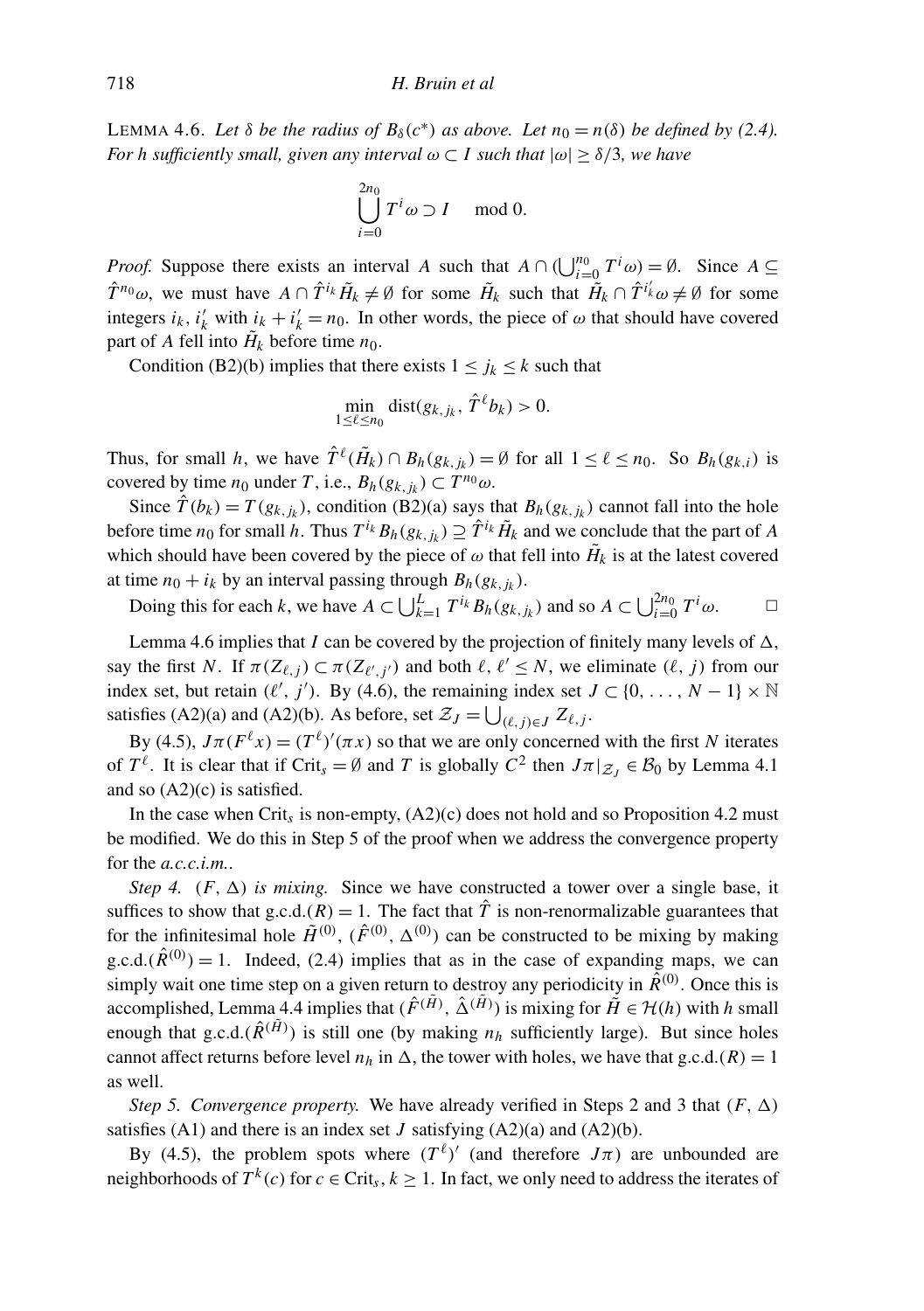*c* ∈ Crit<sub>s</sub> up until the time when a neighborhood of  $T^k$  (*c*) is covered by some other element in the tower on which the derivative is bounded. Since  $I$  is covered by the first  $N$  levels of  $\Delta$ , we need consider at most the first *N* iterates of  $c \in \text{Crit}_s$ .

Notice that if a neighborhood *A* of  $T^k(c)$  can only be reached by an interval  $\omega$ originating in a neighborhood of *c*, then owing to the exponential partition of  $B_\delta(c)$  which subdivides  $\omega$ , there are countably many elements  $Z \subset \Delta$ <sup>*l*</sup> whose projections cover *A* and in which  $|\pi'|$  becomes unbounded the closer that  $\pi Z$  is to  $T^k(c)$ .

Fix  $\varepsilon > 0$  and let  $\mathcal{N}_{\varepsilon}(c)$  denote the  $\varepsilon$ -neighborhood of those iterates of  $c \in \text{Crit}_s$  which can only be reached by passing through  $B_\delta(c)$ . Let  $\mathcal{N}_{\varepsilon} = \bigcup_{c \in \text{Crit}_\delta} \mathcal{N}_{\varepsilon}(c)$  and let  $J_1 \subset J$  be the index set of those elements *Z* such that  $\pi Z \subset \mathcal{N}_{\varepsilon}$ . Denote by  $1_{\varepsilon}$  the indicator function of the set  $\{y \in I : y \in \pi Z_{\ell,j}, (\ell, j) \in J_1\}.$ 

Now let  $\tilde{f} \in \mathcal{G}$  and write  $\tilde{f} = \tilde{f}_0 + \tilde{f}_\varepsilon$  where  $\tilde{f}_\varepsilon := \tilde{f} \cdot 1_\varepsilon$  and  $\tilde{f}_0 = \tilde{f} - \tilde{f}_\varepsilon$ . We define a lift of  $\tilde{f}$  by  $f = \tilde{f} \circ \pi \cdot J\pi$  on elements of *J* as in the proof of Proposition 4.2. The lifts  $f_0$ and  $f_{\varepsilon}$  are defined analogously. Although  $f \notin \mathcal{B}$ , we do have  $f_0 \in \mathcal{B}_0$  by Proposition 4.2 since  $\tilde{f}_0 \circ \pi \equiv 0$  on those elements in which  $J\pi$  becomes unbounded. Using Corollary 3.6 precisely as in §4.2, we have

$$
\lim_{n \to \infty} \lambda^{-n} \mathcal{L}^n \tilde{f}_0 = c(\tilde{f}_0) \tilde{\varphi}
$$
\n(4.12)

where convergence is in the  $L^1$ -norm and  $c(\tilde{f}_0) > 0$ . Since

$$
\lambda^{-n} \mathcal{L}^n \tilde{f} = \lambda^{-n} \mathcal{L}^n \tilde{f}_0 + \lambda^{-n} \mathcal{L}^n \tilde{f}_\varepsilon,
$$

our strategy will be to show that the  $L^1$ -norm of the second term above can be made uniformly small in *n* by making  $\varepsilon$  small. This will imply that  $\lambda^{-n}\mathcal{L}^n\tilde{f} \to c(\tilde{f})\tilde{\varphi}$  in  $L^1(\tilde{m})$ where  $c(\tilde{f}) = \lim_{\varepsilon \to 0} c(\tilde{f}_0) > 0$ , implying the desired convergence result.

Estimating  $|\mathcal{L}^n \tilde{f}_\varepsilon|_{L^1(\tilde{m})}$  is equivalent to estimating  $|\mathcal{L}^n f_\varepsilon|_{L^1(m)}$ .

$$
\lambda^{-n} \int \mathcal{L}^n f_{\varepsilon} \, dm = \lambda^{-n} \sum_{(\ell,j) \in J_1} \int_{\Delta^n \cap Z_{\ell,j}} f_{\varepsilon} \, dm
$$
\n
$$
\leq \lambda^{-n} \sum_{(\ell,j) \in J_1} |\tilde{f}|_{\infty} |J \pi_{\ell,j}|_{\infty} m(\Delta^n \cap Z_{\ell,j}). \tag{4.13}
$$

Since we are concerned with finitely many problem spots where the derivative blows up, it suffices to show that the sum in  $(4.13)$  over elements in  $J_1$  corresponding to one of the problem spots is proportional to  $\varepsilon$ . For simplicity, we fix  $c \in \text{Crit}_s$  and denote by  $\mathcal{A}_{\varepsilon}$  the set of elements in  $\Delta$  projecting to the *ε*-neighborhood of  $\hat{T}(c)$ . There exists  $k_{\epsilon} > 0$  such that if  $Z \in \mathcal{A}_{\varepsilon}$ , then  $\pi Z$  lies in an element of the partition  $E_k^- = \hat{T}(c - e^{-k+1}, c - e^{-k})$ and  $E_k^+ = \hat{T}(c + e^{-k}, c + e^{-k+1})$  with  $k \ge k_{\varepsilon}$ .

For  $Z_{\ell,j} \in \mathcal{A}_{\varepsilon}$ , let  $Z_{0,j} = F^{-\ell} Z_{\ell,j}$ . We split the sum in (4.13) into those elements  $Z \in \mathcal{A}_{\varepsilon}$  with  $R(Z) \ge n$  and those with  $R(Z) < n$ . Let  $0 < \ell_c < 1$  denote the critical order of *c*.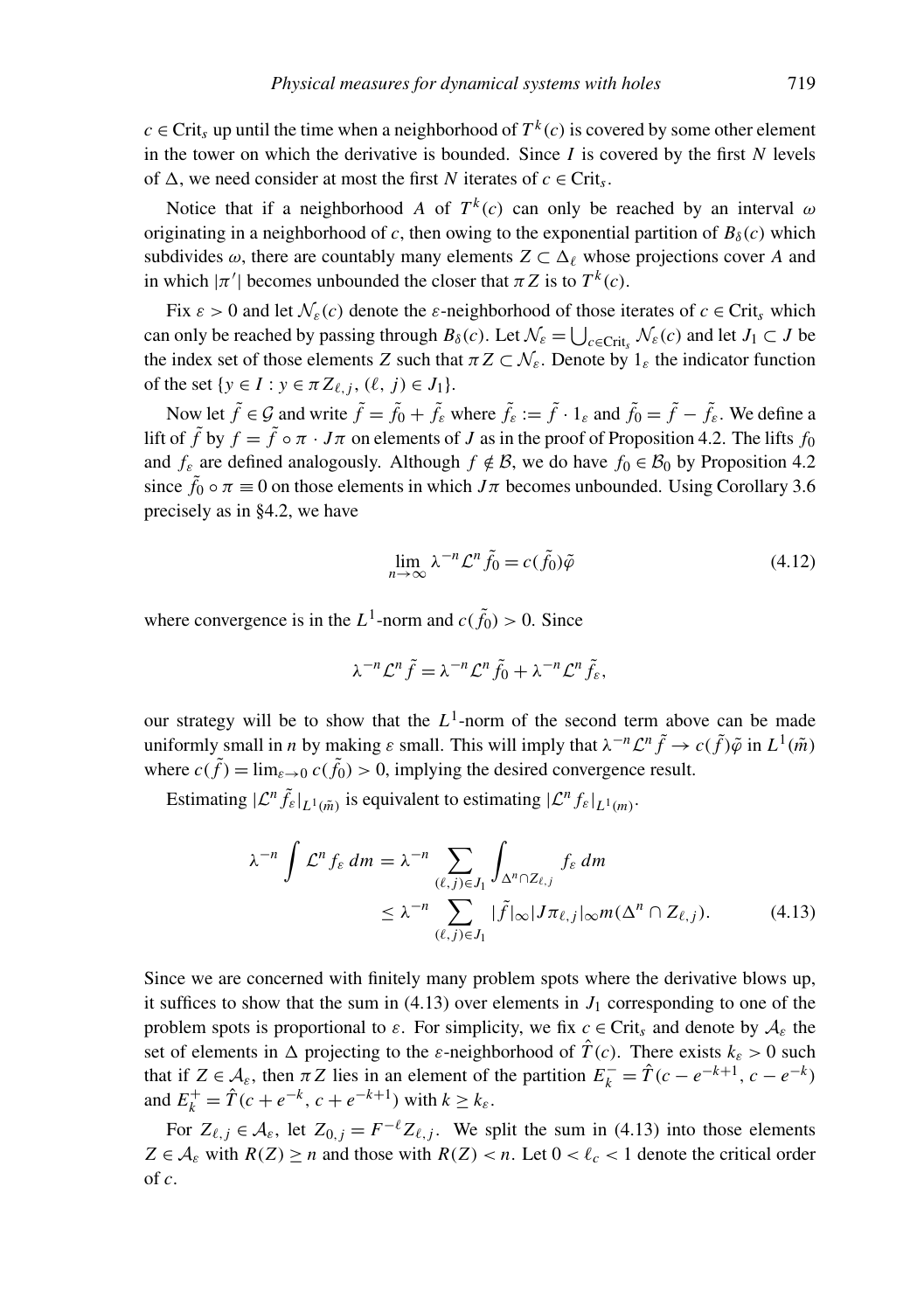We estimate terms with  $R(Z) < n$  using Corollary 3.5 and the bounded distortion given by  $(A1)(b)$  for  $J\pi$ .

$$
\lambda^{-n} \sum_{Z_{\ell,j} \in \mathcal{A}_{\epsilon}: R(Z_{\ell,j}) < n} |J\pi_{\ell,j}| \infty m(\Delta^n \cap Z_{\ell,j})
$$
\n
$$
\leq \sum_{Z_{\ell,j} \in \mathcal{A}_{\epsilon}: R(Z_{\ell,j}) < n} |J\pi_{\ell,j}| \infty C \lambda^{-R(Z_{\ell,j})} m(Z_{\ell,j}) \leq C' \int_{\mathcal{A}_{\epsilon}: R(z) < n} J\pi \lambda^{-R} dm
$$
\n
$$
\leq C' \left( \int_{\mathcal{A}_{\epsilon}: R(Z) < n} (J\pi)^p dm \right)^{1/p} \left( \int_{\mathcal{A}_{\epsilon}: R(Z) < n} \lambda^{-R p/(p-1)} dm \right)^{1-1/p} \tag{4.14}
$$

where  $1 < p < 1/(1 - \ell_c)$ . By (4.5), we have  $J\pi_{\ell,j} = |(T^{\ell})'|_{Z_{0,j}}|$  so that if  $\pi(Z_{\ell,j}) \subset$  $E_k^{\pm}$  $\frac{f}{k}$ , we have  $J\pi_{\ell,j} \approx e^{k(1-\ell_c)}$ . Also,  $J\pi_{\ell,j}$  has bounded distortion across all  $Z_{\ell,j}$  that project into a single  $E_k^{\pm}$  $\sum_{k=1}^{\infty}$ . So we estimate the first factor in (4.14) by

$$
\sum_{Z_{\ell,j}\in\mathcal{A}_{\varepsilon}:R(Z)< n}|J\pi_{\ell,j}|_{\infty}^p m(Z_{\ell,j}) \le \sum_{k\ge k_{\varepsilon}} \sum_{\pi Z\subset E_k^{\pm}} C \exp(k(1-\ell_c)p)m(Z_{0,j})
$$
\n
$$
\le \sum_{k\ge k_{\varepsilon}} C \exp(k(1-\ell_c)p) \exp(-k)
$$
\n
$$
\le C \exp(-k_{\varepsilon}(1-p(1-\ell_c))). \tag{4.15}
$$

To estimate the second factor in (4.14), notice that if  $\pi Z \subset E_k^{\pm}$  $\sum_{k}^{\infty}$ , then *R*(*Z*) > log *k*. Thus

$$
\sum_{Z_{\ell,j}\in\mathcal{A}_{\varepsilon}:R(Z)< n} \lambda^{-R(Z)p/(p-1)}m(Z) \leq \sum_{r> \log k_{\varepsilon}} \sum_{R(Z)=r} \lambda^{-rp/(p-1)}m(Z)
$$
\n
$$
\leq C \sum_{r> \log k_{\varepsilon}} (\lambda^{-p/(p-1)}\theta)^r \leq C'(\lambda^{-p/(p-1)}\theta)^{\log k_{\varepsilon}}.
$$
\n(4.16)

To estimate the terms of (4.13) with  $R(Z) \ge n$ , notice that, for such  $Z$ ,  $\Delta^n \cap Z = Z$ .

$$
\lambda^{-n} \sum_{Z \in \mathcal{A}_{\varepsilon}: R(Z) \ge n} |J\pi_{\ell,j}|_{\infty} m(Z) \le C\lambda^{-n} \sum_{k \ge k_{\varepsilon}} e^{k(1-\ell_c)} \sum_{\pi Z \subset E_k^{\pm}: R(Z) \ge n} m(Z)
$$
  

$$
\le C\lambda^{-n} \sum_{k \ge k_{\varepsilon}} e^{k(1-\ell_c)} m(\mathcal{A}_{\varepsilon} \cap \pi^{-1} E_k^{\pm} \cap \{R \ge n\}).
$$

We let  $A_{k,n} = A_{\varepsilon} \cap \pi^{-1} E_k^{\pm} \cap \{R \ge n\}$ . On the one hand, since  $R > n$  on  $A_{k,n}$ , we have *m*( $A_{k,n}$ ) ≤  $C\theta^n$ ; on the other hand, *m*( $A_{k,n}$ ) ≤  $e^{-k}$  by definition of the partition. Choose  $0 < \gamma < \ell_c$  and write  $m(A_{k,n}) = m(A_{k,n})^{\gamma} m(A_{k,n})^{1-\gamma}$ . Then

$$
\lambda^{-n} \sum_{Z \in \mathcal{A}_{\varepsilon}:R \ge n} |J\pi_{\ell,j}|_{\infty} m(Z) \le C\lambda^{-n} \sum_{k \ge k_{\varepsilon}} e^{k(1-\ell_{c})} \theta^{n\gamma} e^{-k(1-\gamma)}
$$
  

$$
\le C' (\lambda^{-1} \theta^{\gamma})^{n} e^{-k_{\varepsilon}(\ell_{c}-\gamma)}.
$$
 (4.17)

Putting together  $(4.15)$ ,  $(4.16)$  and  $(4.17)$  we see that  $(4.13)$  becomes

$$
\lambda^{-n} \int \mathcal{L}^n f_{\varepsilon} dm \le C \exp(-k_{\varepsilon} (1 - p(1 - \ell_c))/p) (\lambda^{-1} \theta^{(p-1)/p})^{\log k_{\varepsilon}} + C' (\lambda^{-1} \theta^{\gamma})^n \exp(-k_{\varepsilon} (\ell_c - \gamma)).
$$
\n(4.18)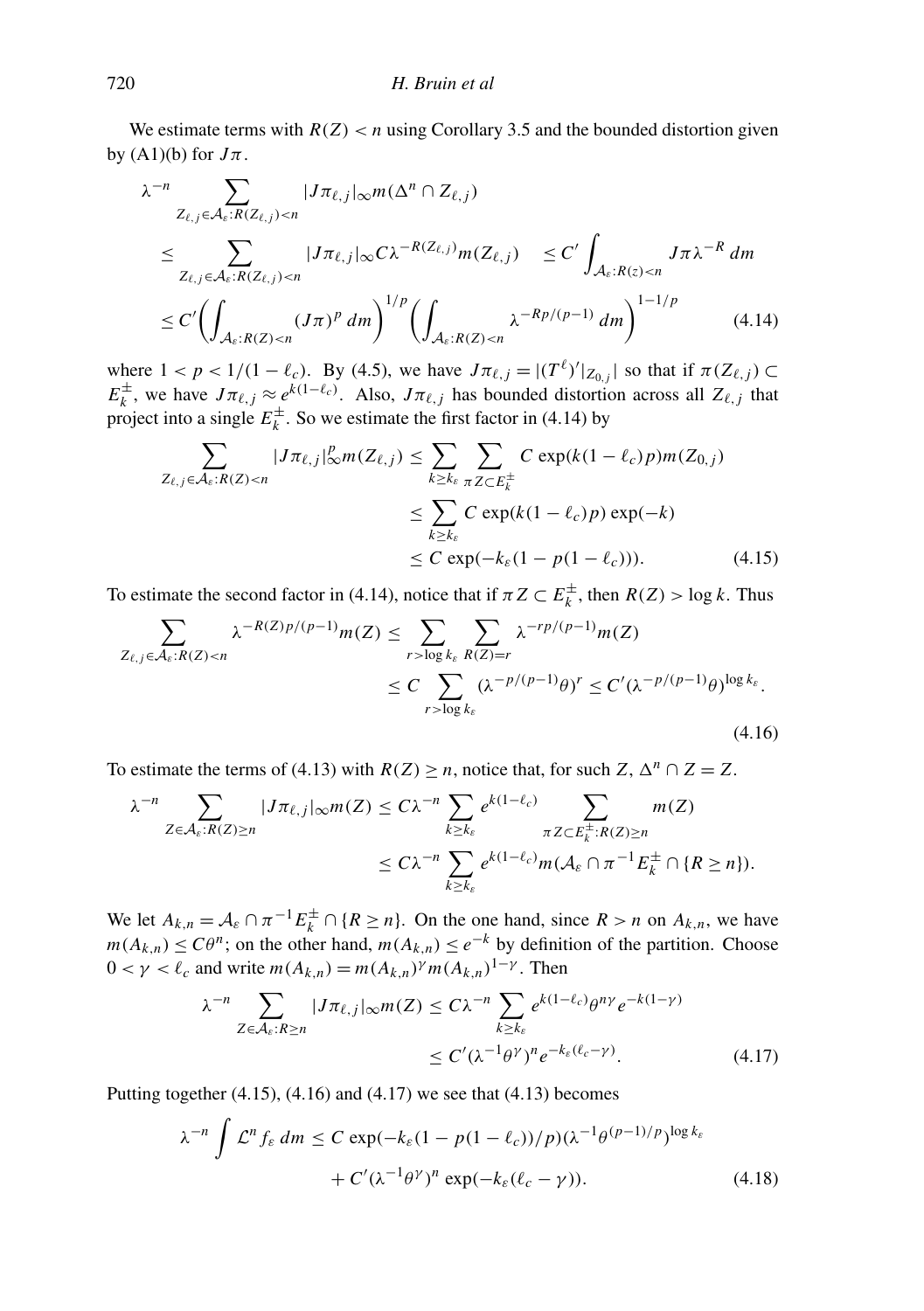When the holes are sufficiently small, i.e., when  $\lambda^{-1} \ge \max{\{\theta^{\gamma}, \theta^{(p-1)/p}\}}$ , this quantity can be made arbitrarily small independently of *n*.

*Step 6. Exponential rate of convergence.* We show that the convergence of  $\lambda^{-n} \mathcal{L}^n \hat{f}$ established in Step 5 occurs at an exponential rate. Since  $|\mathcal{L}^n \tilde{f}|_{L^1(\tilde{m})} = |\mathcal{L}^n f|_{L^1(m)}$ , it suffices to show this convergence for the lift on  $\Delta$ .

Let  $\varepsilon = e^{-tn}$  for some small constant *t* to be chosen later. Define  $\mathcal{N}_{\varepsilon}$  as above and notice that outside of  $\mathcal{N}_{\varepsilon}$ , the  $C^2$  norm of  $\hat{T}^{\ell}$  for  $\ell = 1, \ldots, N$  is proportional to  $e^{-k_{\varepsilon}(\ell_{c}^{*}-2)}$  where  $\ell_c^{\min} > 0$  is the minimum of the critical orders of  $c \in \text{Crit}_s$ . Since  $k_\varepsilon$  is on the order of  $-\log \varepsilon$ , we have  $|\hat{T}^{\ell}|_{\hat{I} \setminus \mathcal{N}_{\varepsilon}}|_{C^2} = \mathcal{O}(e^{tn(2-\ell_{\varepsilon}^{\min}))}$ . Let  $\mathcal{Z}_J = \bigcup_{(\ell,j) \in J} Z_{\ell,j}$  and let  $\mathcal{Z}_{J,\varepsilon} \subset \mathcal{Z}_J$ denote those elements which project into  $\mathcal{N}_{\varepsilon}$ . Then

$$
||J\pi|_{\mathcal{Z}_J \setminus \mathcal{Z}_{J,\varepsilon}}||_0 \le Ce^{tn(2-\ell_c^{\min})}.
$$
\n(4.19)

Define  $\tilde{f}_0$ ,  $f_0$ ,  $\tilde{f}_\varepsilon$ ,  $f_\varepsilon$  as in Step 5. By Lemma 4.1, (4.19) implies that  $||f_0|| \leq Ce^{tn(2-\ell_c^{\min})}$ so that by Corollary 2.5,

$$
|\lambda^{-n}\mathcal{L}^n f_0 - c(f_0)\varphi|_{L^1(m)} \le ||\lambda^{-n}\mathcal{L}^n f_0 - c(f_0)\varphi|| \le Ce^{tn(2 - \ell_c^{\min})} \sigma^n. \tag{4.20}
$$

Next, when the holes are sufficiently small,  $\lambda^{-1} \ge \max\{\theta^{\gamma}, \theta^{(p-1)/p}\}\)$ , so (4.18) yields,

$$
\lambda^{-n} |\mathcal{L}^n f_{\varepsilon}|_1 \le C \exp(-tn(1 - p(1 - \ell_c^{\min}))/p) + C' \exp(-tn(\ell_c^{\min} - \gamma))
$$
  
 
$$
\le C'' \exp(-tn\gamma')
$$
 (4.21)

for some  $\gamma' > 0$ . In particular, we see from (4.21) that the constants  $c(f_0)$  converge to *c*( *f* ) exponentially fast as well

$$
|c(f) - c(f_0)| = \lim_{n \to \infty} \lambda^{-n} (|\mathcal{L}^n f|_1 - |\mathcal{L}^n f_0|_1) = \lim_{n \to \infty} \lambda^{-n} \int \mathcal{L}^n f_{\varepsilon} dm \le C'' e^{-tn\gamma'}.
$$

This estimate together with (4.20) and (4.21) imply that  $\lambda^{-n} \mathcal{L} f \to c(f) \varphi$  exponentially fast once we choose  $t < -\log \sigma/(2 - \ell_c^{\min})$ .

*Step 7. Unified escape rate.* By Step 5, for each  $\tilde{f} \in \mathcal{G}$ , we have  $f \in L^1(m)$  such that  $\mathcal{P}_{\pi} f = \tilde{f}$  and  $\lambda^{-n} \mathcal{L}_F^n f = c(f) \varphi$  for some  $c(f) > 0$  which implies  $\lambda^{-n} \mathcal{L}_T^n \tilde{f} = c(f) \tilde{\varphi}$ by (4.3). Letting  $\tilde{\eta} = \tilde{f}\tilde{m}$ , we have

$$
\lim_{n \to \infty} \frac{1}{n} \log \tilde{\eta}(I^n) = \lim_{n \to \infty} \frac{1}{n} \log |\mathcal{L}_T^n \tilde{f}|_1 = \log \lambda.
$$

4.3.1. *Small hole limit. Proof of Theorem 2.14.* By (4.9) and (4.10), the quantity  $q := \sum_{\ell \geq 1} m(H_{\ell}) \beta^{-(\ell-1)}$  can be made arbitrarily small by choosing *h* to be small. By Proposition 3.1, the escape rate  $\lambda$  is controlled by the size of *q* so that  $\lambda \to 1$  as  $q \to 0$ . Thus  $\lambda_h \to 1$  as  $h \to 0$ .

Since  $\tilde{\mu}_h$  is a sequence of probability measures on the compact interval  $\hat{I}$ , it follows that a subsequence,  $\{\tilde{\mu}_k\}$  corresponding to  $h_k$ , converges weakly to a probability measure  $\tilde{\mu}_{\infty}$ . We show that  $\tilde{\mu}_{\infty}$  is an absolutely continuous invariant measure for  $\hat{T}$ . Since there is only one such measure, this will imply that in fact the entire sequence converges to this same invariant measure.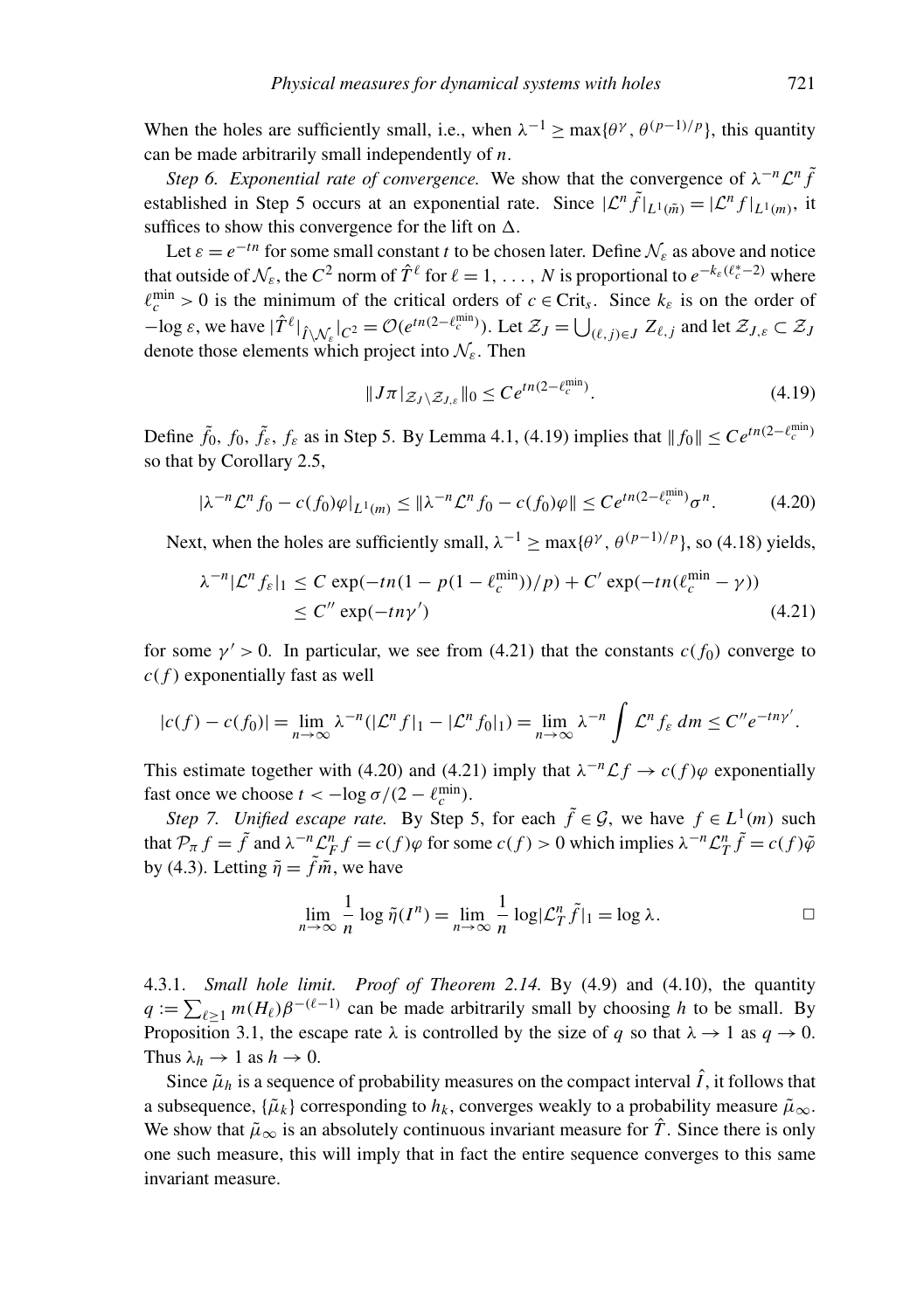*Step 1.*  $\tilde{\mu}_{\infty}$  *is absolutely continuous with respect to Lebesgue.* For each  $\tilde{H}^{(k)}$ , we have two towers:  $(\hat{F}^{(k)}, \hat{\Delta}^{(k)})$  which has no holes but is constructed using  $\partial \tilde{H}^{(k)}$  as artificial cuts as described in the proof of Theorem 2.12; and  $(F^{(k)}, \Delta^{(k)})$ , the tower with holes obtained from  $\hat{\Delta}^{(k)}$ . By Lemma 4.5, there exist uniform constants  $C > 0$ ,  $\theta < 1$  such that  $m(\hat{\Delta}^{(k)}_\ell)$  $\binom{k}{\ell} \leq C\theta^{\ell}.$ 

We have an invariant density  $\rho_k$  on  $\hat{\Delta}^{(k)}$  and a conditionally invariant density  $\varphi_k$  on  $\Delta^{(k)}$ . By Proposition 3.1, both  $\rho_k$ ,  $\varphi_k \in \mathcal{B}_M$  where *M* is independent of *k* (to see the results for  $\rho_k$ , simply apply the proposition to the case  $H = \emptyset$ ). In addition, by Proposition 2.4(i),  $\rho_k \ge a > 0$  and the constant *a* is independent of *k* because the uniform decay given by Lemma 4.5 implies that  $\hat{\Delta}_0^{(k)}$  must retain some positive minimum measure for all *k*.

Let  $\hat{\pi}_k$  be the projection corresponding to  $\hat{\Delta}^{(k)}$  and let  $\pi_k = \hat{\pi}_k|_{\Delta^{(k)}}$ . Letting  $\tilde{\rho}$  denote the unique invariant density for  $\hat{T}$  and  $J\hat{\pi}_k$  the Jacobian of  $\hat{\pi}_k$  etc, we have for each  $k$ ,

$$
\tilde{\rho}(x) = \mathcal{P}_{\hat{\pi}_k} \rho_k(x) = \sum_{y \in \hat{\pi}_k^{-1} x} \frac{\rho_k(y)}{J \hat{\pi}_k(y)} \quad \text{and} \quad \tilde{\varphi}_k(x) := \mathcal{P}_{\pi_k} \varphi_k(x) \sum_{y \in \pi_k^{-1} x} \frac{\varphi_k(y)}{J \pi_k(y)}. \tag{4.22}
$$

Now for any  $\varepsilon > 0$ , choose  $L > 0$  such that  $\sum_{\ell > L} C_{\ell} M \beta^{-\ell} \theta^{\ell} < \varepsilon$ . Next choose  $k_0$  such that for all  $k \geq k_0$ ,  $\lambda_k^{-L} \leq 2$ . Now for any Borel  $A \subset \hat{I}$ ,

$$
\tilde{\mu}_k(A) = \sum_{\ell \le L} \mu_k(\Delta_\ell \cap \pi_k^{-1} A) + \sum_{\ell > L} \mu_k(\Delta_\ell \cap \pi_k^{-1} A) =: \tilde{\mu}_{k,L}(A) + \tilde{\mu}_{k,+}(A).
$$

By (4.22), the measure  $\tilde{\mu}_{k,L}$  has density  $\tilde{\varphi}_{k,L}$  bounded independently of  $k \geq k_0$ :

$$
\tilde{\varphi}_{k,L}(x) = \sum_{y \in \pi_k^{-1} x : \ell(y) \le L} \frac{\varphi_k(y)}{J \pi_k(y)} \le \frac{M}{a} \sum_{y \in \hat{\pi}_k^{-1} x : \ell(y) \le L} \lambda_k^{-\ell(y)} \frac{\rho_k(y)}{J \hat{\pi}_k^{-1}(y)} \le \frac{2M \tilde{\rho}(x)}{a}
$$
\n(4.23)

where  $\ell(y)$  is the level of *y* in  $\hat{\Delta}^{(k)}$ . The remaining measure  $\tilde{\mu}_{k,+}$  has small total mass:

$$
\tilde{\mu}_{k,+}(\hat{I}) = \sum_{\ell > L} \tilde{\mu}_k(\Delta_\ell) \le \sum_{\ell > L} M \beta^{-\ell} m(\Delta_\ell) \le \sum_{\ell > L} C M \beta^{-\ell} \theta^{\ell} < \varepsilon. \tag{4.24}
$$

Putting together (4.23) and (4.24), we see that  $\mu_{\infty} = \mu_{\infty,L} + \mu_{\infty,+}$  where  $\mu_{\infty,L}$  has density bounded by  $2M\tilde{\rho}/a$  while  $\mu_{\infty,+}$  is possibly singular with total mass less than  $\varepsilon$ . Since this is true for each  $\varepsilon > 0$ , we conclude that in fact  $\mu_{\infty}$  is absolutely continuous with density bounded by  $2M\tilde{\rho}/a$ .

*Step 2.*  $\tilde{\mu}_{\infty}$  *is invariant.* Let  $I_k = \hat{I} \setminus \tilde{H}^{(k)}$  and, as usual, let  $I_k^n = \bigcap_{j=0}^n \hat{T}^{-j} I_k$  and  $T_k = \hat{T}|_{I_k^1}.$ 

By Step 1,  $\tilde{\mu}_{\infty}$  has density bounded by  $2M\tilde{\rho}/a$ , which is in  $L^1(\tilde{m})$ . Thus  $\tilde{\mu}_{\infty}$  gives zero measure to the singularity points of  $\hat{T}$ . This fact allows us to write, for any continuous function  $f$  on  $\hat{I}$ ,

$$
\tilde{\mu}_{\infty}(f \circ \hat{T}) = \lim_{k \to \infty} \tilde{\mu}_k(f \circ \hat{T}) = \lim_{k \to \infty} \int_{I_k^1} f \circ T_k \, d\tilde{\mu}_k + \int_{\hat{I} \setminus I_k^1} f \circ \hat{T} \, d\tilde{\mu}_k. \tag{4.25}
$$

Since  $\lambda_k \to 1$ , the first term in (4.25) is equal to

$$
\lim_{k \to \infty} \int_{I_k} f d((T_k)_* \tilde{\mu}_k) = \lim_{k \to \infty} \lambda_k \tilde{\mu}_k(f) = \tilde{\mu}_{\infty}(f).
$$

The second term in (4.25) is bounded by  $|f|_{\infty} \tilde{\mu}_k(\hat{I} \setminus I_k^1)$ . This quantity tends to zero as  $k \to \infty$  because of the uniform bounds on the densities of  $\tilde{\mu}_k$  obtained in Step 1.  $\Box$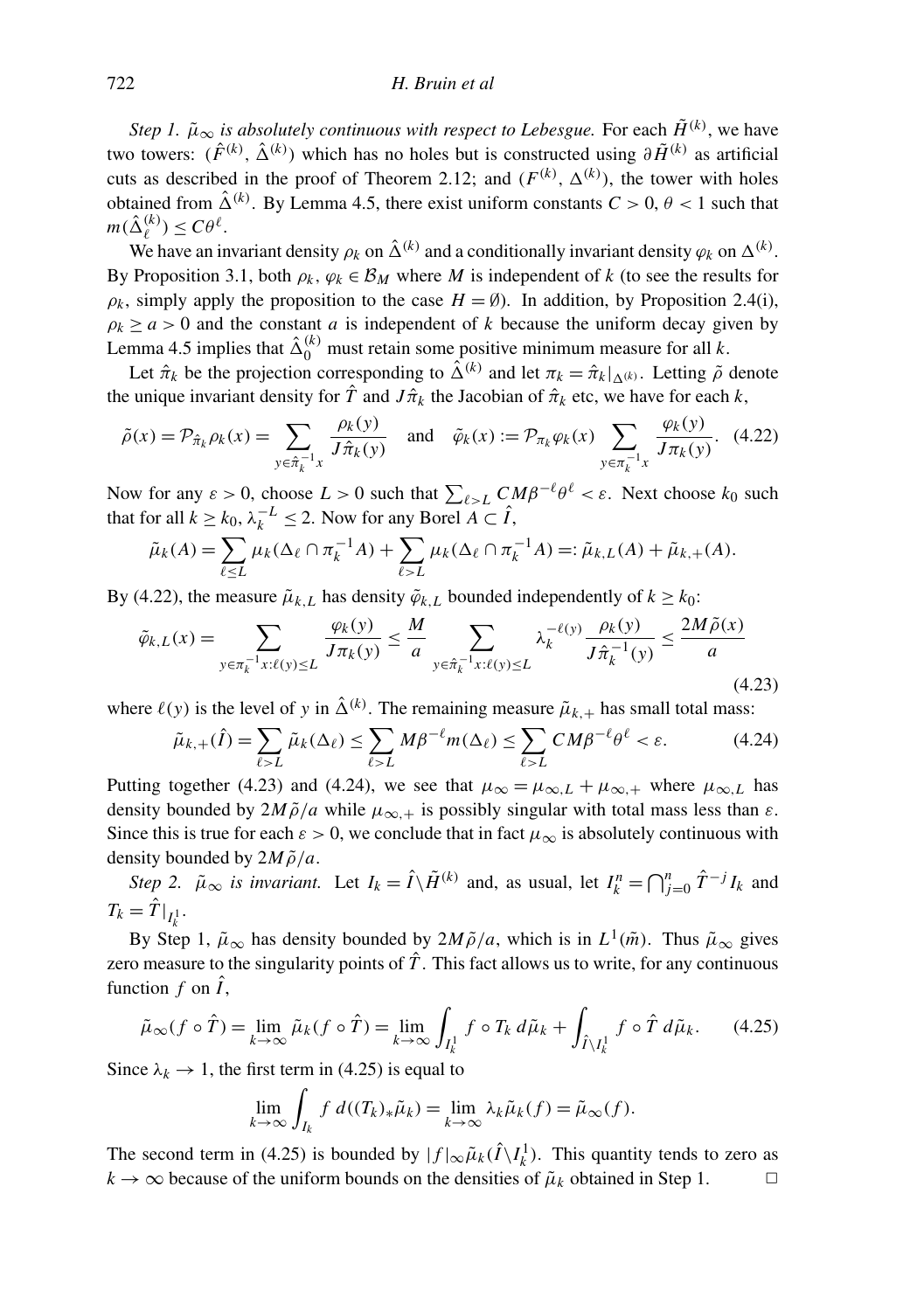#### 5. *Equilibrium principle*

In this section we consider the invariant measures v and  $\tilde{v} = \pi_* v$  and prove Theorems 2.9, 2.16 and 2.17. We assume throughout that *F* is mixing and satisfies (P1)–(P3) and (H1).

5.1. *Characterization of*  $\tilde{\nu}$ . *Proof of Theorem 2.16.* Let  $\tilde{f} \in C^{\bar{\alpha}}(X)$  and note that  $\tilde{f} \circ \pi \in \mathcal{B}_0$ . Thus,

$$
\tilde{\nu}(\tilde{f}) = \nu(\tilde{f} \circ \pi) = \lim_{n \to \infty} \lambda^{-n} \int_{\Delta^n} \tilde{f} \circ \pi \, d\mu
$$
  
= 
$$
\lim_{n \to \infty} \lambda^{-n} \int_{\Delta^n} \tilde{f} \circ \pi \varphi \, dm = \lim_{n \to \infty} \lambda^{-n} \int_{\pi(\Delta^n)} \mathcal{P}_{\pi}(\tilde{f} \circ \pi \varphi) \, d\tilde{m}
$$
  
= 
$$
\lim_{n \to \infty} \lambda^{-n} \int_{X^n} \tilde{f} \tilde{\varphi} \, d\tilde{m} = \lim_{n \to \infty} \lambda^{-n} \int_{X^n} \tilde{f} \, d\tilde{\mu}
$$

where in the first line we have used Proposition 2.8.

The ergodicity of  $\tilde{\nu}$  follows from that of  $\nu$  and the relation  $X^{\infty} = \pi(\Delta^{\infty})$ . If  $A \subset X$ is *T*-invariant, then since  $F^{-1} \circ \pi^{-1}(A) = \pi^{-1} \circ T^{-1}(A) = \pi^{-1}(A)$ , we conclude that  $\pi^{-1}(A)$  is *F*-invariant. This implies that  $\tilde{\nu}(A)$  is 0 or 1.

To prove exponential decay of correlations let  $\tilde{f}_1$ ,  $\tilde{f}_2 \in C^{\alpha}(X)$ . Set  $f_i = \tilde{f}_i \circ \pi$  and note that  $\int_X \tilde{f}_i d\tilde{v} = \int_{\Delta} \tilde{f}_i \circ \pi d\tilde{v}$  for  $i = 1, 2$ . So

$$
\int_X \tilde{f}_1 \tilde{f}_2 \circ T^n d\tilde{v} = \int_{\Delta} \tilde{f}_1 \circ \pi \tilde{f}_2 \circ T^n \circ \pi d\tilde{v}
$$

$$
= \int_{\Delta} f_1 \tilde{f}_2 \circ \pi \circ F^n d\tilde{v} = \int_{\Delta} f_1 f_2 \circ F^n d\tilde{v},
$$

from which exponential decay of correlations follows using Proposition 2.8 and the fact that  $f_1, f_2 \in B_0$ . <del>◯</del>

5.2. *Equilibrium principle on the tower.* First note that since *F* is mixing, Property (P3) implies that there exists an  $n_0 \in \mathbb{N}$  such that  $F^n(Z') \supseteq \Delta_0$ , for all  $n \ge n_0$  and  $Z' \in \mathcal{Z}_0^{im}$ .

Let  $\nu_0 := (1/\nu(\Delta_0))\nu|_{\Delta_0}$  and define  $S = F^R : \Delta^\infty \cap \Delta_0 \circlearrowleft$ . Let  $R_n(x) = \sum_{k=0}^{n-1} R(S^k x)$ be the *n*th return time starting at *x* and let  $M<sub>S</sub>$  be the set of *S*-invariant Borel probability measures on  $\Delta^{\infty} \cap \Delta_0$ .

PROPOSITION 5.1. *The measure*  $v_0$  *is a Gibbs measure for S and S is topologically mixing on*  $\Delta^{\infty}$ *. Accordingly,* 

$$
\sup_{\eta_0 \in \mathcal{M}_S} \left\{ h_{\eta_0}(S) + \int_{\Delta_0} \log((JS)^{-1} \lambda^{-R}) \, d\eta_0 \right\} = 0
$$

*and*  $v_0$  *is the only non-singular measure*  $\eta_0 \in M_S$  *which attains the supremum.* 

We first prove the following two lemmas.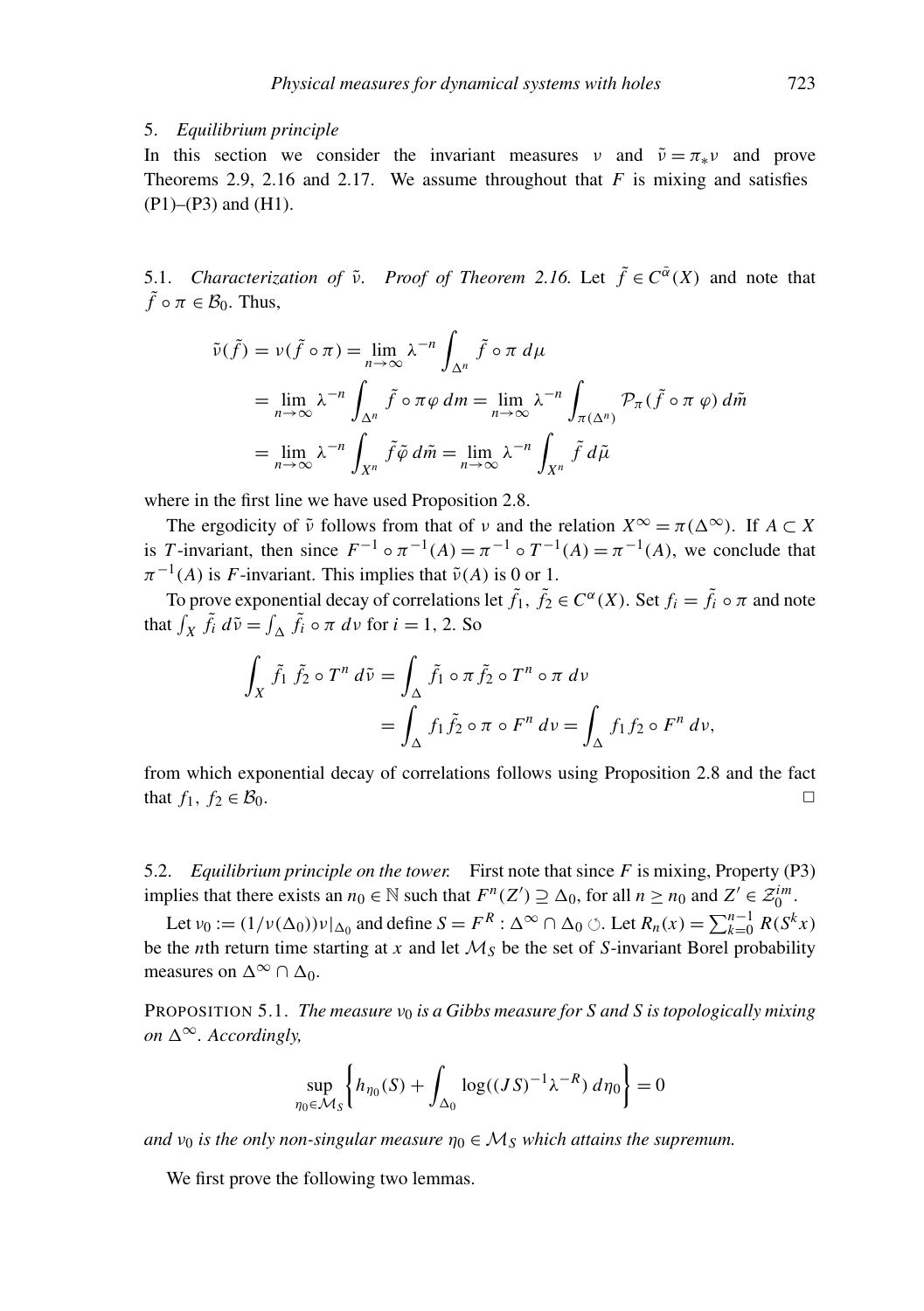LEMMA 5.2. Let  $\chi_0$  *be the indicator function for*  $\Delta_0$ *. There exists a*  $k_0 \in \mathbb{N}$  *such that, for all*  $k \geq k_0$  *and all*  $x \in \Delta_0$ *,* 

$$
\lambda^{-k}\varphi^{-1}(x)\mathcal{L}^{k}(\varphi\chi_{0})(x)\geq\nu(\chi_{0})/2.
$$

*Proof.* Note that  $\chi_0 \in \mathcal{B}_0$  so that  $\lambda^{-k} \mathcal{L}^k(\chi_0) \to c(\chi_0) \varphi$  in the  $\|\cdot\|$ -norm. This means that the functions converge pointwise uniformly on each level of the tower. Thus

$$
0 < \nu(\Delta_0) = \lim_{k \to \infty} \lambda^{-k} \varphi^{-1}(x) \mathcal{L}^k(\chi_0 \varphi)(x)
$$

uniformly for  $x \in \Delta_0$ . The uniform convergence implies the existence of the desired  $k_0$ .  $\Box$ 

The next lemma establishes the Gibbs property for  $v_0$ .

LEMMA 5.3. Let  $[i_0, i_1, \ldots, i_{n-1}]$  ⊂  $\Delta_0$  *denote a cylinder set of length n with respect to S. Then there exists a constant*  $C > 0$  *such that for all n,* 

$$
C^{-1}\lambda^{-R_n(y_*)}(JS^{n}(y_*))^{-1} \leq \nu([i_0, i_1, \ldots, i_{n-1}]) \leq C\lambda^{-R_n(y_*)}(JS^{n}(y_*))^{-1}
$$

*where y*<sup>∗</sup> *is an arbitrary point in* [*i*0, *i*1, . . . , *in*−1] *and J S<sup>n</sup> is the Jacobian of S<sup>n</sup> with respect to m.*

*Proof.* Let  $\chi_A$  be the indicator function of  $A := [i_0, i_1, \ldots, i_{n-1}]$ . Although  $\chi_A \notin \mathcal{B}$ , we do have  $\mathcal{L}^k \chi_A \in \mathcal{B}$  for  $k \geq n$  since 1-cylinders are in  $\mathcal{B}$ . Thus  $v(\chi_A)$  is characterized by the limit  $\nu(\chi_A) = \lim_k \lambda^{-k} \varphi^{-1} \mathcal{L}^k(\varphi \chi_A)$ . Since this convergence is in the  $\|\cdot\|$ -norm, it is uniform for  $x \in \Delta_0$ .

For  $x \in \Delta_0$  and  $k > R_n(A)$ ,

$$
\mathcal{L}^{k}(\varphi \chi_{A})(x) = \sum_{F^{k} y = x} \varphi(y) \chi_{A}(y) g_{k}(y)
$$
  
= 
$$
\sum_{y \in A, F^{k} y = x} \varphi(y) g_{k-R_{n}(A)}(F^{R_{n}} y) g_{R_{n}}(y)
$$
  
= 
$$
\sum_{z \in F^{R_{n}}(A), F^{k-R_{n}(A)} z = x} \varphi(y) g_{k-R_{n}(A)}(z) g_{R_{n}}(y),
$$
(5.1)

where in the last line we have used the fact that  $F^{R_n(A)}|_A$  is injective. Note that by (2.1), we may replace  $g_{R_n}(y)$  by  $g_{R_n}(y_*)$  where  $y_* \in A$  is an arbitrary point. Also, since both *y* and  $F^{R_n}$  *y* are in  $\Delta_0$  and  $\delta \le \varphi \le \delta^{-1}$  on  $\Delta_0$ , we may estimate (5.1) by

$$
\mathcal{L}^{k}(\varphi \chi_{A})(x) \leq C g_{R_{n}}(y_{*}) \sum_{z \in F^{R_{n}}(A), F^{k-R_{n}(A)}z=x} \varphi(z)g_{k-R_{n}(A)}(z)
$$
  
\n
$$
\leq C g_{R_{n}}(y_{*}) \sum_{F^{k-R_{n}(A)}z=x} \varphi(z)g_{k-R_{n}(A)}(z)
$$
  
\n
$$
= C g_{R_{n}}(y_{*}) \mathcal{L}^{k-R_{n}(A)}\varphi(x) = C g_{R_{n}}(y_{*}) \lambda^{k-R_{n}(A)}\varphi(x).
$$
 (5.2)

Combining this estimate with the definition of  $\nu$  and noticing that  $g_{R_n} = (JS^n)^{-1}$ , we have the upper bound,

$$
\nu(A) \le C(JS^{n}(y_{*}))^{-1} \lambda^{-R_{n}(A)}.
$$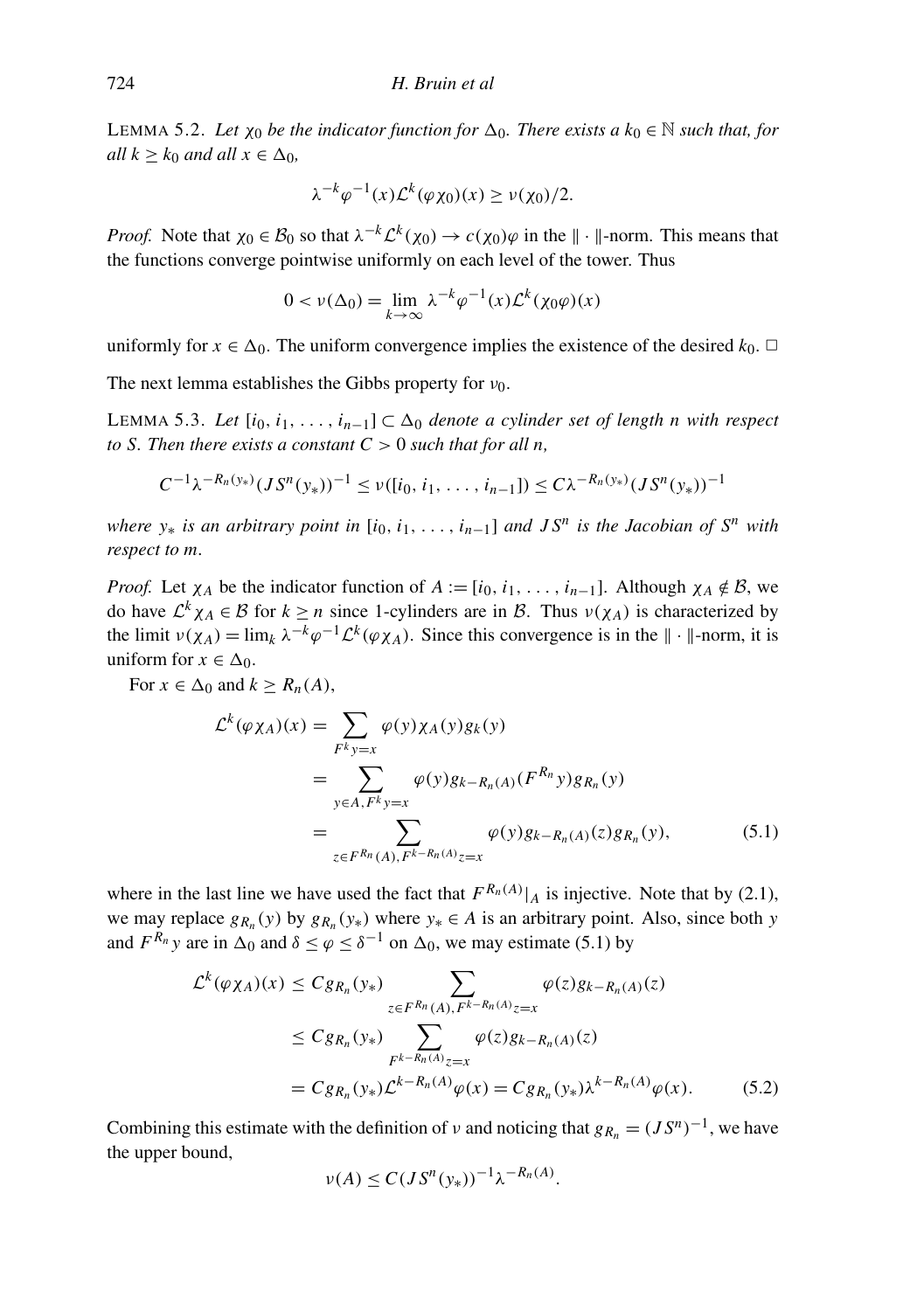To obtain the lower bound, we again work from equation (5.1) and choose  $k \ge R_n(A)$  +  $n_0 + k_0$ .

$$
\mathcal{L}^{k}(\varphi \chi_{A})(x) = \sum_{y \in A, F^{k}y=x} \varphi(y)g_{k-R_{n}(A)-n_{0}}(F^{R_{n}+n_{0}}y)g_{n_{0}}(F^{R_{n}}y)g_{R_{n}}(y)
$$
  
\n
$$
\geq \sum_{\substack{z \in F^{R_{n}+n_{0}}(A) \cap \Delta_{0} \\ F^{k-R_{n}(A)-n_{0}}z=x} \varphi(y)g_{k-R_{n}(A)-n_{0}}(z)g_{n_{0}}(F^{R_{n}}y)g_{R_{n}}(y).
$$
(5.3)

We again replace  $g_{R_n}(y)$  by  $g_{R_n}(y_*)$  using (2.1). Note also that  $g_{n_0}|_{\Delta_0}$  is bounded below and that  $F^{R_n(A)}y \in \Delta_0$ . Since we are only considering *y*,  $z \in \Delta_0$ , we know that  $\varphi(y)$  is proportional to  $\varphi(z)$ . Thus

$$
\mathcal{L}^{k}(\varphi\chi_{A})(x) \geq C g_{R_{n}}(y_{*}) \sum_{\substack{z \in F^{R_{n}+n_{0}}(A) \cap \Delta_{0} \\ F^{k-R_{n}(A)-n_{0}}z=x}} \varphi(z)g_{k-R_{n}(A)-n_{0}}(z)
$$
\n
$$
= C g_{R_{n}}(y_{*}) \sum_{\substack{F^{k-R_{n}(A)-n_{0}}z=x \\ F^{k-R_{n}(A)-n_{0}}(z)=x}} \chi_{0}(z) \varphi(z)g_{k-R_{n}(A)-n_{0}}(z)
$$
\n
$$
= C g_{R_{n}}(y_{*}) \mathcal{L}^{k-R_{n}(A)-n_{0}}(\chi_{0}\varphi)(x) \qquad (5.4)
$$

where in the second to last line we have used the fact that  $F^{R_n+n_0}(A) \supseteq \Delta_0$ . Combining equation (5.4) with Lemma 5.2, since  $k - R_n(A) - n_0 \ge k_0$ , we estimate

$$
\mathcal{L}^k(\varphi \chi_A)(x) \geq C g_{R_n}(y_*) \lambda^{k-R_n(A)-n_0} \varphi(x) \frac{\nu(\chi_0)}{2}.
$$

The lower bound follows from the definition of  $\nu$ .

*Proof of Proposition* 5.1. Lemma 5.3 implies that  $v_0$  is a Gibbs measure with potential  $\phi = -\log(\lambda^R J S)$ . We define a topology on  $\Delta$  using the cylinder sets with respect to  $\mathcal{Z}$ as our basis. The fact that  $S|_{\Delta_0 \cap \Delta_0}$  is topologically mixing follows immediately from the condition that *F* be mixing on elements of  $\mathcal{Z}_0^{im}$  together with the finite images condition (P3). This can be seen as in the proof of Proposition 2.8(ii) in  $\S 3.3$ .

The formalism of [S] completes the proof of the proposition. [S, Theorem 3] implies that

$$
P_G(\phi) = \sup_{\eta_0 \in \mathcal{M}_S} \left\{ h_{\eta_0}(S) + \int_{\Delta_0} \phi \, d\eta_0 \right\} \tag{5.5}
$$

where (with  $P_{top}$  denoting the topological pressure)

$$
P_G(\phi) = \sup \{ P_{top}(\phi | Y) : Y \subset \Delta_0 \cap \Delta^{\infty}, \text{ topologically mixing finite Markov shift} \}
$$

is the Gurevich pressure of  $\phi$  for *S*.

Lemma 5.3 of this paper combined with [S, Theorems 7 and 8] implies that  $P_G(\phi) = 0$ and that the supremum is obtained by our Gibbs measure  $v_0$ . In addition,  $v_0$  is the only  $\Box$  non-singular *S*-invariant probability measure which attains the supremum.  $\Box$ 

We now prove an equilibrium principle for *F* using the one for *S*.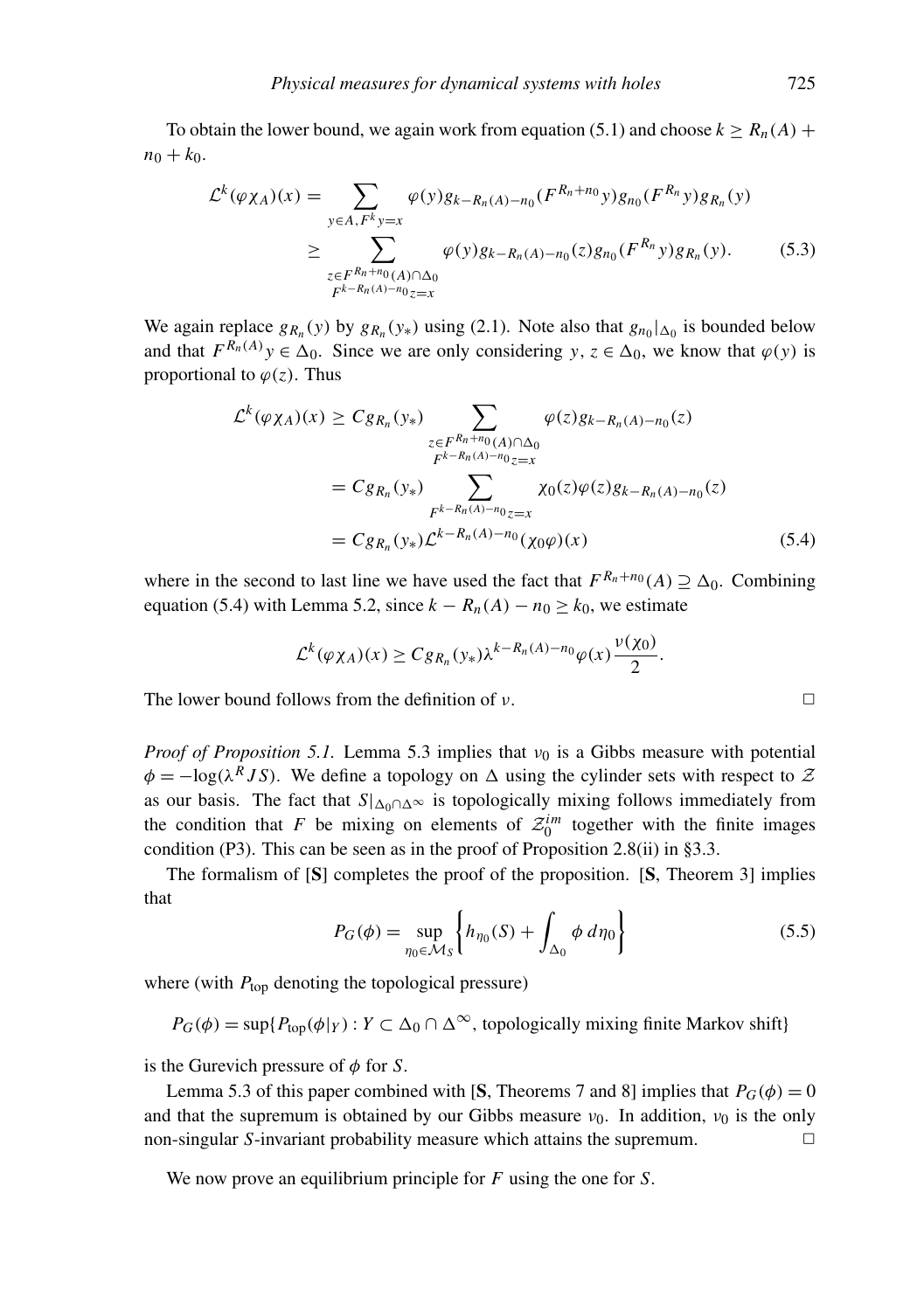LEMMA 5.4. Let  $\mathcal{M}_F$  be the set of F-invariant Borel probability measures on  $\Delta$ . For any  $\eta \in \mathcal{M}_F$ , let  $\eta_0 = (1/\eta_0(\Delta_0))\eta|_{\Delta_0}$ . Then

$$
\int_{\Delta_0} \log JS \, d\eta_0 = \int_{\Delta} \log JF \, d\eta \int_{\Delta_0} R \, d\eta_0.
$$

*Proof.* Notice that  $\eta_0 \in M_S$ . For  $x \in \Delta_0$ ,

$$
JS(x) = JFR(x) = \prod_{i=0}^{R(x)-1} JF(Fix).
$$

However,  $JF(F^ix) = 1$  for  $i < R(x) - 1$ , so that  $JS(x) = JF(F^{R-1}x)$ . In other words, we have

$$
\int_{\Delta_0} \log JS \, d\eta_0 = \eta (\Delta_0)^{-1} \int_{F^{-1}\Delta_0} \log JF \, d\eta = \eta (\Delta_0)^{-1} \int_{\Delta} \log JF \, d\eta. \tag{5.6}
$$

Since the measure of a partition element  $Z_{\ell, j} \in \mathcal{Z}$  does not change as it moves up the tower, we have

$$
1 = \sum_{(\ell,j)} \eta(Z_{\ell,j}) = \sum_j \eta(Z_{0,j}) R(Z_{0,j}) = \int_{\Delta_0} R \, d\eta.
$$

So by definition of  $\eta_0$ , we have

$$
\int_{\Delta_0} R \, d\eta_0 = \eta (\Delta_0)^{-1} \int_{\Delta_0} R \, d\eta = \eta (\Delta_0)^{-1}.
$$

This, together with  $(5.6)$ , proves the lemma.

Since  $S = F<sup>R</sup>$  is a first return map to  $\Delta_0$ , the general formula of Abramov [A] implies that  $h_{\eta}(F) = h_{\eta_0}(S)\eta(\Delta_0)$  so that

$$
h_{\eta_0}(S) = \eta(\Delta_0)^{-1} h_{\eta}(F) = h_{\eta}(F) \int_{\Delta_0} R \, d\eta_0.
$$
 (5.7)

Since  $\int_{\Delta_0} R d\eta_0 = \eta(\Delta_0)^{-1} \neq 0$  and there is a one-to-one correspondence between measures in  $M_s$  and  $M_F$ , putting equation (5.7) and Lemma 5.4 together with (5.5), we have

$$
\log \lambda = \sup_{\eta \in \mathcal{M}_F} \left\{ h_{\eta}(F) - \int_{\Delta} \log J F \, d\eta \right\}.
$$
 (5.8)

Moreover,  $\nu$  is the only non-singular *F*-invariant probability measure which attains the supremum. This completes the proof of Theorem 2.9.

5.3. *An equilibrium principle for* (*T*, *X*)*.* The proof of Theorem 2.17 consists simply of projecting (5.8) down to *X* to get the desired relation for *T* .

Note that for any  $\eta \in M_F$ , we can define  $\tilde{\eta} = \pi_* \eta \in M_T$ . Then given a function  $\tilde{f}$  on *X*, we have  $\int_X \tilde{f} d\tilde{\eta} = \int_{\Delta} \tilde{f} \circ \pi d\eta$ . From the relation  $\pi \circ F = T \circ \pi$ , we have

$$
J\pi(Fx)JF(x) = JT(\pi x)J\pi(x)
$$

$$
\Box
$$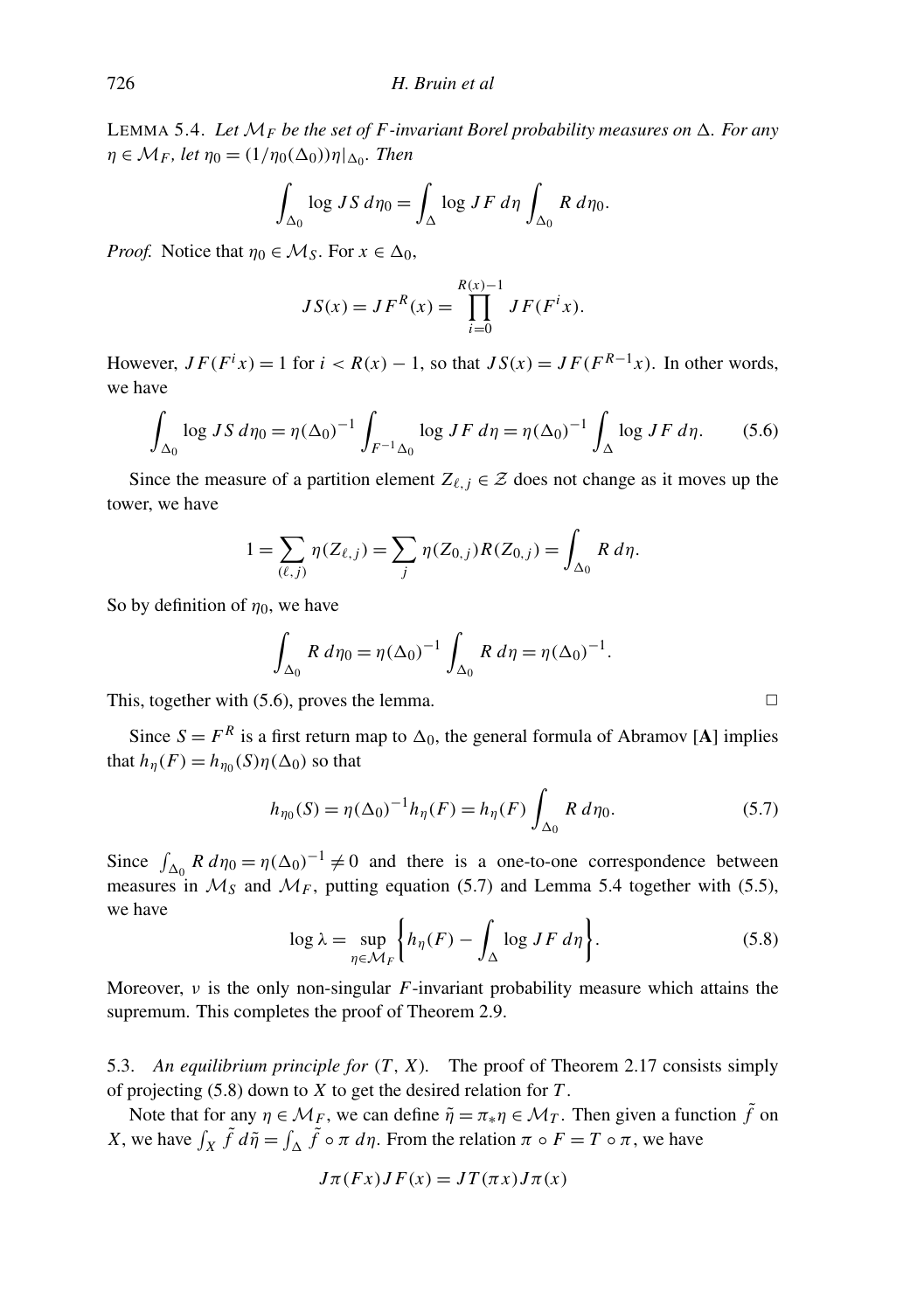for each  $x \in \Delta$ . Thus,

$$
\int_X \log JT \, d\tilde{\eta} = \int_{\Delta} (\log JF + \log J\pi \circ F - \log J\pi) \, d\eta = \int_{\Delta} \log JF \, d\eta
$$

since the last two terms cancel by the the  $F$ -invariance of  $\eta$ .

The fact that  $h_n(F) = h_{\tilde{n}}(T)$  follows since  $\pi$  is at most countable-to-one [Bu, Proposition 2.8]. Thus

$$
h_{\eta}(F) - \int_{\Delta} \log JF \, d\eta = h_{\tilde{\eta}}(T) - \int_{X} \log JT \, d\tilde{\eta}
$$

for each  $\eta \in \mathcal{M}_F$ , which proves the theorem.

*Acknowledgements.* HB was supported in part by EPSRC grant EP/F037112/1. MD was supported in part by EPSRC grant GR/S11862/01 and NSF grant DMS-0801139. IM was supported in part by EPSRC grant GR/S11862/01.

MD thanks the University of Surrey for an engaging visit during which this project was started. In addition, HB would like to thank Georgia Tech; MD would like to thank the Scuola Normale Superiore, Pisa; MD and IM would like to thank MSRI, Berkeley, where part of this work was done.

#### **REFERENCES**

- [A] L. M. Abramov. The entropy of a derived automorphism. *Dokl. Akad. Nauk. SSSR* 128 (1959), 647–650. *Amer. Math. Soc. Transl. Ser. 2* 49(2) (1966), 162–166.
- [Ba] V. Baladi. *Positive Transfer Operators and Decay of Correlations (Advanced Series in Nonlinear Dynamics, 16)*. World Scientific, Singapore, 2000.
- [BaK] V. Baladi and G. Keller. Zeta functions and transfer operators for piecewise monotonic transformations. *Comm. Math. Phys.* 127 (1990), 459–477.
- [Bo] R. Bowen. *Equilibrium States and the Ergodic Theory of Anosov Diffeomorphisms (Lecture Notes in Mathematics, 470)*. Springer, Berlin, 1975.
- [BrK] H. Bruin and G. Keller. Equilibrium states for unimodal maps. *Ergod. Th. & Dynam. Sys.* 18 (1998), 765–789.
- [BLS] H. Bruin, S. Luzzatto and S. van Strien. Decay of correlations in one-dimensional dynamics. *Ann. Sci. Ecole Norm. Sup. ´* (4) 36 (2003), 621–646.
- [BT] H. Bruin and M. Todd. Equilibrium states for interval maps: the potential −*t* log |*D f* |. *Ann Sci. Ecole ´ Norm Sup.* to appear.
- [Bu] J. Buzzi. Markov extensions for multi-dimensional dynamical systems. *Israel J. Math.* 112 (1999), 357–380.
- [C1] N. N. Cencova. A natural invariant measure on Smale's horseshoe. *Soviet Math. Dokl.* 23 (1981), 87–91.
- [C2] N. N. Cencova. Statistical properties of smooth Smale horseshoes. *Mathematical Problems of Statistical Mechanics and Dynamics*. Ed. R. L. Dobrushin. Reidel, Dordrecht, 1986, pp. 199–256.
- [CM1] N. Chernov and R. Markarian. Ergodic properties of Anosov maps with rectangular holes. *Bol. Soc. Bras. Mat.* 28 (1997), 271–314.
- [CM2] N. Chernov and R. Markarian. Anosov maps with rectangular holes. Nonergodic cases. *Bol. Soc. Bras. Mat.* 28 (1997), 315–342.
- [CMT1] N. Chernov, R. Markarian and S. Troubetzkoy. Conditionally invariant measures for Anosov maps with small holes. *Ergod. Th. & Dynam. Sys.* 18 (1998), 1049–1073.